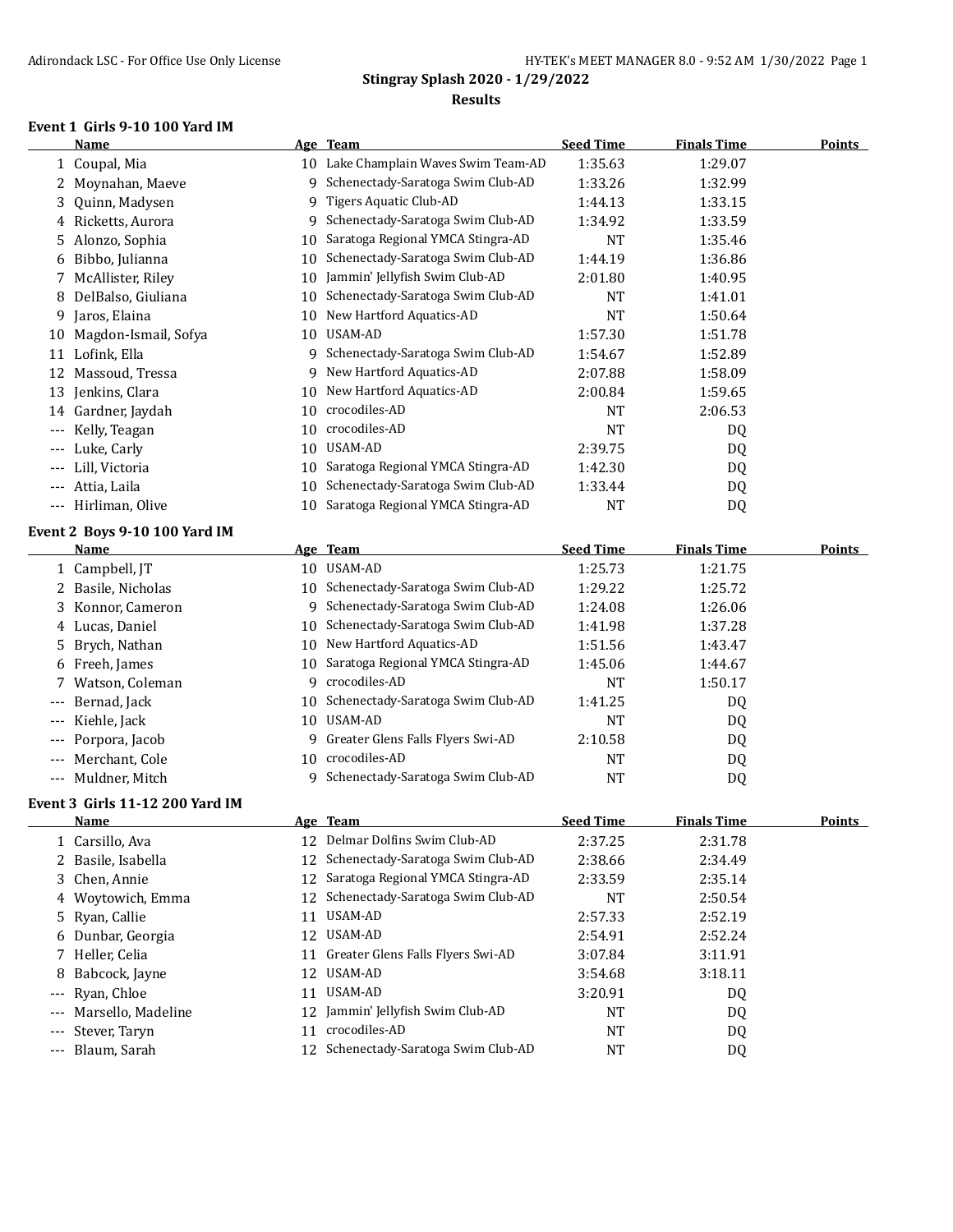#### **Event 4 Boys 11-12 200 Yard IM**

|       | Name                                  |    | Age Team                             | <b>Seed Time</b> | <b>Finals Time</b> | <b>Points</b> |
|-------|---------------------------------------|----|--------------------------------------|------------------|--------------------|---------------|
|       | 1 Jabour, Rocco                       |    | 12 USAM-AD                           | 3:02.24          | 2:35.68            |               |
|       | 2 Mowry, Kayden                       |    | 11 USAM-AD                           | 2:47.65          | 2:44.39            |               |
|       | 3 Jerome, Jude                        |    | 11 USAM-AD                           | 2:45.58          | 2:46.52            |               |
|       | 4 Wolk, Caison                        | 11 | USAM-AD                              | 3:00.26          | 3:01.62            |               |
| 5     | Knill, Tim                            |    | 12 Greater Glens Falls Flyers Swi-AD | 2:57.31          | 3:05.95            |               |
| 6     | Barlow, Jake                          | 11 | crocodiles-AD                        | <b>NT</b>        | 3:19.63            |               |
| ---   | Daly, Ryan                            |    | 11 Schenectady-Saratoga Swim Club-AD | <b>NT</b>        | DQ                 |               |
|       | Event 5 Girls 9-10 50 Yard Butterfly  |    |                                      |                  |                    |               |
|       | <u>Name</u>                           |    | Age Team                             | <b>Seed Time</b> | <b>Finals Time</b> | Points        |
|       | 1 Coupal, Mia                         |    | 10 Lake Champlain Waves Swim Team-AD | <b>NT</b>        | 39.50              |               |
|       | 2 Alonzo, Sophia                      |    | 10 Saratoga Regional YMCA Stingra-AD | 43.20            | 41.74              |               |
|       | 3 Johnson, Micalli                    |    | 10 Lake Champlain Waves Swim Team-AD | 43.87            | 45.82              |               |
|       | 4 Morse, Elisabeth                    | 9. | Delmar Dolfins Swim Club-AD          | <b>NT</b>        | 52.65              |               |
| 5     | Miller, Braelyn                       |    | 10 Snapper Swim Club-NE              | 57.71            | 55.22              |               |
| 6     | Miller, Adelyn                        |    | 10 Snapper Swim Club-NE              | 55.64            | 59.06              |               |
| 7     | Windelspecht, Juliana                 |    | 10 Saratoga Regional YMCA Stingra-AD | 1:02.89          | 1:00.80            |               |
|       | Lill, Victoria                        |    | 10 Saratoga Regional YMCA Stingra-AD | <b>NT</b>        |                    |               |
|       |                                       |    | 10 Tigers Aquatic Club-AD            | <b>NT</b>        | DQ                 |               |
| $---$ | Millouras, JoJo                       |    | New Hartford Aquatics-AD             |                  | DQ                 |               |
| $---$ | Massoud, Tressa                       | 9  | Greater Glens Falls Flyers Swi-AD    | 59.77            | DQ                 |               |
| ---   | Lieberth, Madeleine                   | 10 |                                      | 52.37            | DQ                 |               |
|       | --- Jenkins, Clara                    |    | 10 New Hartford Aquatics-AD          | <b>NT</b>        | DQ                 |               |
|       | Event 6 Boys 9-10 50 Yard Butterfly   |    |                                      |                  |                    |               |
|       | <b>Name</b>                           |    | Age Team                             | <b>Seed Time</b> | <b>Finals Time</b> | <b>Points</b> |
|       | 1 Campbell, JT                        |    | 10 USAM-AD                           | 42.08            | 39.23              |               |
|       | 2 Pace, Logan                         |    | 10 Snapper Swim Club-NE              | 41.49            | 43.09              |               |
| 3     | Wang, Johnny                          |    | 9 New Hartford Aquatics-AD           | <b>NT</b>        | 57.16              |               |
| 4     | Chan, Isaac                           |    | 10 Delmar Dolfins Swim Club-AD       | 1:08.42          | 1:00.28            |               |
| 5.    | Rosko, Parker                         | 10 | Saratoga Regional YMCA Stingra-AD    | NT               | 1:09.91            |               |
|       | Merchant, Cole                        | 10 | crocodiles-AD                        | <b>NT</b>        | DQ                 |               |
|       | --- Peplinski, Grant                  |    | 9 New Hartford Aquatics-AD           | <b>NT</b>        | DQ                 |               |
|       | Event 7 Girls 11-12 50 Yard Butterfly |    |                                      |                  |                    |               |
|       | Name                                  |    | Age Team                             | <b>Seed Time</b> | <b>Finals Time</b> | <b>Points</b> |
|       | 1 Basile, Isabella                    |    | 12 Schenectady-Saratoga Swim Club-AD | 31.62            | 31.03              |               |
|       | 2 Racaza, Reyna                       |    | 12 Schenectady-Saratoga Swim Club-AD | 31.82            | 31.50              |               |
| 3     | Johnston, Layla                       |    | 12 Schenectady-Saratoga Swim Club-AD | 31.61            | 31.61              |               |
| 4     | Chen, Annie                           |    | 12 Saratoga Regional YMCA Stingra-AD | 31.49            | 32.61              |               |
| 5     | Stark, Mya Stark                      | 12 | Schenectady-Saratoga Swim Club-AD    | 33.62            | 32.93              |               |
| 6     | Berju, Abby                           | 12 | Schenectady-Saratoga Swim Club-AD    | 34.93            | 35.00              |               |
| 7     | Dunbar, May                           | 12 | USAM-AD                              | 40.42            | 35.91              |               |
| 8     | Cordick, Helena                       | 12 | Lake Champlain Waves Swim Team-AD    | 37.44            | 37.08              |               |
| 9     | Salvi, Riley                          | 11 | Jammin' Jellyfish Swim Club-AD       | 42.01            | 37.96              |               |
| 10    | MacLeod, Addison                      | 11 | USAM-AD                              | 38.63            | 39.08              |               |
| 11    | Dunbar, Georgia                       | 12 | USAM-AD                              | 40.89            | 39.85              |               |
| 12    | Rio, Willa                            | 11 | New Hartford Aquatics-AD             | 43.58            | 40.53              |               |
|       | 13 Durfee, Emily                      | 11 | Schenectady-Saratoga Swim Club-AD    | 40.80            | 40.97              |               |
|       | 14 McCarthy, Harper                   | 12 | Saratoga Regional YMCA Stingra-AD    | 47.38            | 41.18              |               |
|       | 15 Ness, Elsie                        | 12 | Schenectady-Saratoga Swim Club-AD    | 40.83            | 42.01              |               |
|       | 16 McCarthy, Ella                     | 11 | New Hartford Aquatics-AD             | 42.82            | 42.09              |               |
| 17    | Guerrero Manriquez, Valeria           |    | 12 New Hartford Aquatics-AD          | 46.72            | 42.49              |               |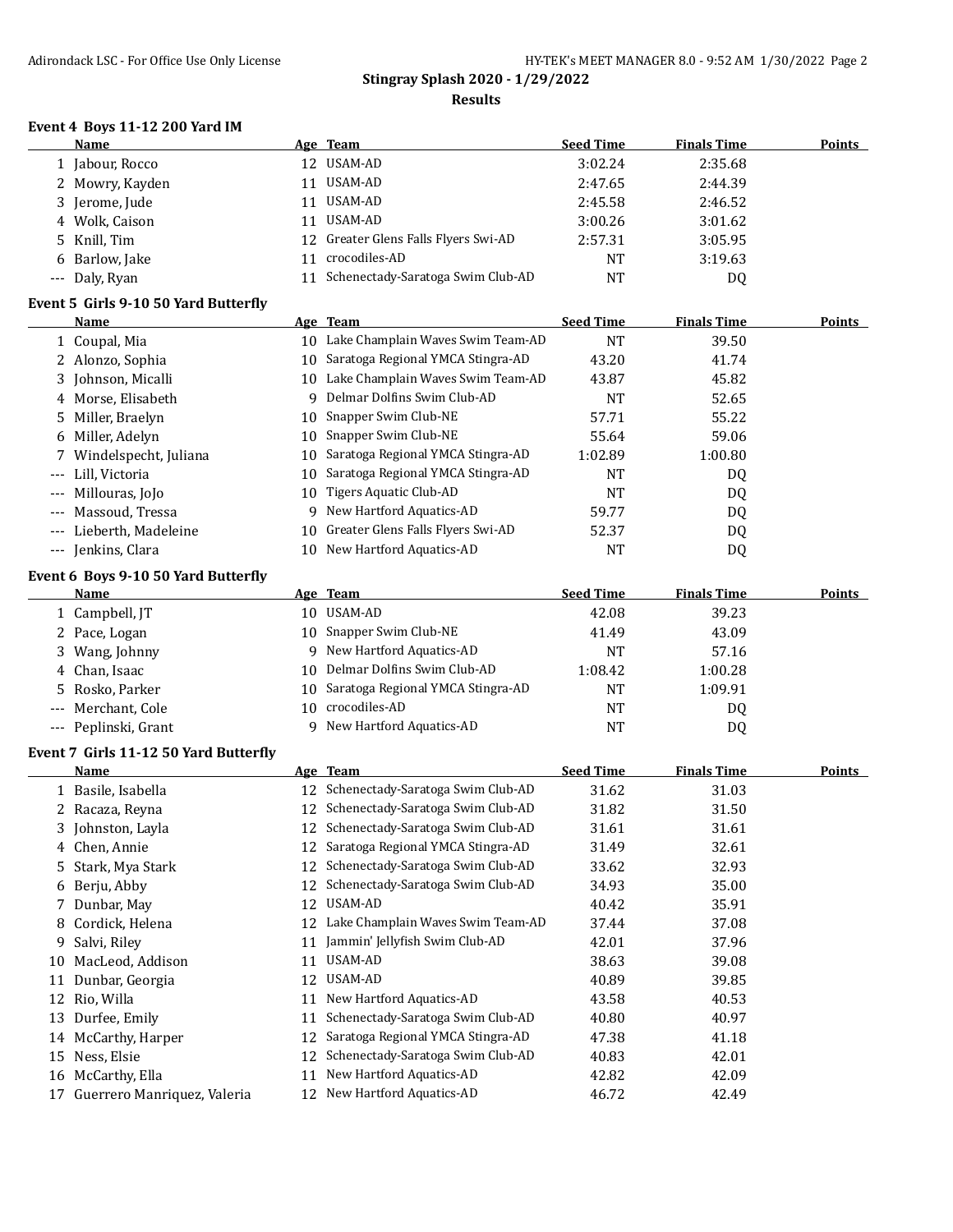#### **(Event 7 Girls 11-12 50 Yard Butterfly)**

|          | Name                   |     | Age Team                             | <b>Seed Time</b> | <b>Finals Time</b> | <b>Points</b> |
|----------|------------------------|-----|--------------------------------------|------------------|--------------------|---------------|
| 18       | Cosh, Mallory          | 11  | Greater Glens Falls Flyers Swi-AD    | 43.47            | 42.91              |               |
| 19       | Yager, Myah            | 11  | crocodiles-AD                        | 51.82            | 43.41              |               |
| 20       | Muldner, Jules/Juliana | 12  | Schenectady-Saratoga Swim Club-AD    | 41.22            | 44.09              |               |
| 21       | Dollar, Brieanna       | 12  | Schenectady-Saratoga Swim Club-AD    | 43.79            | 44.79              |               |
| 22       | Babcock, Jayne         | 12  | USAM-AD                              | 46.20            | 45.00              |               |
| 23       | Scaringe, Elizabeth    | 12. | Jammin' Jellyfish Swim Club-AD       | 58.28            | 47.04              |               |
| 24       | McAllister, Madalyn    | 12  | Jammin' Jellyfish Swim Club-AD       | 54.85            | 48.34              |               |
| 25       | Ventela, Hannah        | 11  | Saratoga Regional YMCA Stingra-AD    | 53.67            | 49.16              |               |
| 26       | Maki-Davis, Abigail    | 12  | Bennington Marauders Swim Team-AD    | 55.37            | 50.76              |               |
| 27       | Mossing, Ella          | 11  | Greater Glens Falls Flyers Swi-AD    | 59.85            | 52.62              |               |
| 28       | Applebaum, Aaliyah     | 11  | crocodiles-AD                        | 1:33.72          | 54.24              |               |
| 29       | Luley, Mya             | 11  | New Hartford Aquatics-AD             | 1:05.21          | 56.44              |               |
| 30       | Stever, Taryn          | 11  | crocodiles-AD                        | <b>NT</b>        | 59.52              |               |
|          | 31 Alcuri, Julia       | 11  | New Hartford Aquatics-AD             | NT               | 1:02.96            |               |
| $---$    | Breckenridge, Lucy     | 11  | Schenectady-Saratoga Swim Club-AD    | 35.95            | DQ                 |               |
|          | --- Taylor, Natalie    | 11  | Schenectady-Saratoga Swim Club-AD    | 36.99            | DQ                 |               |
| $\cdots$ | Molnar, Eve            |     | 12 Schenectady-Saratoga Swim Club-AD | 1:02.37          | DQ                 |               |

#### **Event 8 Boys 11-12 50 Yard Butterfly**

|       | Name                |    | Age Team                          | <b>Seed Time</b> | <b>Finals Time</b> | Points |
|-------|---------------------|----|-----------------------------------|------------------|--------------------|--------|
|       | 1 O'Keeffe, Grant   | 12 | Schenectady-Saratoga Swim Club-AD | 27.94            | 27.82              |        |
|       | 2 Crowley, Mason    | 12 | Tigers Aquatic Club-AD            | 33.19            | 28.39              |        |
|       | 3 Jabour, Rocco     | 12 | USAM-AD                           | 31.78            | 30.70              |        |
| 4     | Tong, Lucas         | 12 | Schenectady-Saratoga Swim Club-AD | 33.66            | 32.47              |        |
| 5.    | Banaszewski, Calvin | 12 | Schenectady-Saratoga Swim Club-AD | 36.19            | 34.02              |        |
| 6     | Mowry, Kayden       | 11 | USAM-AD                           | 37.06            | 35.32              |        |
|       | 7 Wang, Sam         | 12 | Schenectady-Saratoga Swim Club-AD | 36.05            | 35.46              |        |
| 8     | Hansen, ShawnPaul   | 11 | Lake Champlain Waves Swim Team-AD | 43.08            | 35.87              |        |
|       | 9 Jerome, Jude      | 11 | USAM-AD                           | 34.31            | 36.52              |        |
| 10    | Brodt, Maddox       | 12 | Greater Glens Falls Flyers Swi-AD | 44.05            | 38.03              |        |
| 11    | Skuza, Alex         | 12 | Delmar Dolfins Swim Club-AD       | 51.27            | 40.17              |        |
| 12    | Lohse, Magnus       | 11 | Saratoga Regional YMCA Stingra-AD | <b>NT</b>        | 40.62              |        |
| 13    | Tresnjo, Alen       | 11 | New Hartford Aquatics-AD          | <b>NT</b>        | 40.96              |        |
| 14    | Rinaldo, Landon     | 11 | New Hartford Aquatics-AD          | 46.93            | 41.79              |        |
| 15    | Dashiell, Michael   | 11 | Schenectady-Saratoga Swim Club-AD | <b>NT</b>        | 44.19              |        |
| 16    | Barlow, Jake        | 11 | crocodiles-AD                     | 47.81            | 46.00              |        |
| 17    | Hill, Owen          | 11 | Saratoga Regional YMCA Stingra-AD | 56.10            | 51.81              |        |
| $---$ | Mowry, Kyle         | 11 | USAM-AD                           | 46.11            | DQ                 |        |

#### **Event 9 Girls 9-10 100 Yard Freestyle**

|    | Name                  |     | Age Team                             | <b>Seed Time</b> | <b>Finals Time</b> | <b>Points</b> |
|----|-----------------------|-----|--------------------------------------|------------------|--------------------|---------------|
|    | 1 Lill, Victoria      | 10. | Saratoga Regional YMCA Stingra-AD    | 1:26.48          | 1:21.60            |               |
|    | 2 McAllister, Riley   | 10. | Jammin' Jellyfish Swim Club-AD       | 1:33.92          | 1:21.89            |               |
|    | 3 Alonzo, Sophia      | 10. | Saratoga Regional YMCA Stingra-AD    | 1:29.60          | 1:23.15            |               |
|    | 4 Quinn, Madysen      | 9   | Tigers Aquatic Club-AD               | <b>NT</b>        | 1:23.60            |               |
|    | 5 Ricketts, Aurora    | 9   | Schenectady-Saratoga Swim Club-AD    | 1:22.14          | 1:25.41            |               |
|    | 6 Moynahan, Maeye     | 9   | Schenectady-Saratoga Swim Club-AD    | 1:26.12          | 1:27.81            |               |
|    | 7 Bibbo, Julianna     | 10. | Schenectady-Saratoga Swim Club-AD    | <b>NT</b>        | 1:28.14            |               |
|    | 8 Lieberth, Madeleine |     | 10 Greater Glens Falls Flyers Swi-AD | 1:29.30          | 1:28.89            |               |
|    | 9 Attia, Laila        | 10. | Schenectady-Saratoga Swim Club-AD    | 1:32.32          | 1:29.11            |               |
| 10 | Tobrocke, Alexandra   | 10. | Saratoga Regional YMCA Stingra-AD    | 1:33.36          | 1:29.32            |               |
| 11 | DelBalso, Giuliana    |     | 10 Schenectady-Saratoga Swim Club-AD | 1:39.89          | 1:30.85            |               |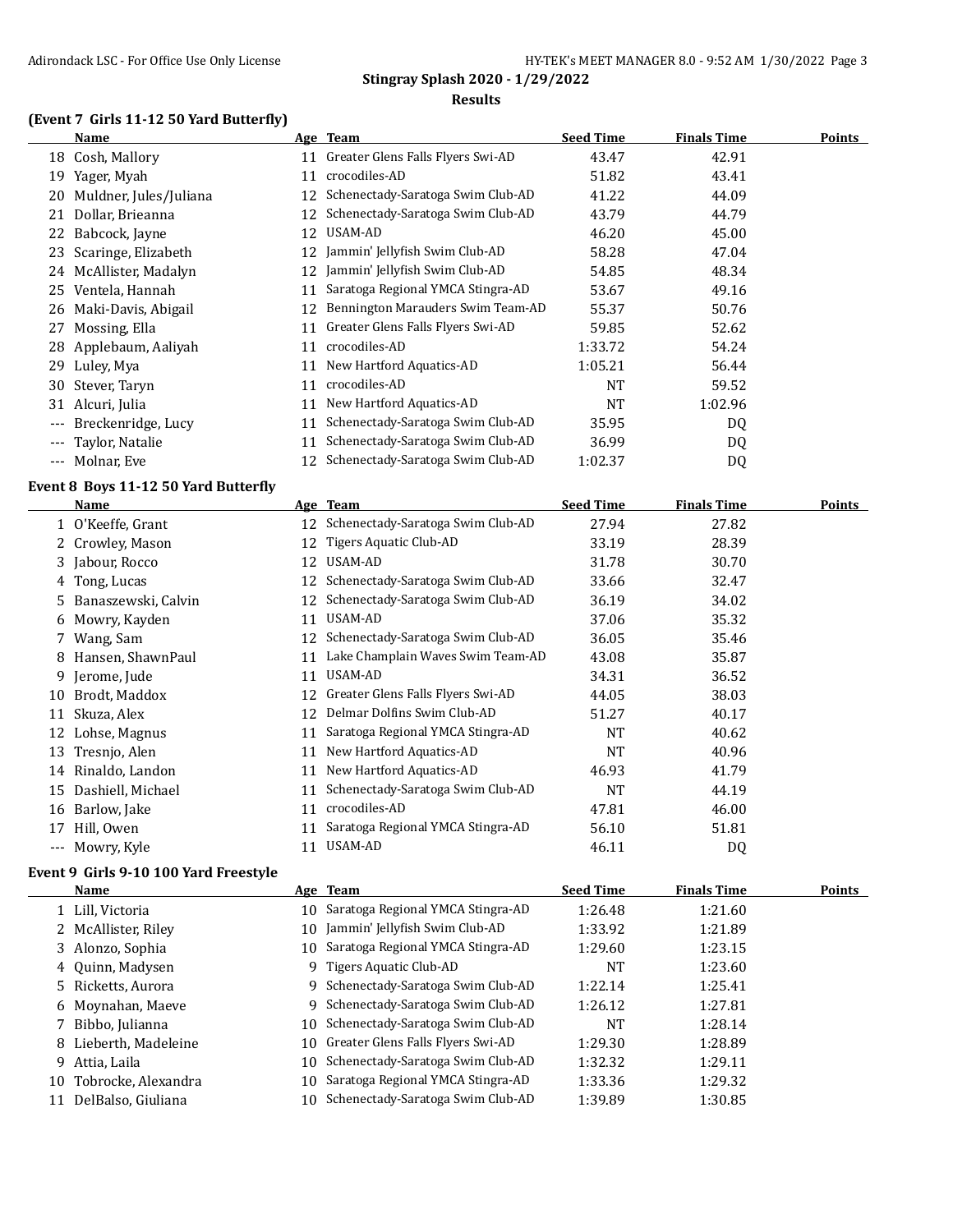#### **(Event 9 Girls 9-10 100 Yard Freestyle)**

|    | Name                 |    | Age Team                             | <b>Seed Time</b> | <b>Finals Time</b> | <b>Points</b> |
|----|----------------------|----|--------------------------------------|------------------|--------------------|---------------|
| 12 | Miller, Adelyn       | 10 | Snapper Swim Club-NE                 | 1:27.68          | 1:31.72            |               |
| 13 | Bansner, Bianca      | 9. | New Hartford Aquatics-AD             | <b>NT</b>        | 1:32.43            |               |
| 14 | Branco, Ada          | 10 | Saratoga Regional YMCA Stingra-AD    | 1:38.54          | 1:33.81            |               |
| 15 | Morse, Elisabeth     | 9  | Delmar Dolfins Swim Club-AD          | NT               | 1:36.32            |               |
| 16 | Magdon-Ismail, Sofya | 10 | USAM-AD                              | <b>NT</b>        | 1:38.81            |               |
| 17 | Kelly, Teagan        | 10 | crocodiles-AD                        | NT               | 1:40.64            |               |
| 18 | Miller, Braelyn      | 10 | Snapper Swim Club-NE                 | 1:37.55          | 1:42.09            |               |
| 19 | Lofink, Ella         | 9. | Schenectady-Saratoga Swim Club-AD    | 1:56.39          | 1:42.99            |               |
| 20 | Trautner, Dory       |    | 10 Saratoga Regional YMCA Stingra-AD | 1:53.63          | 1:43.84            |               |
|    | 21 Carstens, Elia    |    | Saratoga Regional YMCA Stingra-AD    | 1:46.49          | 1:44.46            |               |
|    | 22 Feeney, Lauren    |    | Schenectady-Saratoga Swim Club-AD    | NT               | 1:45.25            |               |
|    | 23 Nicola, Fiona     | 9. | Saratoga Regional YMCA Stingra-AD    | 1:57.64          | 1:47.87            |               |
|    | 24 Almy, Paitynn     | 9  | Saratoga Regional YMCA Stingra-AD    | 1:51.57          | 1:48.15            |               |
| 25 | Slocum, Coraline     | 10 | Saratoga Regional YMCA Stingra-AD    | 1:51.59          | 1:50.53            |               |
| 26 | Evans, Bella         | 10 | crocodiles-AD                        | NT               | 1:51.32            |               |
| 27 | Merrell, Julia       | Q. | New Hartford Aquatics-AD             | NT               | 2:11.96            |               |

#### **Event 10 Boys 9-10 100 Yard Freestyle**

|    | Name               |    | Age Team                             | <b>Seed Time</b> | <b>Finals Time</b> | <b>Points</b> |
|----|--------------------|----|--------------------------------------|------------------|--------------------|---------------|
|    | 1 Basile, Nicholas |    | 10 Schenectady-Saratoga Swim Club-AD | 1:17.50          | 1:16.17            |               |
|    | 2 Pace, Logan      | 10 | Snapper Swim Club-NE                 | 1:25.20          | 1:22.82            |               |
|    | 3 Knill, Connor    | 10 | Greater Glens Falls Flyers Swi-AD    | 1:37.40          | 1:22.95            |               |
|    | 4 Lucas, Daniel    | 10 | Schenectady-Saratoga Swim Club-AD    | 1:26.52          | 1:23.32            |               |
| 5. | Bernad, Jack       | 10 | Schenectady-Saratoga Swim Club-AD    | 1:33.61          | 1:23.77            |               |
| 6  | Mailat, Alexandru  |    | 10 Greater Glens Falls Flyers Swi-AD | 1:20.48          | 1:23.84            |               |
|    | 7 Muldner, Mitch   | 9  | Schenectady-Saratoga Swim Club-AD    | 1:39.35          | 1:25.70            |               |
| 8  | Watson, Coleman    | 9  | crocodiles-AD                        | NT               | 1:28.82            |               |
| 9. | Brych, Nathan      | 10 | New Hartford Aquatics-AD             | NT               | 1:34.90            |               |
| 10 | Wang, Johnny       | 9  | New Hartford Aquatics-AD             | 1:36.27          | 1:39.03            |               |
| 11 | Nappi, Luke        | 9  | Schenectady-Saratoga Swim Club-AD    | NT               | 1:40.56            |               |
| 12 | Record, Braylyn    | 10 | Greater Glens Falls Flyers Swi-AD    | 1:42.64          | 1:41.29            |               |
| 13 | Manning, Jack      | 10 | Saratoga Regional YMCA Stingra-AD    | 1:48.18          | 1:44.72            |               |
| 14 | Merchant, Cole     | 10 | crocodiles-AD                        | NT               | 1:46.21            |               |
| 15 | Kiehle, Jack       | 10 | USAM-AD                              | 1:43.07          | 1:49.82            |               |
| 16 | Sabate, Marc       | 10 | Saratoga Regional YMCA Stingra-AD    | 1:56.24          | 1:50.27            |               |
| 17 | Lavallee, Ethan    | 9  | New Hartford Aquatics-AD             | NT               | 2:04.46            |               |
| 18 | Mcilwain, Austin   | 10 | New Hartford Aquatics-AD             | NT               | 2:10.81            |               |

# **Event 11 Girls 11-12 100 Yard Freestyle**

|     | Name                  |    | Age Team                             | <b>Seed Time</b> | <b>Finals Time</b> | Points |
|-----|-----------------------|----|--------------------------------------|------------------|--------------------|--------|
|     | 1 Carsillo, Ava       | 12 | Delmar Dolfins Swim Club-AD          | 1:02.93          | 1:00.48            |        |
|     | 2 Dumblewski, Lola    | 11 | Schenectady-Saratoga Swim Club-AD    | 1:03.04          | 1:03.44            |        |
|     | 3 Blaum, Sarah        |    | 12 Schenectady-Saratoga Swim Club-AD | 1:04.40          | 1:03.94            |        |
|     | 4 Morse, Madelyn      |    | 12 Delmar Dolfins Swim Club-AD       | <b>NT</b>        | 1:04.29            |        |
|     | 5 Johnston, Layla     |    | 12 Schenectady-Saratoga Swim Club-AD | 1:05.35          | 1:04.42            |        |
|     | 6 Stark, Mya Stark    |    | 12 Schenectady-Saratoga Swim Club-AD | 1:13.95          | 1:06.69            |        |
|     | 7 Woytowich, Emma     |    | 12 Schenectady-Saratoga Swim Club-AD | 1:16.57          | 1:07.10            |        |
|     | 8 O'Donnell, Bridgett | 11 | Schenectady-Saratoga Swim Club-AD    | 1:08.61          | 1:10.02            |        |
|     | 9 Ryan, Callie        | 11 | USAM-AD                              | 1:18.58          | 1:10.80            |        |
| 10- | Breckenridge, Lucy    | 11 | Schenectady-Saratoga Swim Club-AD    | 1:09.61          | 1:11.05            |        |
| 11  | Berju, Abby           | 12 | Schenectady-Saratoga Swim Club-AD    | 1:11.14          | 1:12.37            |        |
|     | 12 Taylor, Natalie    | 11 | Schenectady-Saratoga Swim Club-AD    | 1:11.44          | 1:13.16            |        |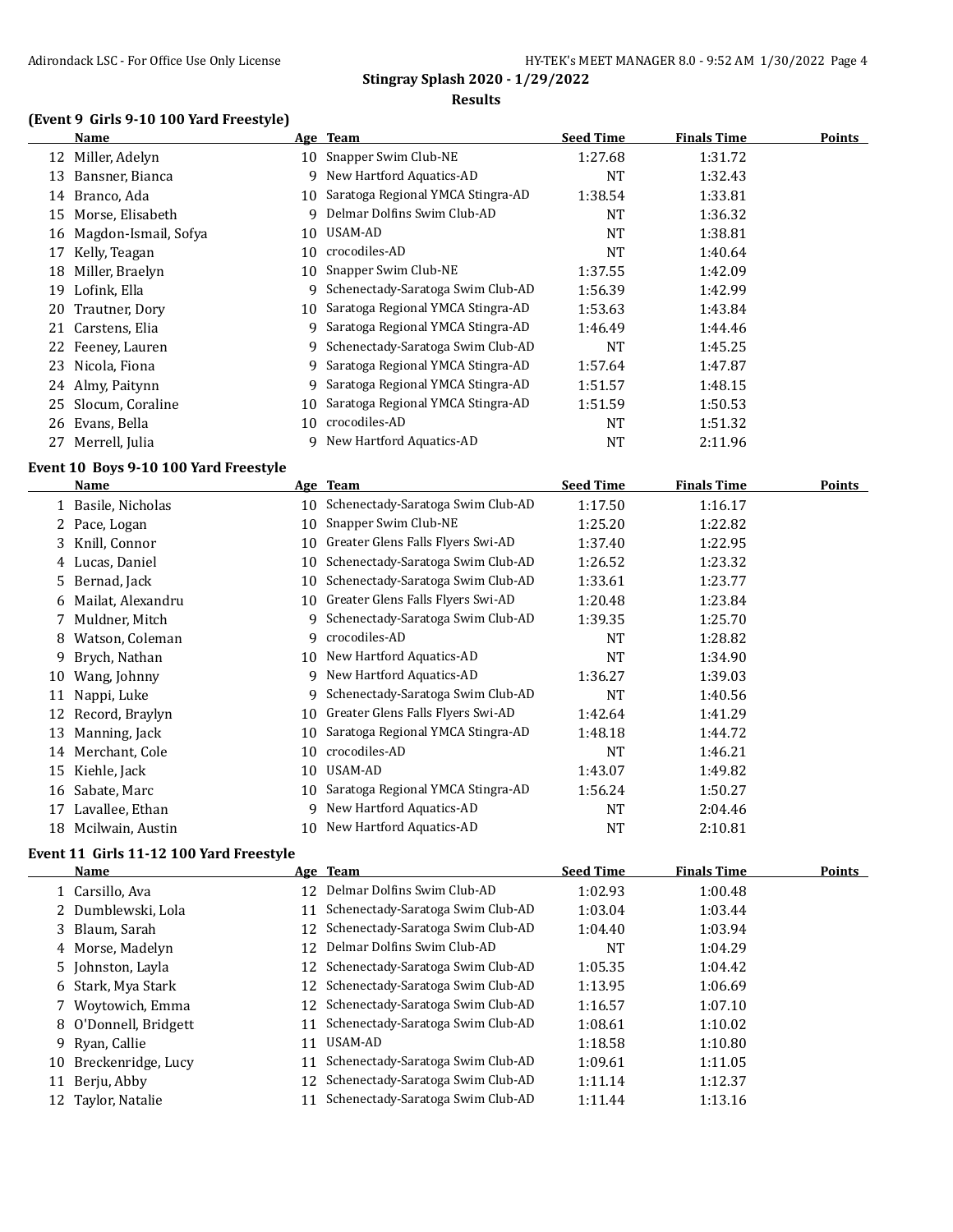# **(Event 11 Girls 11-12 100 Yard Freestyle)**

|     | Name                        |    | Age Team                             | <b>Seed Time</b> | <b>Finals Time</b> | <b>Points</b> |
|-----|-----------------------------|----|--------------------------------------|------------------|--------------------|---------------|
|     | 13 McCarthy, Ella           |    | 11 New Hartford Aquatics-AD          | 1:41.37          | 1:14.66            |               |
|     | 14 MacLeod, Addison         |    | 11 USAM-AD                           | 1:16.99          | 1:14.79            |               |
|     | 15 Rio, Willa               |    | 11 New Hartford Aquatics-AD          | 1:17.02          | 1:14.84            |               |
|     | 16 Freer, Cate              |    | 11 Saratoga Regional YMCA Stingra-AD | 1:21.87          | 1:15.05            |               |
|     | 17 McCarthy, Harper         | 12 | Saratoga Regional YMCA Stingra-AD    | 1:15.49          | 1:15.23            |               |
| 18  | Yager, Myah                 |    | 11 crocodiles-AD                     | 1:18.22          | 1:15.88            |               |
|     | 19 Ryan, Chloe              |    | 11 USAM-AD                           | 1:18.48          | 1:16.64            |               |
| 20  | Carroll, Sarah              |    | 11 Unattached-AD                     | 1:31.68          | 1:16.93            |               |
|     | 21 Cosh, Mallory            | 11 | Greater Glens Falls Flyers Swi-AD    | 1:16.61          | 1:17.42            |               |
|     | 22 Toomajian, Stella        | 11 | USAM-AD                              | 1:21.77          | 1:18.23            |               |
| 23  | Maki-Davis, Abigail         | 12 | Bennington Marauders Swim Team-AD    | 1:21.07          | 1:19.36            |               |
|     | 24 McAllister, Madalyn      |    | 12 Jammin' Jellyfish Swim Club-AD    | 1:30.68          | 1:20.34            |               |
|     | 25 Ventura, Colbie          | 12 | Schenectady-Saratoga Swim Club-AD    | 1:21.85          | 1:20.47            |               |
|     | 26 Rigosu, Jennavieve       | 11 | Jammin' Jellyfish Swim Club-AD       | <b>NT</b>        | 1:21.66            |               |
| 27  | Molnar, Eve                 | 12 | Schenectady-Saratoga Swim Club-AD    | 1:26.60          | 1:21.94            |               |
| 28  | Guerrero Manriquez, Valeria | 12 | New Hartford Aquatics-AD             | 1:23.14          | 1:22.88            |               |
| *29 | Collis, Isabella            | 12 | New Hartford Aquatics-AD             | <b>NT</b>        | 1:22.97            |               |
| *29 | Haight, Annabelle           |    | 11 Greater Glens Falls Flyers Swi-AD | 1:17.56          | 1:22.97            |               |
|     | 31 Vigue, Mackenzie         | 11 | Snapper Swim Club-NE                 | 1:28.40          | 1:23.23            |               |
| 32  | Marsello, Madeline          | 12 | Jammin' Jellyfish Swim Club-AD       | 1:42.81          | 1:24.32            |               |
|     | 33 Ventela, Hannah          | 11 | Saratoga Regional YMCA Stingra-AD    | 1:22.36          | 1:25.25            |               |
|     | 34 Whitbeck, Lilly          | 11 | Saratoga Regional YMCA Stingra-AD    | 1:33.52          | 1:25.89            |               |
|     | 35 Ramsdill, Anna           | 11 | Saratoga Regional YMCA Stingra-AD    | 1:23.40          | 1:26.50            |               |
|     | 36 Durfee, Emily            |    | 11 Schenectady-Saratoga Swim Club-AD | 1:18.15          | 1:27.24            |               |
| 37  | Scaringe, Elizabeth         | 12 | Jammin' Jellyfish Swim Club-AD       | 1:49.18          | 1:27.66            |               |
|     | 38 Schlansker, Bowe         | 11 | Schenectady-Saratoga Swim Club-AD    | 1:28.53          | 1:27.91            |               |
| 39  | Applebaum, Aaliyah          |    | 11 crocodiles-AD                     | 1:38.77          | 1:30.83            |               |
|     | 40 Rositano, Sofia          | 12 | New Hartford Aquatics-AD             | <b>NT</b>        | 1:33.02            |               |
| 41  | Tallman, Molly              |    | 12 New Hartford Aquatics-AD          | 2:18.96          | 1:33.62            |               |
|     | 42 Assa, Chloe              |    | 11 Tigers Aquatic Club-AD            | NT               | 1:36.41            |               |
|     | 43 Lefco, Elena             | 12 | Schenectady-Saratoga Swim Club-AD    | 1:42.10          | 1:37.36            |               |
|     | 44 Heiner, Elizabeth        | 11 | New Hartford Aquatics-AD             | <b>NT</b>        | 1:38.09            |               |
|     | 45 Stever, Taryn            | 11 | crocodiles-AD                        | <b>NT</b>        | 1:38.35            |               |
|     | 46 Alcuri, Julia            | 11 | New Hartford Aquatics-AD             | NT               | 1:39.37            |               |
|     | 47 Donato, Ali              | 11 | Schenectady-Saratoga Swim Club-AD    | 1:43.73          | 1:42.00            |               |
|     | 48 Hart, Izzy               |    | 11 Greater Glens Falls Flyers Swi-AD | 1:36.39          | 1:46.33            |               |
| 49  | Elmarasy, Noor              |    | 11 New Hartford Aquatics-AD          | NT               | 1:57.84            |               |
|     | 50 Luley, Mya               | 11 | New Hartford Aquatics-AD             | 1:48.72          | 2:01.43            |               |
|     | 51 Schneible, Brooke        | 12 | Delmar Dolfins Swim Club-AD          | <b>NT</b>        | 2:06.25            |               |
|     | --- Cole, Nora              |    | 11 New Hartford Aquatics-AD          | <b>NT</b>        | DQ                 |               |
|     |                             |    |                                      |                  |                    |               |

#### **Event 12 Boys 11-12 100 Yard Freestyle**

| Name                  | Age Team                             | <b>Seed Time</b> | <b>Finals Time</b> | Points |
|-----------------------|--------------------------------------|------------------|--------------------|--------|
| 1 Crowley, Mason      | 12 Tigers Aquatic Club-AD            | 57.37            | 56.46              |        |
| 2 O'Keeffe, Grant     | 12 Schenectady-Saratoga Swim Club-AD | 56.76            | 56.68              |        |
| 3 Tong, Lucas         | 12 Schenectady-Saratoga Swim Club-AD | 1:00.06          | 1:01.35            |        |
| 4 Young, Liam         | 12 Tigers Aquatic Club-AD            | 1:08.65          | 1:05.21            |        |
| 5 Wang, Sam           | 12 Schenectady-Saratoga Swim Club-AD | 1:08.79          | 1:05.37            |        |
| 6 Lohse, Magnus       | 11 Saratoga Regional YMCA Stingra-AD | 1:06.60          | 1:09.19            |        |
| 7 Banaszewski, Calvin | 12 Schenectady-Saratoga Swim Club-AD | 1:10.01          | 1:09.48            |        |
| 8 Knill, Tim          | 12 Greater Glens Falls Flyers Swi-AD | 1:11.24          | 1:14.46            |        |
| 9 Mowry, Kyle         | USAM-AD                              | 1:28.58          | 1:14.67            |        |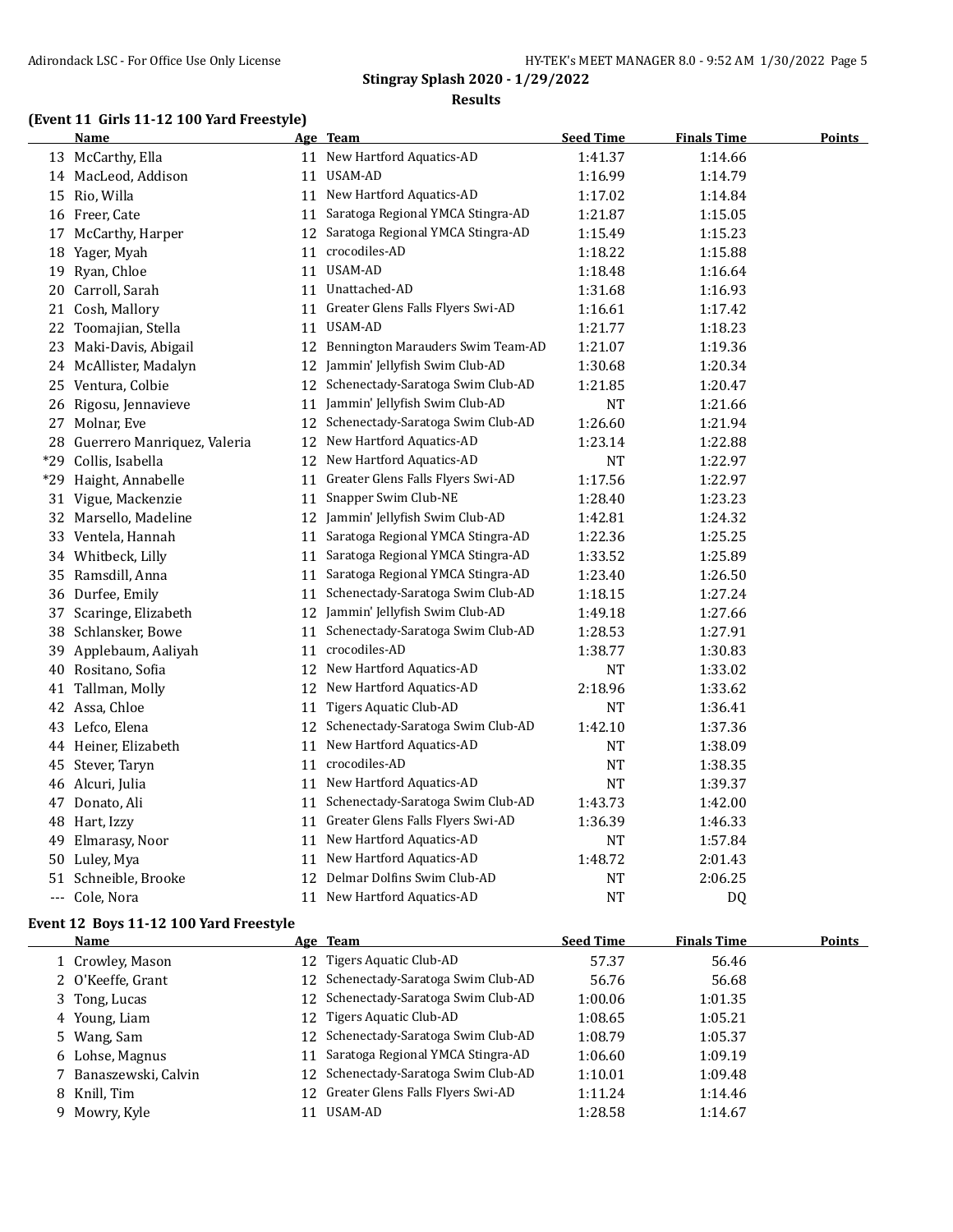# **(Event 12 Boys 11-12 100 Yard Freestyle)**

|    | Name                                           |    | Age Team                             | <b>Seed Time</b> | <b>Finals Time</b> | <b>Points</b> |
|----|------------------------------------------------|----|--------------------------------------|------------------|--------------------|---------------|
|    | 10 Daly, Ryan                                  |    | 11 Schenectady-Saratoga Swim Club-AD | 1:17.12          | 1:15.18            |               |
|    | 11 Brodt, Maddox                               | 12 | Greater Glens Falls Flyers Swi-AD    | 1:14.36          | 1:17.40            |               |
|    | 12 Heckler, Hayden                             | 11 | Delmar Dolfins Swim Club-AD          | 1:28.53          | 1:18.49            |               |
| 13 | Rinaldo, Landon                                | 11 | New Hartford Aquatics-AD             | 1:32.58          | 1:21.18            |               |
| 14 | Tresnjo, Alen                                  | 11 | New Hartford Aquatics-AD             | <b>NT</b>        | 1:23.45            |               |
| 15 | Coffey, Michael                                | 11 | Schenectady-Saratoga Swim Club-AD    | 1:35.82          | 1:35.44            |               |
|    | 16 Pecunia, Clayton                            | 11 | Saratoga Regional YMCA Stingra-AD    | 1:32.70          | 1:36.26            |               |
| 17 | Zorn, Nathaniel                                | 11 | Saratoga Regional YMCA Stingra-AD    | <b>NT</b>        | 1:55.95            |               |
| 18 | Bawla, Ali                                     | 11 | Jammin' Jellyfish Swim Club-AD       | 2:15.60          | 2:06.83            |               |
|    | --- Barlow, Jake                               |    | 11 crocodiles-AD                     | 1:18.74          | DQ                 |               |
|    |                                                |    |                                      |                  |                    |               |
|    | Event 13 Girls 9-10 50 Yard Backstroke<br>Name |    |                                      | <b>Seed Time</b> | <b>Finals Time</b> | <b>Points</b> |
|    |                                                |    | Age Team                             |                  |                    |               |
|    | 1 Lill, Victoria                               |    | 10 Saratoga Regional YMCA Stingra-AD | 41.31            | 40.77              |               |
|    | 2 Watson, Emma                                 | 10 | Saratoga Regional YMCA Stingra-AD    | 42.89            | 42.60              |               |
| 3  | Ricketts, Aurora                               | 9. | Schenectady-Saratoga Swim Club-AD    | 43.89            | 42.90              |               |
|    | 4 Alonzo, Sophia                               | 10 | Saratoga Regional YMCA Stingra-AD    | 43.79            | 43.25              |               |
| 5  | Moynahan, Maeve                                | 9  | Schenectady-Saratoga Swim Club-AD    | 42.30            | 44.94              |               |
| 6  | Johnson, Micalli                               |    | 10 Lake Champlain Waves Swim Team-AD | <b>NT</b>        | 45.47              |               |
|    | 7 Carstens, Elia                               | 9. | Saratoga Regional YMCA Stingra-AD    | 50.10            | 45.48              |               |
| 8  | DelBalso, Giuliana                             | 10 | Schenectady-Saratoga Swim Club-AD    | 46.76            | 46.06              |               |
| 9  | Windelspecht, Juliana                          | 10 | Saratoga Regional YMCA Stingra-AD    | 49.89            | 46.97              |               |
| 10 | Massoud, Tressa                                | 9  | New Hartford Aquatics-AD             | 47.75            | 47.05              |               |
| 11 | McAllister, Riley                              | 10 | Jammin' Jellyfish Swim Club-AD       | 55.34            | 47.22              |               |
| 12 | Bansner, Bianca                                | 9  | New Hartford Aquatics-AD             | 49.83            | 47.40              |               |
| 13 | Bibbo, Julianna                                | 10 | Schenectady-Saratoga Swim Club-AD    | 46.84            | 47.86              |               |
| 14 | Tobrocke, Alexandra                            | 10 | Saratoga Regional YMCA Stingra-AD    | 48.29            | 47.99              |               |
|    | 15 Winter, Kendall                             | 10 | Schenectady-Saratoga Swim Club-AD    | <b>NT</b>        | 49.52              |               |
|    | 16 Yates, Fiona                                | 10 | Schenectady-Saratoga Swim Club-AD    | 48.02            | 49.78              |               |
| 17 | Hirliman, Olive                                | 10 | Saratoga Regional YMCA Stingra-AD    | 50.71            | 49.93              |               |
| 18 | Kelly, Teagan                                  | 10 | crocodiles-AD                        | NT               | 52.59              |               |
| 19 | Millouras, JoJo                                | 10 | Tigers Aquatic Club-AD               | <b>NT</b>        | 52.94              |               |
| 20 | Feeney, Lauren                                 | 9  | Schenectady-Saratoga Swim Club-AD    | 53.27            | 53.29              |               |
|    | 21 Luke, Carly                                 | 10 | <b>USAM-AD</b>                       | 58.30            | 54.52              |               |
|    | 22 Hill, Alice                                 | 9. | Saratoga Regional YMCA Stingra-AD    | 1:00.15          | 54.57              |               |
|    | 23 Magdon-Ismail, Sofya                        |    | 10 USAM-AD                           | 53.26            | 54.61              |               |
|    | 24 Frolish, Ayla                               |    | 10 Clifton Park-Halfmoon Piranhas-AD | 59.07            | 54.65              |               |
|    | 25 Nicola, Fiona                               |    | 9 Saratoga Regional YMCA Stingra-AD  | 54.88            | 54.75              |               |
|    | 26 Zumpano, Tessa                              | 10 | Schenectady-Saratoga Swim Club-AD    | <b>NT</b>        | 55.05              |               |
|    | 27 Gardner, Jaydah                             | 10 | crocodiles-AD                        | NT               | 55.48              |               |
| 28 | Almy, Paitynn                                  | 9  | Saratoga Regional YMCA Stingra-AD    | 59.88            | 55.81              |               |
| 29 | Trautner, Dory                                 | 10 | Saratoga Regional YMCA Stingra-AD    | 54.93            | 56.62              |               |
| 30 | Evanchuk, Elizabeth                            | 10 | Saratoga Regional YMCA Stingra-AD    | NT               | 56.72              |               |
|    | 31 Jaros, Elaina                               | 10 | New Hartford Aquatics-AD             | NT               | 57.14              |               |
|    | 32 Willis, Aubree                              | 9  | <b>Tigers Aquatic Club-AD</b>        | NT               | 59.89              |               |
|    | 33 Evans, Bella                                | 10 | crocodiles-AD                        | NT               | 1:00.33            |               |
|    | 34 li, bella                                   | 9  | Clifton Park-Halfmoon Piranhas-AD    | 1:01.12          | 1:00.72            |               |
|    | 35 Almeida, Milly                              | 9  | Snapper Swim Club-NE                 | NT               | 1:00.81            |               |
|    | 36 Merrell, Julia                              | 9  | New Hartford Aquatics-AD             | 1:04.04          | 1:08.45            |               |
| 37 | Kirker, Molly                                  | 9  | Greater Glens Falls Flyers Swi-AD    | 1:06.37          | 1:09.51            |               |
| 38 | Ramos, Izzie                                   | 9  | Greater Glens Falls Flyers Swi-AD    | 1:17.60          | 1:13.50            |               |
|    | --- Lofink, Ella                               |    | 9 Schenectady-Saratoga Swim Club-AD  | 48.62            | DQ                 |               |
|    |                                                |    |                                      |                  |                    |               |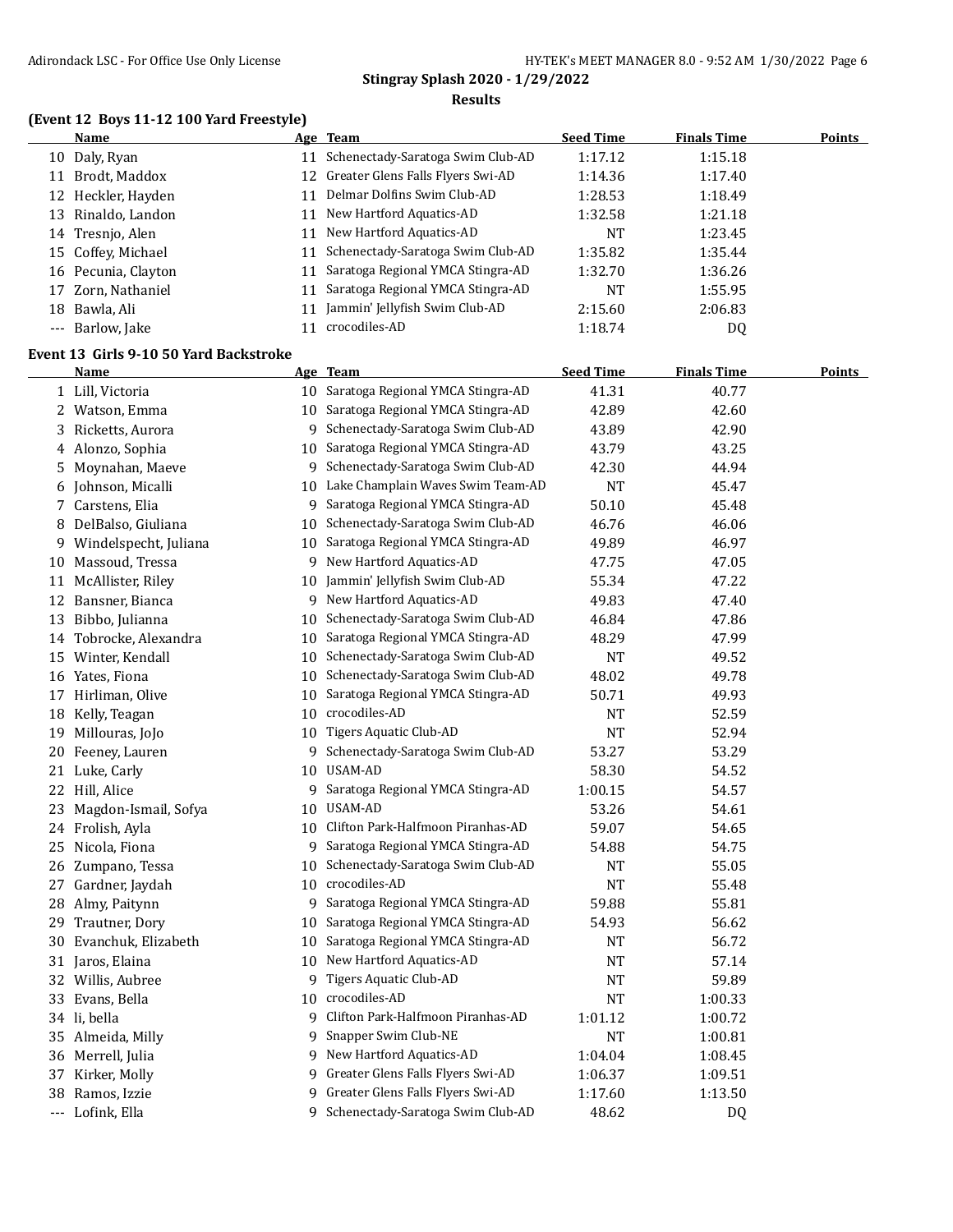#### **(Event 13 Girls 9-10 50 Yard Backstroke)**

| <b>Name</b>          | Age Team                             | <b>Seed Time</b> | <b>Finals Time</b> | <b>Points</b> |
|----------------------|--------------------------------------|------------------|--------------------|---------------|
| --- Jenkins, Clara   | 10 New Hartford Aquatics-AD          | NT               | DO.                |               |
| --- Ferone, Makara   | 10 Greater Glens Falls Flyers Swi-AD | 1:01.36          | DO                 |               |
| --- Slocum, Coraline | 10 Saratoga Regional YMCA Stingra-AD | 1:02.11          | DO                 |               |
| --- Branco, Ada      | 10 Saratoga Regional YMCA Stingra-AD | 49.81            | DQ                 |               |

#### **Event 14 Boys 9-10 50 Yard Backstroke**

|       | <b>Name</b>       |    | Age Team                          | <b>Seed Time</b> | <b>Finals Time</b> | <b>Points</b> |
|-------|-------------------|----|-----------------------------------|------------------|--------------------|---------------|
|       | 1 Konnor, Cameron | 9  | Schenectady-Saratoga Swim Club-AD | 42.33            | 41.24              |               |
|       | Mailat, Alexandru | 10 | Greater Glens Falls Flyers Swi-AD | 41.65            | 41.32              |               |
| 3.    | Knill, Connor     | 10 | Greater Glens Falls Flyers Swi-AD | 44.74            | 42.36              |               |
|       | 4 Muldner, Mitch  | 9  | Schenectady-Saratoga Swim Club-AD | 44.77            | 44.08              |               |
|       | 5 Freeh, James    | 10 | Saratoga Regional YMCA Stingra-AD | 45.29            | 46.89              |               |
|       | 6 Lucas, Daniel   | 10 | Schenectady-Saratoga Swim Club-AD | 46.02            | 47.07              |               |
|       | Porpora, Jacob    | 9  | Greater Glens Falls Flyers Swi-AD | 53.84            | 47.79              |               |
| 8     | Watson, Coleman   | 9  | crocodiles-AD                     | 52.09            | 49.32              |               |
| 9.    | Chan, Isaac       | 10 | Delmar Dolfins Swim Club-AD       | NT               | 51.93              |               |
| 10    | Nappi, Luke       | 9  | Schenectady-Saratoga Swim Club-AD | 53.33            | 54.09              |               |
| 11    | Wang, Johnny      | 9  | New Hartford Aquatics-AD          | <b>NT</b>        | 55.09              |               |
| 12    | Kiehle, Jack      | 10 | USAM-AD                           | 57.14            | 55.99              |               |
| 13    | Record, Braylyn   | 10 | Greater Glens Falls Flyers Swi-AD | 57.07            | 56.15              |               |
| 14    | Manning, Jack     | 10 | Saratoga Regional YMCA Stingra-AD | 58.54            | 57.59              |               |
| 15    | Sabate, Marc      | 10 | Saratoga Regional YMCA Stingra-AD | 56.86            | 57.73              |               |
| 16    | Lavallee, Ethan   | 9  | New Hartford Aquatics-AD          | 1:00.87          | 59.07              |               |
| $---$ | Rosko, Parker     | 10 | Saratoga Regional YMCA Stingra-AD | 51.85            | DQ                 |               |
| ---   | Peplinski, Grant  | 9  | New Hartford Aquatics-AD          | NT               | DQ                 |               |
| $---$ | Oiu, Yuwen        | 9  | Clifton Park-Halfmoon Piranhas-AD | NT               | DQ                 |               |
| $---$ | Mcilwain, Austin  | 10 | New Hartford Aquatics-AD          | 1:01.95          | DQ                 |               |

#### **Event 15 Girls 11-12 50 Yard Backstroke**

|    | <b>Name</b>            |    | Age Team                          | <b>Seed Time</b> | <b>Finals Time</b> | <b>Points</b> |
|----|------------------------|----|-----------------------------------|------------------|--------------------|---------------|
|    | 1 Basile, Isabella     | 12 | Schenectady-Saratoga Swim Club-AD | 31.97            | 30.81              |               |
| 2  | Blaum, Sarah           | 12 | Schenectady-Saratoga Swim Club-AD | 32.87            | 32.85              |               |
|    | 3 Racaza, Reyna        | 12 | Schenectady-Saratoga Swim Club-AD | 33.20            | 32.95              |               |
| 4  | Chen, Annie            | 12 | Saratoga Regional YMCA Stingra-AD | 33.82            | 33.18              |               |
|    | 5 Johnston, Layla      | 12 | Schenectady-Saratoga Swim Club-AD | 33.69            | 33.42              |               |
| 6  | Young, Julia           | 12 | Tigers Aquatic Club-AD            | 36.47            | 33.44              |               |
|    | Woytowich, Emma        | 12 | Schenectady-Saratoga Swim Club-AD | 39.46            | 36.39              |               |
| 8  | Dumblewski, Lola       | 11 | Schenectady-Saratoga Swim Club-AD | 36.01            | 36.40              |               |
| 9  | Gloak, Gemma           | 11 | USAM-AD                           | 36.70            | 36.83              |               |
| 10 | Muldner, Jules/Juliana | 12 | Schenectady-Saratoga Swim Club-AD | 38.64            | 36.99              |               |
| 11 | Breckenridge, Lucy     | 11 | Schenectady-Saratoga Swim Club-AD | 35.06            | 37.81              |               |
| 12 | Heller, Celia          | 11 | Greater Glens Falls Flyers Swi-AD | 37.39            | 37.83              |               |
| 13 | McCarthy, Harper       | 12 | Saratoga Regional YMCA Stingra-AD | 38.96            | 38.51              |               |
| 14 | Miller, Olivia         | 12 | Greater Glens Falls Flyers Swi-AD | 39.06            | 38.65              |               |
| 15 | Ness, Elsie            | 12 | Schenectady-Saratoga Swim Club-AD | 46.12            | 39.06              |               |
| 16 | Ricciardelli, Jordan   | 11 | Saratoga Regional YMCA Stingra-AD | 39.09            | 39.07              |               |
| 17 | McCarthy, Ella         | 11 | New Hartford Aquatics-AD          | 39.24            | 39.32              |               |
| 18 | Dunbar, Georgia        | 12 | USAM-AD                           | 39.08            | 39.33              |               |
| 19 | Durfee, Emily          | 11 | Schenectady-Saratoga Swim Club-AD | 39.58            | 40.03              |               |
| 20 | Maki-Davis, Abigail    | 12 | Bennington Marauders Swim Team-AD | 41.80            | 40.29              |               |
| 21 | Rio, Willa             | 11 | New Hartford Aquatics-AD          | 42.81            | 40.32              |               |
|    | 22 Salvi, Riley        | 11 | Jammin' Jellyfish Swim Club-AD    | 42.32            | 40.53              |               |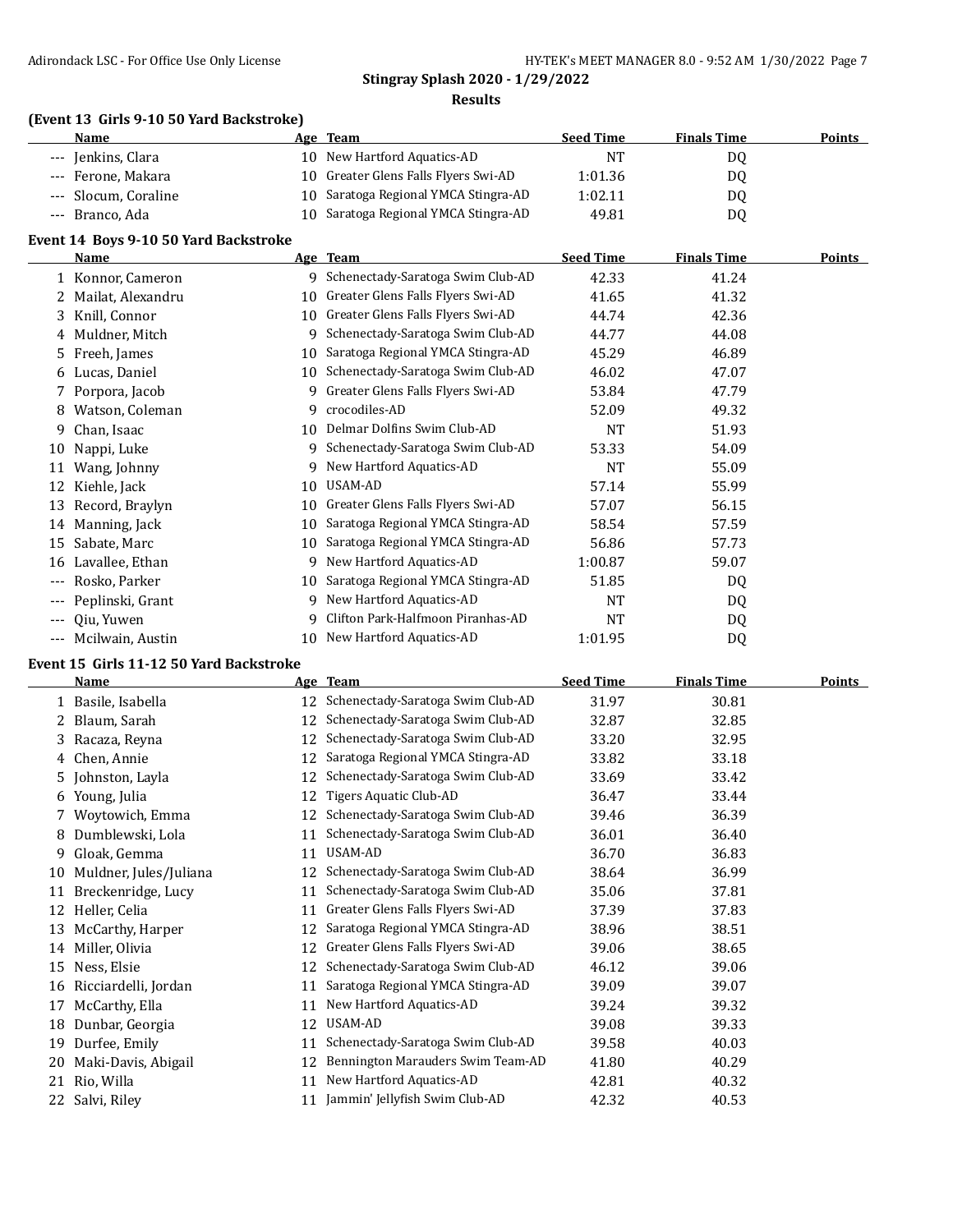# **(Event 15 Girls 11-12 50 Yard Backstroke)**

|                     | <b>Name</b>                 |    | Age Team                          | <b>Seed Time</b> | <b>Finals Time</b> | <b>Points</b> |
|---------------------|-----------------------------|----|-----------------------------------|------------------|--------------------|---------------|
| 23                  | Dunbar, May                 |    | 12 USAM-AD                        | 38.87            | 40.59              |               |
| 24                  | Ryan, Chloe                 | 11 | USAM-AD                           | 44.82            | 41.00              |               |
| 25                  | O'Donnell, Bridgett         | 11 | Schenectady-Saratoga Swim Club-AD | 40.05            | 41.09              |               |
| 26                  | Thornton, Rylie             | 11 | Saratoga Regional YMCA Stingra-AD | 44.54            | 41.48              |               |
| 27                  | Cosh, Mallory               | 11 | Greater Glens Falls Flyers Swi-AD | 39.54            | 41.53              |               |
| 28                  | Babcock, Jayne              | 12 | <b>USAM-AD</b>                    | 42.05            | 41.77              |               |
| 29                  | Mossing, Ella               | 11 | Greater Glens Falls Flyers Swi-AD | 46.71            | 41.84              |               |
| 30                  | Freer, Cate                 | 11 | Saratoga Regional YMCA Stingra-AD | 43.94            | 42.22              |               |
|                     | 31 Rigosu, Jennavieve       | 11 | Jammin' Jellyfish Swim Club-AD    | <b>NT</b>        | 42.42              |               |
|                     | 32 Whitbeck, Lilly          | 11 | Saratoga Regional YMCA Stingra-AD | 44.45            | 42.78              |               |
| 33                  | MacLeod, Addison            | 11 | USAM-AD                           | 41.38            | 43.19              |               |
| 34                  | Toomajian, Stella           | 11 | USAM-AD                           | 43.42            | 43.80              |               |
| 35                  | Molnar, Eve                 | 12 | Schenectady-Saratoga Swim Club-AD | 42.93            | 43.93              |               |
| 36                  | Collis, Isabella            | 12 | New Hartford Aquatics-AD          | 45.87            | 44.41              |               |
| 37                  | Ventura, Colbie             | 12 | Schenectady-Saratoga Swim Club-AD | 43.82            | 44.61              |               |
| 38                  | Vigue, Mackenzie            | 11 | Snapper Swim Club-NE              | 48.99            | 45.49              |               |
| 39                  | Watson, Eliza               | 12 | Saratoga Regional YMCA Stingra-AD | 42.93            | 46.00              |               |
| 40                  | McAllister, Madalyn         | 12 | Jammin' Jellyfish Swim Club-AD    | 51.18            | 46.15              |               |
|                     | 41 Ventela, Hannah          | 11 | Saratoga Regional YMCA Stingra-AD | 46.10            | 46.21              |               |
| 42                  | Dollar, Brieanna            | 12 | Schenectady-Saratoga Swim Club-AD | 46.95            | 46.25              |               |
| 43                  | Carroll, Sarah              | 11 | Unattached-AD                     | 48.49            | 46.50              |               |
|                     | 44 Schlansker, Bowe         | 11 | Schenectady-Saratoga Swim Club-AD | 47.67            | 46.82              |               |
| 45                  | Ramsdill, Anna              | 11 | Saratoga Regional YMCA Stingra-AD | 46.55            | 47.35              |               |
| 46                  | Marsello, Madeline          | 12 | Jammin' Jellyfish Swim Club-AD    | 53.58            | 48.64              |               |
| 47                  | Guerrero Manriquez, Valeria |    | 12 New Hartford Aquatics-AD       | <b>NT</b>        | 49.24              |               |
| 48                  | Tallman, Molly              |    | 12 New Hartford Aquatics-AD       | 52.36            | 50.01              |               |
| 49                  | Heiner, Elizabeth           | 11 | New Hartford Aquatics-AD          | <b>NT</b>        | 51.09              |               |
| 50                  | Applebaum, Aaliyah          | 11 | crocodiles-AD                     | 56.35            | 51.39              |               |
|                     | 51 Lefco, Elena             | 12 | Schenectady-Saratoga Swim Club-AD | 55.44            | 51.52              |               |
| 52                  | Donato, Ali                 | 11 | Schenectady-Saratoga Swim Club-AD | 55.59            | 52.22              |               |
| 53                  | Alcuri, Julia               | 11 | New Hartford Aquatics-AD          | <b>NT</b>        | 52.59              |               |
| 54                  | Orr, Makenna                | 11 | Greater Glens Falls Flyers Swi-AD | 52.72            | 53.56              |               |
| 55                  | Assa, Chloe                 | 11 | Tigers Aquatic Club-AD            | <b>NT</b>        | 54.92              |               |
|                     | 56 Hart, Izzy               | 11 | Greater Glens Falls Flyers Swi-AD | 56.21            | 55.40              |               |
| 57                  | Luley, Mya                  | 11 | New Hartford Aquatics-AD          | 54.90            | 56.79              |               |
| 58                  | Danchetz, Claire            |    | 12 Delmar Dolfins Swim Club-AD    | NT               | 58.55              |               |
|                     | 59 Rositano, Sofia          |    | 12 New Hartford Aquatics-AD       | NT               | 58.92              |               |
| 60                  | Elmarasy, Noor              | 11 | New Hartford Aquatics-AD          | <b>NT</b>        | 1:00.29            |               |
|                     | 61 Schneible, Brooke        | 12 | Delmar Dolfins Swim Club-AD       | $\bf NT$         | 1:01.83            |               |
|                     | --- Cordick, Helena         | 12 | Lake Champlain Waves Swim Team-AD | 42.33            | DQ                 |               |
| $\qquad \qquad - -$ | Cole, Nora                  | 11 | New Hartford Aquatics-AD          | 46.49            | DQ                 |               |
|                     | Haight, Annabelle           | 11 | Greater Glens Falls Flyers Swi-AD | 43.40            | DQ                 |               |
|                     | --- Yager, Myah             |    | 11 crocodiles-AD                  | 46.14            | DQ                 |               |

#### **Event 16 Boys 11-12 50 Yard Backstroke**

| <b>Name</b>           |                 | Age Team                             | <b>Seed Time</b> | <b>Finals Time</b> | <b>Points</b> |
|-----------------------|-----------------|--------------------------------------|------------------|--------------------|---------------|
| 1 O'Keeffe, Grant     |                 | 12 Schenectady-Saratoga Swim Club-AD | 30.74            | 30.37              |               |
| 2 Crowley, Mason      | 12 <sup>1</sup> | Tigers Aquatic Club-AD               | 34.39            | 31.34              |               |
| 3 Young, Liam         | 12.             | Tigers Aquatic Club-AD               | 36.98            | 36.39              |               |
| 4 Jerome, Jude        |                 | USAM-AD                              | 35.82            | 36.85              |               |
| 5 Banaszewski, Calvin |                 | 12 Schenectady-Saratoga Swim Club-AD | 37.95            | 37.28              |               |
| 6 Hansen, ShawnPaul   |                 | Lake Champlain Waves Swim Team-AD    | 41.15            | 38.22              |               |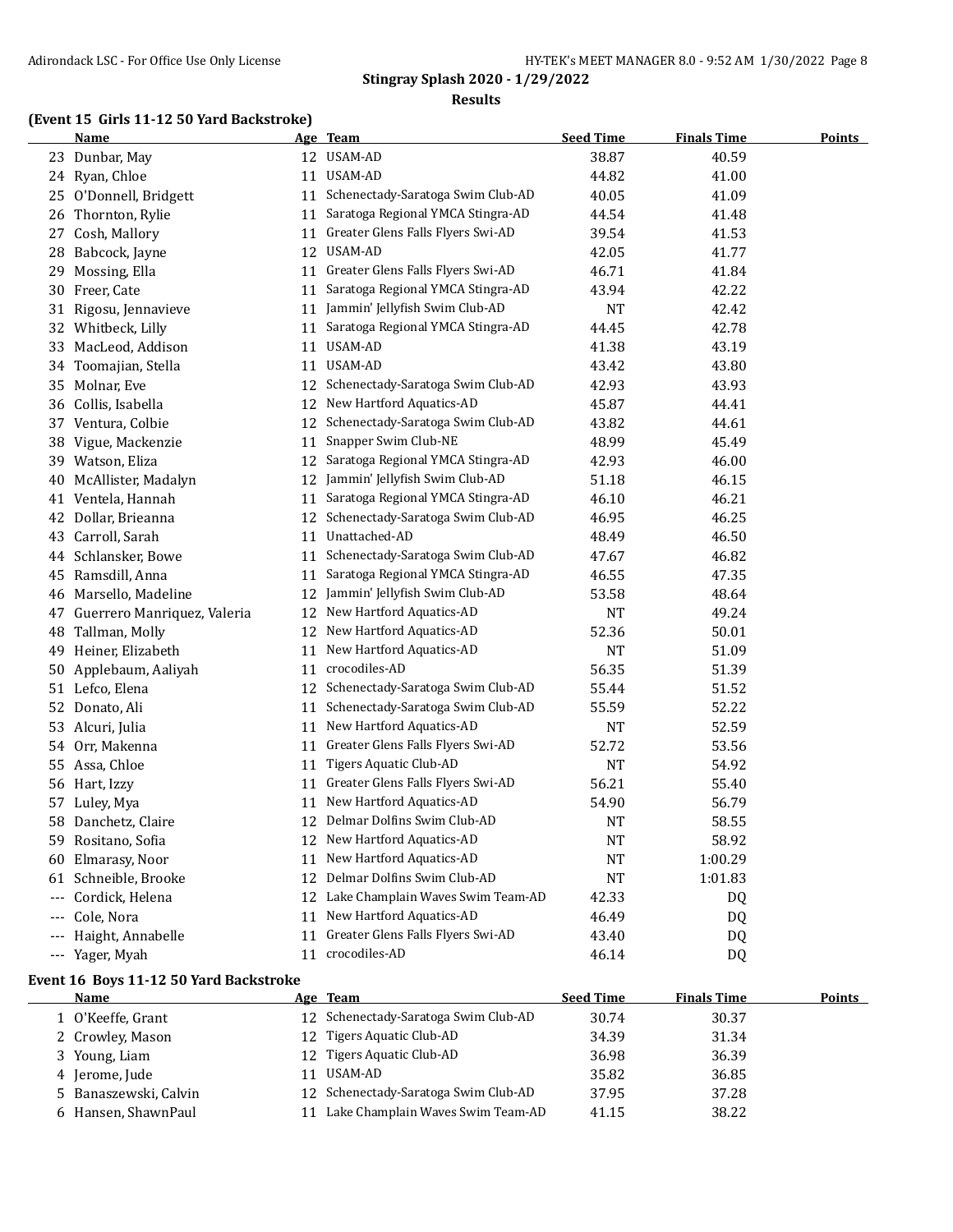#### **(Event 16 Boys 11-12 50 Yard Backstroke)**

|     | Name                |                 | Age Team                             | <b>Seed Time</b> | <b>Finals Time</b> | <b>Points</b> |
|-----|---------------------|-----------------|--------------------------------------|------------------|--------------------|---------------|
|     | 7 Skuza, Alex       | 12 <sup>1</sup> | Delmar Dolfins Swim Club-AD          | 42.38            | 38.60              |               |
|     | 8 Wolk, Caison      | 11              | USAM-AD                              | 38.67            | 39.98              |               |
|     | 9 Dashiell, Michael |                 | 11 Schenectady-Saratoga Swim Club-AD | 41.98            | 41.16              |               |
| 10- | Knill, Tim          |                 | 12 Greater Glens Falls Flyers Swi-AD | 37.42            | 41.99              |               |
|     | 11 Heckler, Hayden  |                 | 11 Delmar Dolfins Swim Club-AD       | 45.44            | 42.25              |               |
|     | 12 Daly, Ryan       | 11              | Schenectady-Saratoga Swim Club-AD    | 42.76            | 42.73              |               |
|     | 13 Coffey, Michael  | 11              | Schenectady-Saratoga Swim Club-AD    | 49.23            | 48.03              |               |
|     | 14 Pecunia, Clayton |                 | 11 Saratoga Regional YMCA Stingra-AD | 55.41            | 56.10              |               |
|     | 15 Bawla, Ali       |                 | Jammin' Jellyfish Swim Club-AD       | 1:06.75          | 57.95              |               |

#### **Event 17 Girls 9-10 50 Yard Freestyle**

|     | <b>Name</b>              |                 | Age Team                             | <b>Seed Time</b> | <b>Finals Time</b> | <b>Points</b> |
|-----|--------------------------|-----------------|--------------------------------------|------------------|--------------------|---------------|
|     | 1 Coupal, Mia            |                 | 10 Lake Champlain Waves Swim Team-AD | 36.07            | 34.85              |               |
| 2   | Quinn, Madysen           |                 | 9 Tigers Aquatic Club-AD             | 38.09            | 36.56              |               |
|     | 3 Moynahan, Maeve        | 9               | Schenectady-Saratoga Swim Club-AD    | 36.89            | 36.80              |               |
|     | 4 McAllister, Riley      | 10              | Jammin' Jellyfish Swim Club-AD       | 40.47            | 36.83              |               |
|     | 5 Attia, Laila           | 10              | Schenectady-Saratoga Swim Club-AD    | 33.95            | 37.04              |               |
| 6   | Johnson, Micalli         | 10              | Lake Champlain Waves Swim Team-AD    | 37.59            | 37.26              |               |
|     | 7 Watson, Emma           | 10              | Saratoga Regional YMCA Stingra-AD    | 40.41            | 39.56              |               |
| 8   | Morse, Elisabeth         | 9               | Delmar Dolfins Swim Club-AD          | <b>NT</b>        | 39.71              |               |
| 9   | Tobrocke, Alexandra      | 10              | Saratoga Regional YMCA Stingra-AD    | 38.53            | 39.99              |               |
| 10  | Bansner, Bianca          | 9               | New Hartford Aquatics-AD             | 42.94            | 40.31              |               |
|     | 11 Jaros, Elaina         | 10              | New Hartford Aquatics-AD             | <b>NT</b>        | 41.00              |               |
|     | 12 Windelspecht, Juliana | 10              | Saratoga Regional YMCA Stingra-AD    | 41.60            | 41.19              |               |
| 13  | Miller, Braelyn          | 10              | Snapper Swim Club-NE                 | 42.54            | 41.40              |               |
|     | 14 Magdon-Ismail, Sofya  | 10              | USAM-AD                              | 42.27            | 42.79              |               |
|     | 15 Branco, Ada           | 10              | Saratoga Regional YMCA Stingra-AD    | 42.06            | 43.15              |               |
|     | 16 Hirliman, Olive       | 10              | Saratoga Regional YMCA Stingra-AD    | 47.78            | 43.75              |               |
|     | 17 Feeney, Lauren        |                 | 9 Schenectady-Saratoga Swim Club-AD  | 45.07            | 43.78              |               |
| 18  | Carstens, Elia           | 9.              | Saratoga Regional YMCA Stingra-AD    | 44.90            | 44.05              |               |
|     | 19 Lofink, Ella          | 9               | Schenectady-Saratoga Swim Club-AD    | 45.19            | 44.93              |               |
|     | 20 Miller, Adelyn        | 10              | Snapper Swim Club-NE                 | 39.69            | 45.09              |               |
|     | 21 Massoud, Tressa       | 9               | New Hartford Aquatics-AD             | 43.45            | 45.91              |               |
|     | 22 Almeida, Milly        | 9               | Snapper Swim Club-NE                 | NT               | 47.05              |               |
| 23  | Millouras, JoJo          | 10              | <b>Tigers Aquatic Club-AD</b>        | <b>NT</b>        | 47.64              |               |
|     | 24 Jenkins, Clara        | 10 <sup>°</sup> | New Hartford Aquatics-AD             | 45.43            | 48.05              |               |
|     | 25 Slocum, Coraline      | 10              | Saratoga Regional YMCA Stingra-AD    | 45.88            | 48.34              |               |
|     | 26 Hill, Alice           | 9               | Saratoga Regional YMCA Stingra-AD    | 53.69            | 48.35              |               |
|     | 27 Almy, Paitynn         |                 | 9 Saratoga Regional YMCA Stingra-AD  | 51.96            | 48.59              |               |
|     | 28 Yates, Fiona          | 10              | Schenectady-Saratoga Swim Club-AD    | 47.09            | 49.08              |               |
| 29. | Evanchuk, Elizabeth      | 10              | Saratoga Regional YMCA Stingra-AD    | <b>NT</b>        | 49.52              |               |
|     | 30 Nicola, Fiona         | 9               | Saratoga Regional YMCA Stingra-AD    | 50.29            | 50.97              |               |
|     | 31 Ferone, Makara        |                 | 10 Greater Glens Falls Flyers Swi-AD | 58.64            | 51.70              |               |
|     | 32 Gardner, Jaydah       | 10              | crocodiles-AD                        | <b>NT</b>        | 52.46              |               |
|     | 33 Frolish, Ayla         |                 | 10 Clifton Park-Halfmoon Piranhas-AD | 54.62            | 52.55              |               |
|     | 34 Luke, Carly           |                 | 10 USAM-AD                           | 52.97            | 59.14              |               |
|     | 35 Willis, Aubree        |                 | 9 Tigers Aquatic Club-AD             | NT               | 1:02.61            |               |
|     | 36 Merrell, Julia        |                 | 9 New Hartford Aquatics-AD           | 59.36            | 1:04.21            |               |
|     | 37 li, bella             |                 | 9 Clifton Park-Halfmoon Piranhas-AD  | 54.35            | 1:05.35            |               |
|     | 38 Ramos, Izzie          |                 | 9 Greater Glens Falls Flyers Swi-AD  | 1:15.61          | 1:12.99            |               |
|     |                          |                 |                                      |                  |                    |               |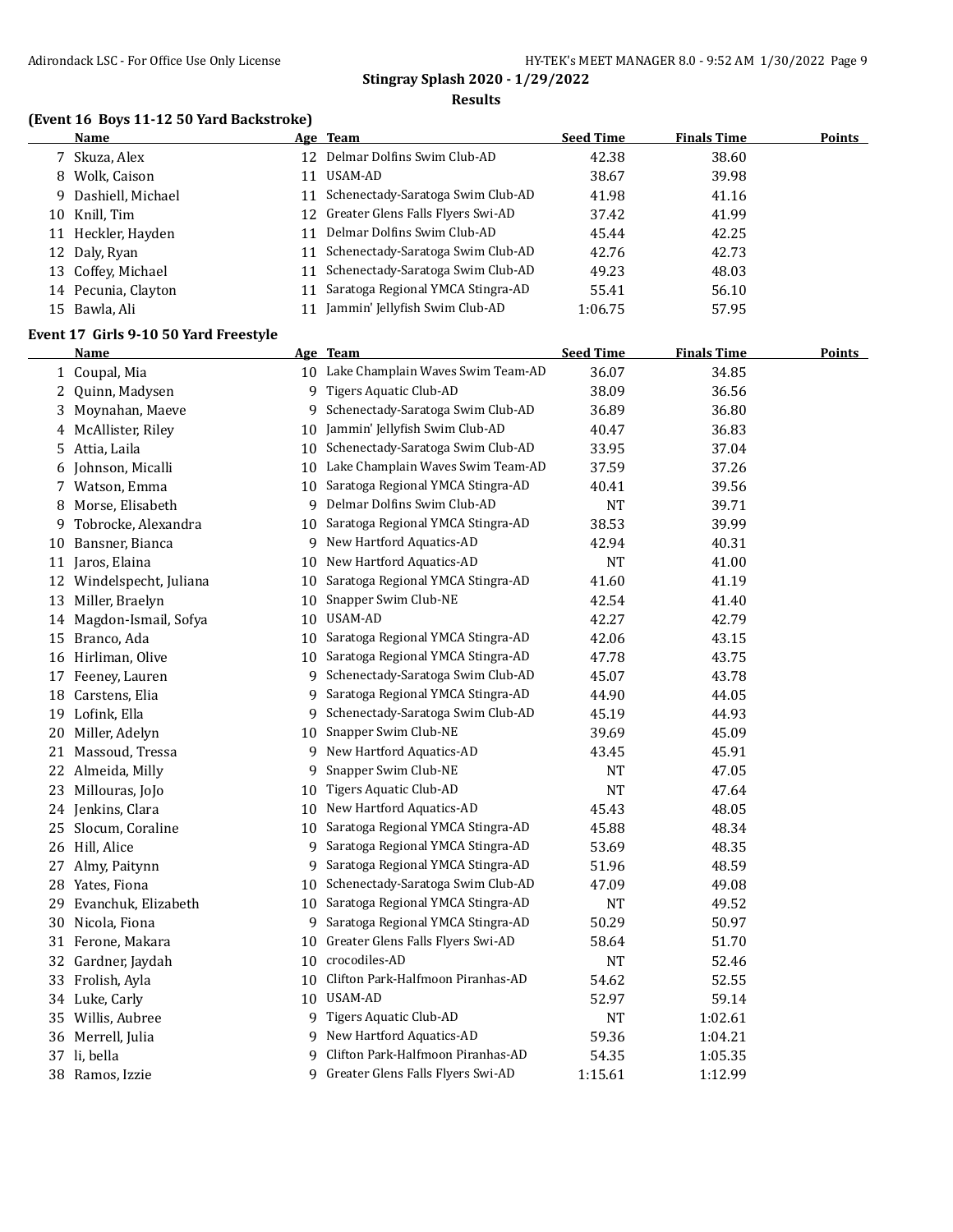#### **Event 18 Boys 9-10 50 Yard Freestyle**

|    | <b>Name</b>        | Age | <b>Team</b>                       | <b>Seed Time</b> | <b>Finals Time</b> | <b>Points</b> |
|----|--------------------|-----|-----------------------------------|------------------|--------------------|---------------|
|    | 1 Basile, Nicholas | 10  | Schenectady-Saratoga Swim Club-AD | 33.26            | 33.37              |               |
|    | 2 Campbell, JT     | 10  | <b>USAM-AD</b>                    | 34.15            | 33.75              |               |
| 3. | Mailat, Alexandru  | 10  | Greater Glens Falls Flyers Swi-AD | 35.14            | 35.48              |               |
|    | 4 Pace, Logan      | 10  | Snapper Swim Club-NE              | 36.12            | 36.42              |               |
| 5. | Lucas, Daniel      | 10  | Schenectady-Saratoga Swim Club-AD | 37.11            | 36.55              |               |
| 6  | Anderson, Liam     | 9   | Greater Glens Falls Flyers Swi-AD | 38.94            | 37.19              |               |
| 7  | Knill, Connor      | 10  | Greater Glens Falls Flyers Swi-AD | 38.71            | 37.50              |               |
| 8  | Bernad, Jack       | 10  | Schenectady-Saratoga Swim Club-AD | 36.10            | 38.46              |               |
| 9  | Freeh, James       | 10  | Saratoga Regional YMCA Stingra-AD | 39.29            | 39.07              |               |
| 10 | Porpora, Jacob     | 9   | Greater Glens Falls Flyers Swi-AD | 41.60            | 39.35              |               |
| 11 | Manning, Jack      | 10  | Saratoga Regional YMCA Stingra-AD | 45.82            | 41.74              |               |
| 12 | Brych, Nathan      | 10  | New Hartford Aquatics-AD          | 43.27            | 42.07              |               |
| 13 | Wang, Johnny       | 9   | New Hartford Aquatics-AD          | 40.85            | 43.08              |               |
| 14 | Chan, Isaac        | 10  | Delmar Dolfins Swim Club-AD       | 47.88            | 44.31              |               |
| 15 | Kiehle, Jack       | 10  | <b>USAM-AD</b>                    | 43.83            | 44.57              |               |
| 16 | Record, Braylyn    | 10  | Greater Glens Falls Flyers Swi-AD | 45.70            | 45.61              |               |
| 17 | Nappi, Luke        | 9   | Schenectady-Saratoga Swim Club-AD | 45.67            | 45.62              |               |
| 18 | Sabate, Marc       | 10  | Saratoga Regional YMCA Stingra-AD | 46.52            | 48.15              |               |
| 19 | Rosko, Parker      | 10  | Saratoga Regional YMCA Stingra-AD | 48.75            | 50.69              |               |
| 20 | Peplinski, Grant   | 9   | New Hartford Aquatics-AD          | 52.78            | 51.94              |               |
| 21 | Lavallee, Ethan    | 9   | New Hartford Aquatics-AD          | 55.21            | 53.05              |               |
| 22 | Mcilwain, Austin   | 10  | New Hartford Aquatics-AD          | 57.73            | 54.84              |               |
| 23 | Qiu, Yuwen         | 9   | Clifton Park-Halfmoon Piranhas-AD | 1:10.51          | 1:22.53            |               |

#### **Event 19 Girls 11-12 50 Yard Freestyle**

|              | Name                   |    | Age Team                          | <b>Seed Time</b> | <b>Finals Time</b> | <b>Points</b> |
|--------------|------------------------|----|-----------------------------------|------------------|--------------------|---------------|
| $\mathbf{1}$ | Carsillo, Ava          | 12 | Delmar Dolfins Swim Club-AD       | 28.98            | 27.50              |               |
| 2.           | Young, Julia           | 12 | Tigers Aquatic Club-AD            | 26.81            | 28.54              |               |
| 3.           | Morse, Madelyn         | 12 | Delmar Dolfins Swim Club-AD       | <b>NT</b>        | 29.09              |               |
| 4            | Stark, Mya Stark       | 12 | Schenectady-Saratoga Swim Club-AD | 30.02            | 29.19              |               |
| 5.           | Racaza, Reyna          | 12 | Schenectady-Saratoga Swim Club-AD | 29.63            | 29.62              |               |
| 6            | Basile, Isabella       | 12 | Schenectady-Saratoga Swim Club-AD | 29.81            | 29.69              |               |
| 7            | Dumblewski, Lola       | 11 | Schenectady-Saratoga Swim Club-AD | 29.00            | 30.20              |               |
| 8            | Woytowich, Emma        | 12 | Schenectady-Saratoga Swim Club-AD | 34.49            | 30.93              |               |
| 9            | Ryan, Callie           | 11 | USAM-AD                           | 32.19            | 31.02              |               |
| 10           | Dunbar, May            | 12 | USAM-AD                           | 31.09            | 31.14              |               |
| 11           | Taylor, Natalie        | 11 | Schenectady-Saratoga Swim Club-AD | 32.89            | 31.34              |               |
| 12           | Salvi, Rilev           | 11 | Jammin' Jellyfish Swim Club-AD    | 34.71            | 31.52              |               |
| 13           | Berju, Abby            | 12 | Schenectady-Saratoga Swim Club-AD | 32.94            | 31.79              |               |
| 14           | O'Donnell, Bridgett    | 11 | Schenectady-Saratoga Swim Club-AD | 32.82            | 32.58              |               |
| 15           | Heller, Celia          | 11 | Greater Glens Falls Flyers Swi-AD | 33.51            | 33.14              |               |
| 16           | Ricciardelli, Jordan   | 11 | Saratoga Regional YMCA Stingra-AD | 32.96            | 33.40              |               |
| 17           | MacLeod, Addison       | 11 | USAM-AD                           | 32.18            | 33.72              |               |
| 18           | Gloak, Gemma           | 11 | <b>USAM-AD</b>                    | 31.52            | 33.96              |               |
| 19           | McCarthy, Ella         | 11 | New Hartford Aquatics-AD          | 33.07            | 34.00              |               |
| 20           | Freer, Cate            | 11 | Saratoga Regional YMCA Stingra-AD | 35.73            | 34.23              |               |
| 21           | Rio, Willa             | 11 | New Hartford Aquatics-AD          | 34.25            | 34.27              |               |
| 22           | Miller, Olivia         | 12 | Greater Glens Falls Flyers Swi-AD | 34.07            | 34.55              |               |
| 23           | Carroll, Sarah         | 11 | Unattached-AD                     | 37.09            | 34.60              |               |
| 24           | Muldner, Jules/Juliana | 12 | Schenectady-Saratoga Swim Club-AD | 34.13            | 34.62              |               |
| 25           | Ness, Elsie            | 12 | Schenectady-Saratoga Swim Club-AD | 36.26            | 34.70              |               |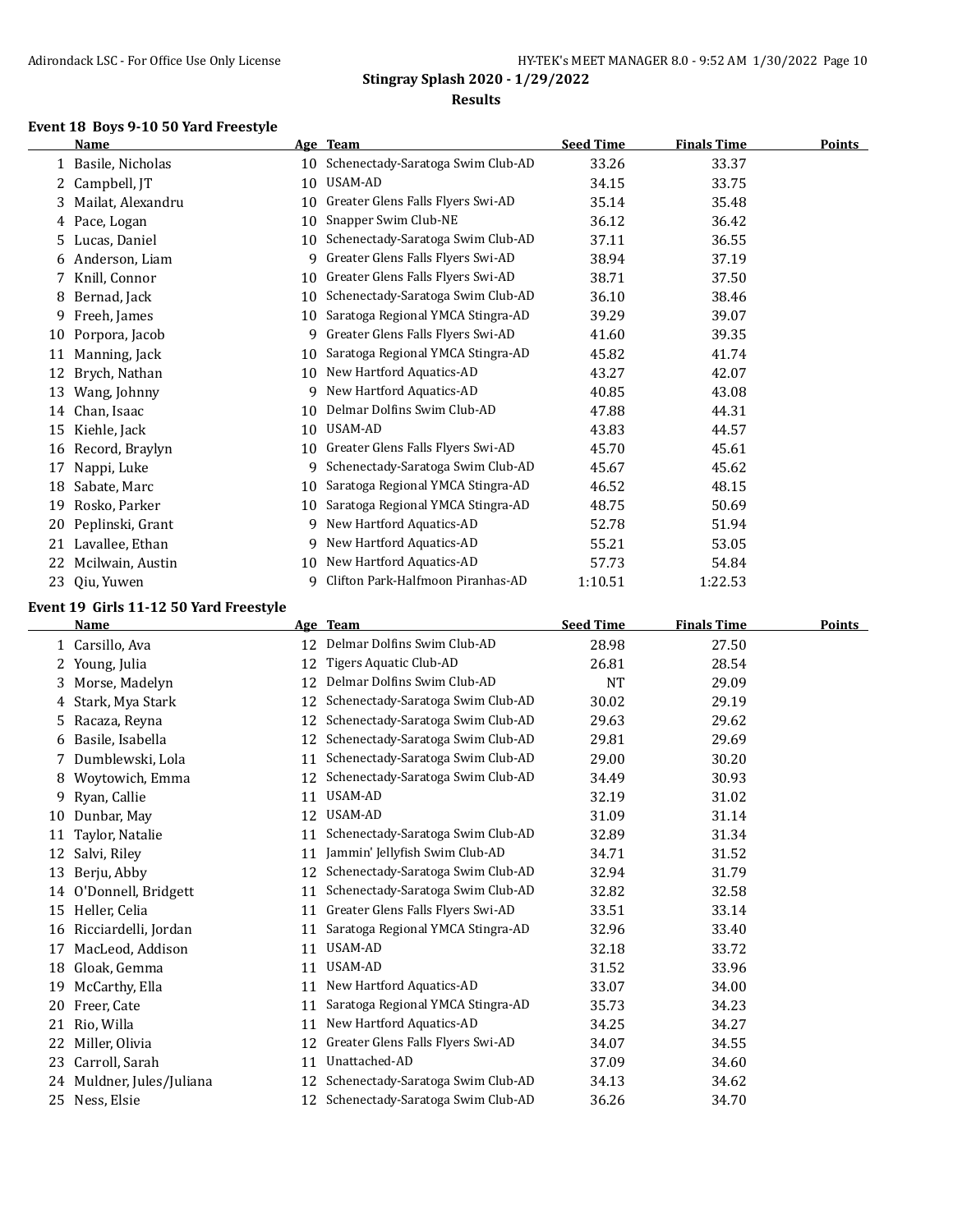# **(Event 19 Girls 11-12 50 Yard Freestyle)**

|    | Name                        |    | Age Team                          | <b>Seed Time</b> | <b>Finals Time</b> | <b>Points</b> |
|----|-----------------------------|----|-----------------------------------|------------------|--------------------|---------------|
|    | 26 Toomajian, Stella        | 11 | USAM-AD                           | 36.47            | 34.83              |               |
| 27 | Cosh, Mallory               | 11 | Greater Glens Falls Flyers Swi-AD | 35.20            | 35.72              |               |
| 28 | Babcock, Jayne              | 12 | <b>USAM-AD</b>                    | 35.79            | 35.82              |               |
| 29 | McAllister, Madalyn         | 12 | Jammin' Jellyfish Swim Club-AD    | 39.24            | 36.07              |               |
| 30 | Ventela, Hannah             | 11 | Saratoga Regional YMCA Stingra-AD | 38.18            | 36.22              |               |
|    | 31 Vigue, Mackenzie         | 11 | Snapper Swim Club-NE              | 38.88            | 36.40              |               |
| 32 | Rigosu, Jennavieve          | 11 | Jammin' Jellyfish Swim Club-AD    | <b>NT</b>        | 36.41              |               |
| 33 | Collis, Isabella            | 12 | New Hartford Aquatics-AD          | 36.88            | 36.64              |               |
|    | 34 Haight, Annabelle        | 11 | Greater Glens Falls Flyers Swi-AD | 35.67            | 36.73              |               |
| 35 | Ventura, Colbie             | 12 | Schenectady-Saratoga Swim Club-AD | 36.68            | 36.79              |               |
| 36 | Molnar, Eve                 | 12 | Schenectady-Saratoga Swim Club-AD | 37.40            | 36.80              |               |
| 37 | Thornton, Rylie             | 11 | Saratoga Regional YMCA Stingra-AD | 37.04            | 36.85              |               |
| 38 | Whitbeck, Lilly             | 11 | Saratoga Regional YMCA Stingra-AD | 39.15            | 37.59              |               |
| 39 | Guerrero Manriquez, Valeria | 12 | New Hartford Aquatics-AD          | 37.64            | 37.76              |               |
| 40 | Marsello, Madeline          | 12 | Jammin' Jellyfish Swim Club-AD    | 42.60            | 38.50              |               |
| 41 | Dollar, Brieanna            | 12 | Schenectady-Saratoga Swim Club-AD | 38.41            | 38.66              |               |
| 42 | Scaringe, Elizabeth         | 12 | Jammin' Jellyfish Swim Club-AD    | 46.28            | 38.71              |               |
| 43 | Mossing, Ella               | 11 | Greater Glens Falls Flyers Swi-AD | 39.64            | 38.75              |               |
| 44 | Schlansker, Bowe            | 11 | Schenectady-Saratoga Swim Club-AD | 39.81            | 39.91              |               |
|    | 45 Heiner, Elizabeth        | 11 | New Hartford Aquatics-AD          | <b>NT</b>        | 40.42              |               |
| 46 | Ramsdill, Anna              | 11 | Saratoga Regional YMCA Stingra-AD | 37.82            | 41.28              |               |
| 47 | Cole, Nora                  | 11 | New Hartford Aquatics-AD          | 41.70            | 42.08              |               |
| 48 | Alcuri, Julia               | 11 | New Hartford Aquatics-AD          | 44.94            | 42.14              |               |
| 49 | Hoskins-Pfeiffer, Jyllian   | 11 | Greater Glens Falls Flyers Swi-AD | 44.19            | 42.99              |               |
| 50 | Watson, Eliza               | 12 | Saratoga Regional YMCA Stingra-AD | 43.66            | 43.10              |               |
| 51 | Rositano, Sofia             | 12 | New Hartford Aquatics-AD          | <b>NT</b>        | 43.21              |               |
| 52 | Lefco, Elena                | 12 | Schenectady-Saratoga Swim Club-AD | 45.89            | 43.53              |               |
| 53 | Hart, Izzy                  | 11 | Greater Glens Falls Flyers Swi-AD | 43.17            | 43.64              |               |
| 54 | Assa, Chloe                 | 11 | <b>Tigers Aquatic Club-AD</b>     | <b>NT</b>        | 43.86              |               |
| 55 | Tallman, Molly              | 12 | New Hartford Aquatics-AD          | 45.22            | 43.88              |               |
|    | 56 Donato, Ali              | 11 | Schenectady-Saratoga Swim Club-AD | 46.72            | 47.70              |               |
| 57 | Luley, Mya                  | 11 | New Hartford Aquatics-AD          | 46.13            | 47.83              |               |
| 58 | Orr, Makenna                | 11 | Greater Glens Falls Flyers Swi-AD | 46.35            | 49.49              |               |
| 59 | Danchetz, Claire            | 12 | Delmar Dolfins Swim Club-AD       | 53.77            | 53.33              |               |
| 60 | Elmarasy, Noor              | 11 | New Hartford Aquatics-AD          | <b>NT</b>        | 53.97              |               |
|    | 61 Schneible, Brooke        |    | 12 Delmar Dolfins Swim Club-AD    | <b>NT</b>        | 1:10.66            |               |

#### **Event 20 Boys 11-12 50 Yard Freestyle**

 $\overline{a}$ 

|    | Name                  |    | Age Team                             | <b>Seed Time</b> | <b>Finals Time</b> | Points |
|----|-----------------------|----|--------------------------------------|------------------|--------------------|--------|
|    | 1 Crowley, Mason      |    | 12 Tigers Aquatic Club-AD            | 28.63            | 26.26              |        |
|    | 2 Mowry, Kayden       | 11 | USAM-AD                              | 29.07            | 29.75              |        |
|    | 3 Wang, Sam           | 12 | Schenectady-Saratoga Swim Club-AD    | 29.81            | 29.80              |        |
|    | 4 Banaszewski, Calvin |    | 12 Schenectady-Saratoga Swim Club-AD | 31.09            | 31.23              |        |
|    | 5 Wolk, Caison        | 11 | USAM-AD                              | 31.31            | 31.50              |        |
| 6  | Hansen, ShawnPaul     | 11 | Lake Champlain Waves Swim Team-AD    | 31.38            | 31.72              |        |
|    | 7 Lohse, Magnus       | 11 | Saratoga Regional YMCA Stingra-AD    | 31.03            | 32.15              |        |
|    | 8 Skuza, Alex         | 12 | Delmar Dolfins Swim Club-AD          | 36.24            | 33.14              |        |
| 9  | Mowry, Kyle           | 11 | USAM-AD                              | 34.07            | 33.30              |        |
| 10 | Knill, Tim            | 12 | Greater Glens Falls Flyers Swi-AD    | 30.35            | 34.05              |        |
| 11 | Rinaldo, Landon       | 11 | New Hartford Aquatics-AD             | 37.70            | 35.01              |        |
|    | 12 Dashiell, Michael  | 11 | Schenectady-Saratoga Swim Club-AD    | 35.09            | 35.96              |        |
|    | 13 Heckler, Hayden    | 11 | Delmar Dolfins Swim Club-AD          | 39.51            | 36.25              |        |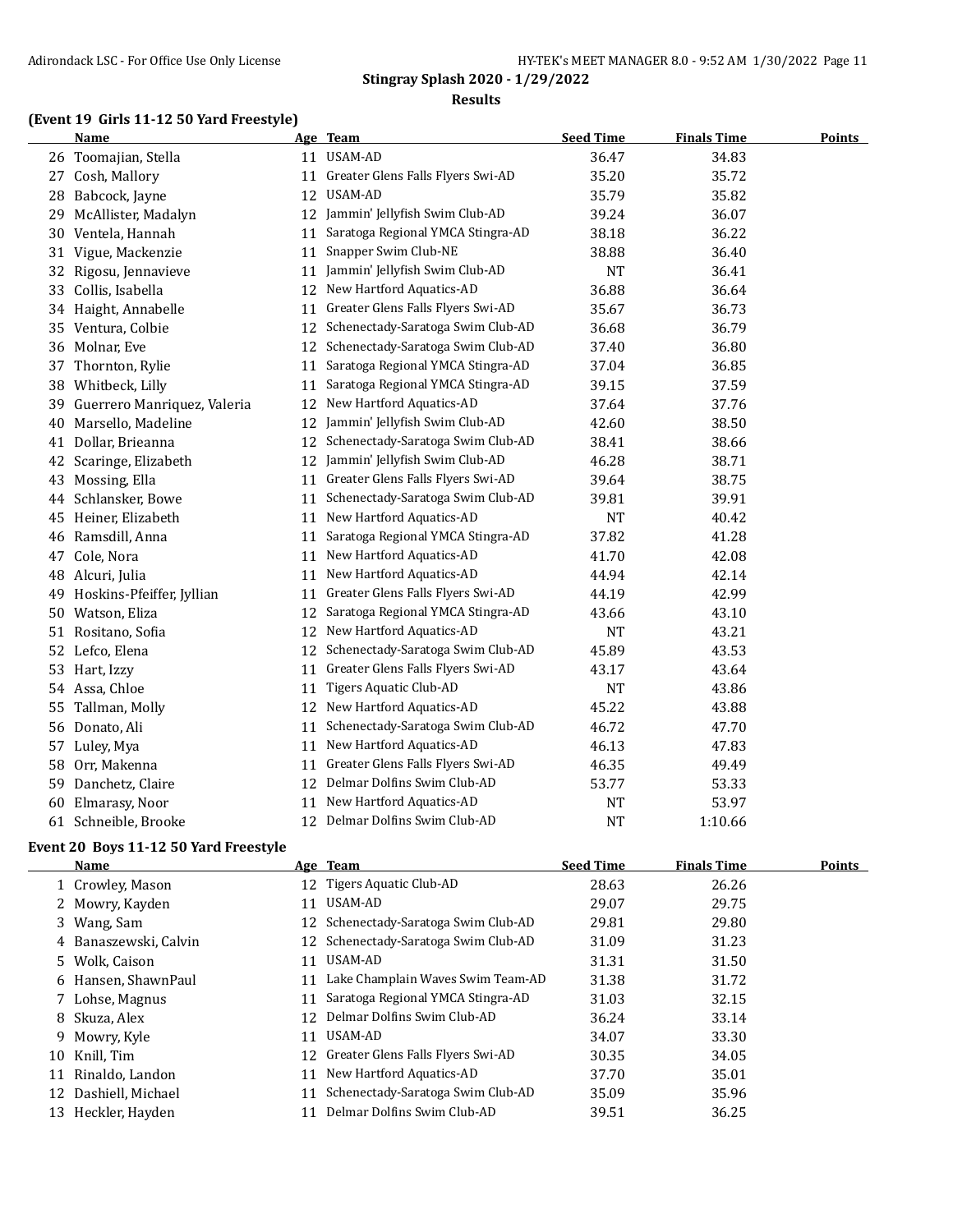# **(Event 20 Boys 11-12 50 Yard Freestyle)**

|    | Name                |    | Age Team                             | <b>Seed Time</b> | <b>Finals Time</b> | <b>Points</b> |
|----|---------------------|----|--------------------------------------|------------------|--------------------|---------------|
|    | 14 Hill, Owen       |    | 11 Saratoga Regional YMCA Stingra-AD | 41.27            | 40.86              |               |
|    | 15 Coffey, Michael  |    | 11 Schenectady-Saratoga Swim Club-AD | 41.98            | 41.90              |               |
|    | 16 Pecunia, Clayton |    | 11 Saratoga Regional YMCA Stingra-AD | 39.96            | 44.58              |               |
|    | 17 Zorn, Nathaniel  |    | 11 Saratoga Regional YMCA Stingra-AD | 1:00.29          | 51.91              |               |
| 18 | Bawla, Ali          | 11 | Jammin' Jellyfish Swim Club-AD       | 1:03.45          | 56.77              |               |
|    | --- Tresnjo, Alen   |    | 11 New Hartford Aquatics-AD          | 37.90            | D <sub>0</sub>     |               |

#### **Event 21 Girls 9-10 50 Yard Breaststroke**

|       | <b>Name</b>           |    | Age Team                          | <b>Seed Time</b> | <b>Finals Time</b> | <b>Points</b> |
|-------|-----------------------|----|-----------------------------------|------------------|--------------------|---------------|
| 1     | Tobrocke, Alexandra   | 10 | Saratoga Regional YMCA Stingra-AD | 47.72            | 46.19              |               |
| 2     | Coupal, Mia           | 10 | Lake Champlain Waves Swim Team-AD | 50.36            | 46.56              |               |
| 3     | Attia, Laila          | 10 | Schenectady-Saratoga Swim Club-AD | 48.88            | 47.41              |               |
| 4     | Lieberth, Madeleine   | 10 | Greater Glens Falls Flyers Swi-AD | 52.53            | 51.11              |               |
| 5     | Johnson, Micalli      | 10 | Lake Champlain Waves Swim Team-AD | <b>NT</b>        | 52.58              |               |
| 6     | Quinn, Madysen        | 9  | Tigers Aquatic Club-AD            | <b>NT</b>        | 53.10              |               |
| 7     | Jaros, Elaina         | 10 | New Hartford Aquatics-AD          | 56.11            | 53.29              |               |
| 8     | Branco, Ada           | 10 | Saratoga Regional YMCA Stingra-AD | 56.37            | 53.94              |               |
| 9     | Bibbo, Julianna       | 10 | Schenectady-Saratoga Swim Club-AD | 56.32            | 54.08              |               |
| 10    | Ricketts, Aurora      | 9  | Schenectady-Saratoga Swim Club-AD | 1:14.50          | 54.52              |               |
| 11    | Watson, Emma          | 10 | Saratoga Regional YMCA Stingra-AD | 52.99            | 54.64              |               |
| 12    | Kelly, Teagan         | 10 | crocodiles-AD                     | <b>NT</b>        | 58.82              |               |
| 13    | Windelspecht, Juliana | 10 | Saratoga Regional YMCA Stingra-AD | 1:02.51          | 59.70              |               |
| 14    | Almeida, Milly        | 9  | Snapper Swim Club-NE              | <b>NT</b>        | 1:00.78            |               |
| 15    | Trautner, Dory        | 10 | Saratoga Regional YMCA Stingra-AD | 1:02.50          | 1:03.45            |               |
| 16    | Nicola, Fiona         | 9  | Saratoga Regional YMCA Stingra-AD | 1:06.49          | 1:05.87            |               |
| 17    | Merrell, Julia        | 9  | New Hartford Aquatics-AD          | <b>NT</b>        | 1:07.48            |               |
| 18    | Miller, Braelyn       | 10 | Snapper Swim Club-NE              | 1:12.07          | 1:08.31            |               |
| 19    | Hill, Alice           | 9  | Saratoga Regional YMCA Stingra-AD | 1:12.17          | 1:09.07            |               |
| 20    | Miller, Adelyn        | 10 | Snapper Swim Club-NE              | 1:06.26          | 1:10.82            |               |
| 21    | Willis, Aubree        | 9  | Tigers Aquatic Club-AD            | <b>NT</b>        | 1:19.76            |               |
| 22    | li, bella             | 9  | Clifton Park-Halfmoon Piranhas-AD | <b>NT</b>        | 1:25.12            |               |
| ---   | Hirliman, Olive       | 10 | Saratoga Regional YMCA Stingra-AD | NT               | DQ                 |               |
|       | Luke, Carly           | 10 | USAM-AD                           | <b>NT</b>        | DQ                 |               |
| ---   | Evans, Bella          | 10 | crocodiles-AD                     | <b>NT</b>        | DQ                 |               |
| $---$ | Frolish, Ayla         | 10 | Clifton Park-Halfmoon Piranhas-AD | <b>NT</b>        | DQ                 |               |
| ---   | Ferone, Makara        | 10 | Greater Glens Falls Flyers Swi-AD | 1:05.67          | DQ                 |               |
| ---   | Bansner, Bianca       | 9  | New Hartford Aquatics-AD          | 1:05.97          | DQ                 |               |
| ---   | Almy, Paitynn         | 9  | Saratoga Regional YMCA Stingra-AD | NT               | DQ                 |               |
| ---   | DelBalso, Giuliana    | 10 | Schenectady-Saratoga Swim Club-AD | <b>NT</b>        | DQ                 |               |

#### **Event 22 Boys 9-10 50 Yard Breaststroke**

| Name                 |    | Age Team                             | <b>Seed Time</b> | <b>Finals Time</b> | Points |
|----------------------|----|--------------------------------------|------------------|--------------------|--------|
| 1 Campbell, JT       |    | 10 USAM-AD                           | 46.32            | 46.24              |        |
| 2 Konnor, Cameron    |    | 9 Schenectady-Saratoga Swim Club-AD  | 46.54            | 47.36              |        |
| 3 Basile, Nicholas   |    | 10 Schenectady-Saratoga Swim Club-AD | 51.92            | 48.73              |        |
| 4 Muldner, Mitch     |    | 9 Schenectady-Saratoga Swim Club-AD  | 50.65            | 52.72              |        |
| 5 Brych, Nathan      |    | 10 New Hartford Aquatics-AD          | 50.53            | 53.32              |        |
| 6 Merchant, Cole     | 10 | crocodiles-AD                        | NT               | 55.00              |        |
| 7 Anderson, Liam     |    | 9 Greater Glens Falls Flyers Swi-AD  | 54.66            | 55.22              |        |
| 8 Watson, Coleman    | 9. | crocodiles-AD                        | <b>NT</b>        | 57.67              |        |
| 9 Chan, Isaac        | 10 | Delmar Dolfins Swim Club-AD          | 1:05.27          | 1:04.08            |        |
| --- Peplinski, Grant | q  | New Hartford Aquatics-AD             | NT               | DQ                 |        |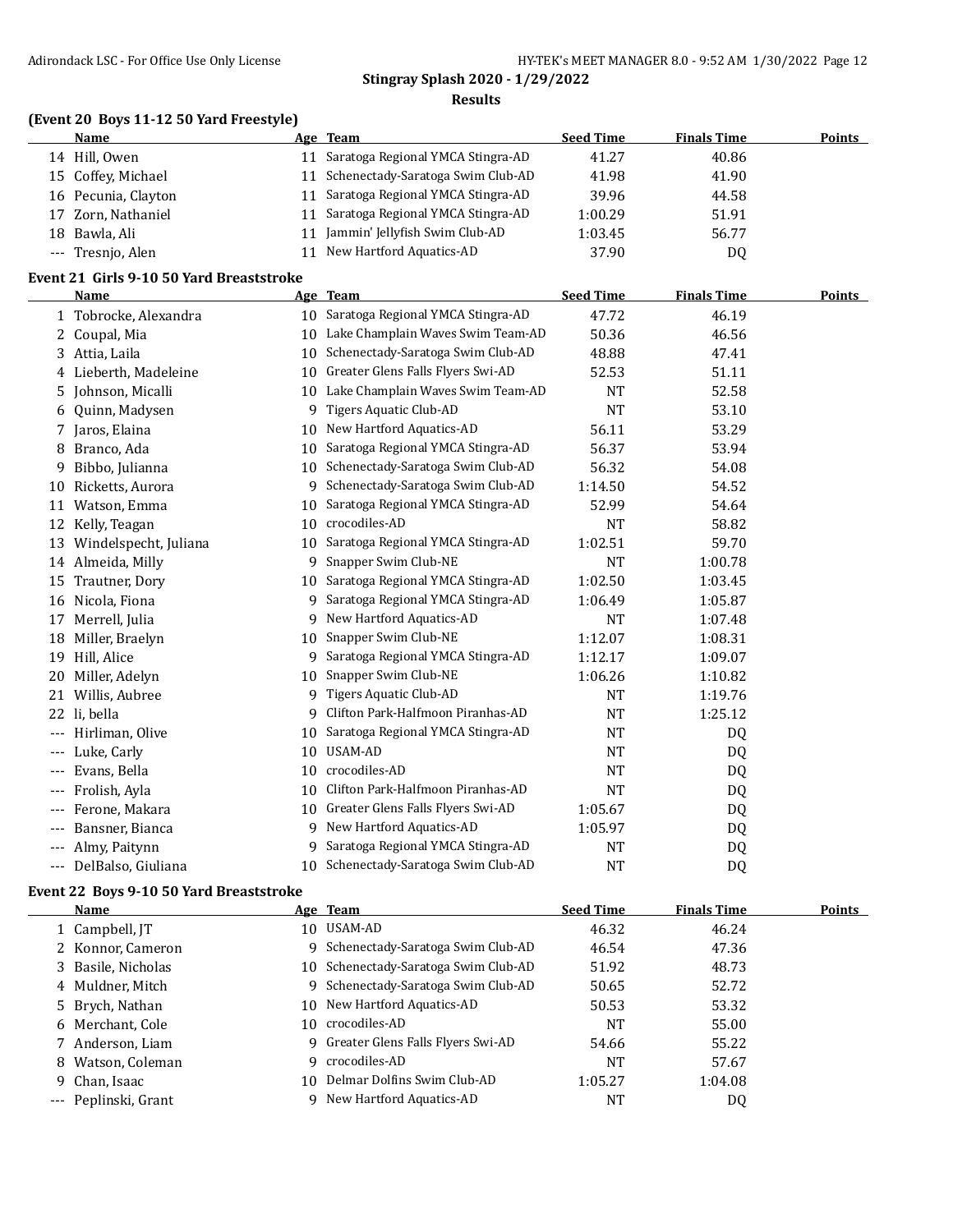#### **(Event 22 Boys 9-10 50 Yard Breaststroke)**

| Name               | Age Team                               | <b>Seed Time</b> | <b>Finals Time</b> | <b>Points</b> |
|--------------------|----------------------------------------|------------------|--------------------|---------------|
| --- Bernad, Jack   | 10 Schenectady-Saratoga Swim Club-AD   | 1:00.77          | D0                 |               |
| --- Pace, Logan    | 10 Snapper Swim Club-NE                | 51.60            | DO                 |               |
| --- Freeh, James   | 10 Saratoga Regional YMCA Stingra-AD   | <b>NT</b>        | DO                 |               |
| --- Porpora, Jacob | 9 Greater Glens Falls Flyers Swi-AD    | 1:02.28          | DO                 |               |
| --- Knill, Connor  | 10 Greater Glens Falls Flyers Swi-AD   | 58.22            | D0                 |               |
| --- Nappi, Luke    | Schenectady-Saratoga Swim Club-AD<br>Q | NT               | D0                 |               |

#### **Event 23 Girls 11-12 50 Yard Breaststroke**

|    | <b>Name</b>             |    | Age Team                             | <b>Seed Time</b> | <b>Finals Time</b> | <b>Points</b> |
|----|-------------------------|----|--------------------------------------|------------------|--------------------|---------------|
|    | 1 Johnston, Layla       |    | 12 Schenectady-Saratoga Swim Club-AD | 36.54            | 36.77              |               |
|    | 2 Chen, Annie           | 12 | Saratoga Regional YMCA Stingra-AD    | 36.98            | 37.01              |               |
| 3. | Blaum, Sarah            | 12 | Schenectady-Saratoga Swim Club-AD    | 36.17            | 37.03              |               |
|    | 4 Young, Julia          | 12 | Tigers Aquatic Club-AD               | 40.07            | 37.37              |               |
| 5. | Dumblewski, Lola        | 11 | Schenectady-Saratoga Swim Club-AD    | 37.21            | 38.35              |               |
| 6  | Racaza, Reyna           | 12 | Schenectady-Saratoga Swim Club-AD    | 38.82            | 38.76              |               |
|    | 7 Carsillo, Ava         | 12 | Delmar Dolfins Swim Club-AD          | 39.70            | 39.30              |               |
| *8 | Morse, Madelyn          | 12 | Delmar Dolfins Swim Club-AD          | <b>NT</b>        | 39.51              |               |
| *8 | Stark, Mya Stark        | 12 | Schenectady-Saratoga Swim Club-AD    | 45.84            | 39.51              |               |
| 10 | Berju, Abby             | 12 | Schenectady-Saratoga Swim Club-AD    | 40.50            | 40.06              |               |
|    | 11 Ryan, Callie         | 11 | USAM-AD                              | 40.10            | 41.35              |               |
|    | 12 Ricciardelli, Jordan | 11 | Saratoga Regional YMCA Stingra-AD    | 41.28            | 41.55              |               |
| 13 | McCarthy, Harper        | 12 | Saratoga Regional YMCA Stingra-AD    | 42.63            | 42.05              |               |
|    | 14 Breckenridge, Lucy   | 11 | Schenectady-Saratoga Swim Club-AD    | 42.00            | 42.71              |               |
|    | 15 Dunbar, May          | 12 | USAM-AD                              | 43.59            | 42.91              |               |
|    | 16 Maki-Davis, Abigail  | 12 | Bennington Marauders Swim Team-AD    | 45.46            | 43.92              |               |
|    | 17 Dunbar, Georgia      | 12 | USAM-AD                              | 45.35            | 44.19              |               |
|    | 18 Ness, Elsie          | 12 | Schenectady-Saratoga Swim Club-AD    | 44.91            | 44.47              |               |
| 19 | Muldner, Jules/Juliana  | 12 | Schenectady-Saratoga Swim Club-AD    | 44.36            | 44.77              |               |
| 20 | Taylor, Natalie         | 11 | Schenectady-Saratoga Swim Club-AD    | 45.33            | 45.55              |               |
|    | 21 Haight, Annabelle    | 11 | Greater Glens Falls Flyers Swi-AD    | 44.50            | 46.01              |               |
|    | 22 O'Donnell, Bridgett  | 11 | Schenectady-Saratoga Swim Club-AD    | 44.64            | 46.88              |               |
| 23 | Ryan, Chloe             | 11 | <b>USAM-AD</b>                       | 50.24            | 47.00              |               |
|    | 24 Collis, Isabella     |    | 12 New Hartford Aquatics-AD          | 51.00            | 47.10              |               |
| 25 | Cordick, Helena         |    | 12 Lake Champlain Waves Swim Team-AD | 48.06            | 47.30              |               |
|    | 26 Watson, Eliza        |    | 12 Saratoga Regional YMCA Stingra-AD | 47.38            | 47.31              |               |
| 27 | Yager, Myah             | 11 | crocodiles-AD                        | 48.15            | 47.39              |               |
| 28 | Donato, Ali             | 11 | Schenectady-Saratoga Swim Club-AD    | 48.89            | 48.00              |               |
| 29 | Tallman, Molly          |    | 12 New Hartford Aquatics-AD          | 51.88            | 48.17              |               |
|    | 30 Whitbeck, Lilly      | 11 | Saratoga Regional YMCA Stingra-AD    | 51.29            | 48.44              |               |
|    | 31 Miller, Olivia       |    | 12 Greater Glens Falls Flyers Swi-AD | 49.26            | 49.00              |               |
|    | 32 Ventura, Colbie      | 12 | Schenectady-Saratoga Swim Club-AD    | 52.63            | 50.37              |               |
| 33 | Applebaum, Aaliyah      | 11 | crocodiles-AD                        | 55.27            | 50.65              |               |
|    | 34 Gloak, Gemma         | 11 | <b>USAM-AD</b>                       | 53.14            | 51.60              |               |
| 35 | Ramsdill, Anna          | 11 | Saratoga Regional YMCA Stingra-AD    | 51.85            | 51.67              |               |
|    | 36 Thornton, Rylie      |    | 11 Saratoga Regional YMCA Stingra-AD | 51.88            | 51.75              |               |
|    | 37 Scaringe, Elizabeth  |    | 12 Jammin' Jellyfish Swim Club-AD    | 56.29            | 51.97              |               |
|    | 38 Carroll, Sarah       |    | 11 Unattached-AD                     | 59.13            | 52.47              |               |
|    | 39 Rigosu, Jennavieve   | 11 | Jammin' Jellyfish Swim Club-AD       | NT               | 52.89              |               |
| 40 | Toomajian, Stella       | 11 | USAM-AD                              | <b>NT</b>        | 53.04              |               |
|    | 41 Assa, Chloe          | 11 | <b>Tigers Aquatic Club-AD</b>        | $\rm{NT}$        | 55.67              |               |
|    | 42 Dollar, Brieanna     | 12 | Schenectady-Saratoga Swim Club-AD    | 58.54            | 56.97              |               |
|    | 43 Durfee, Emily        |    | 11 Schenectady-Saratoga Swim Club-AD | 53.48            | 1:01.17            |               |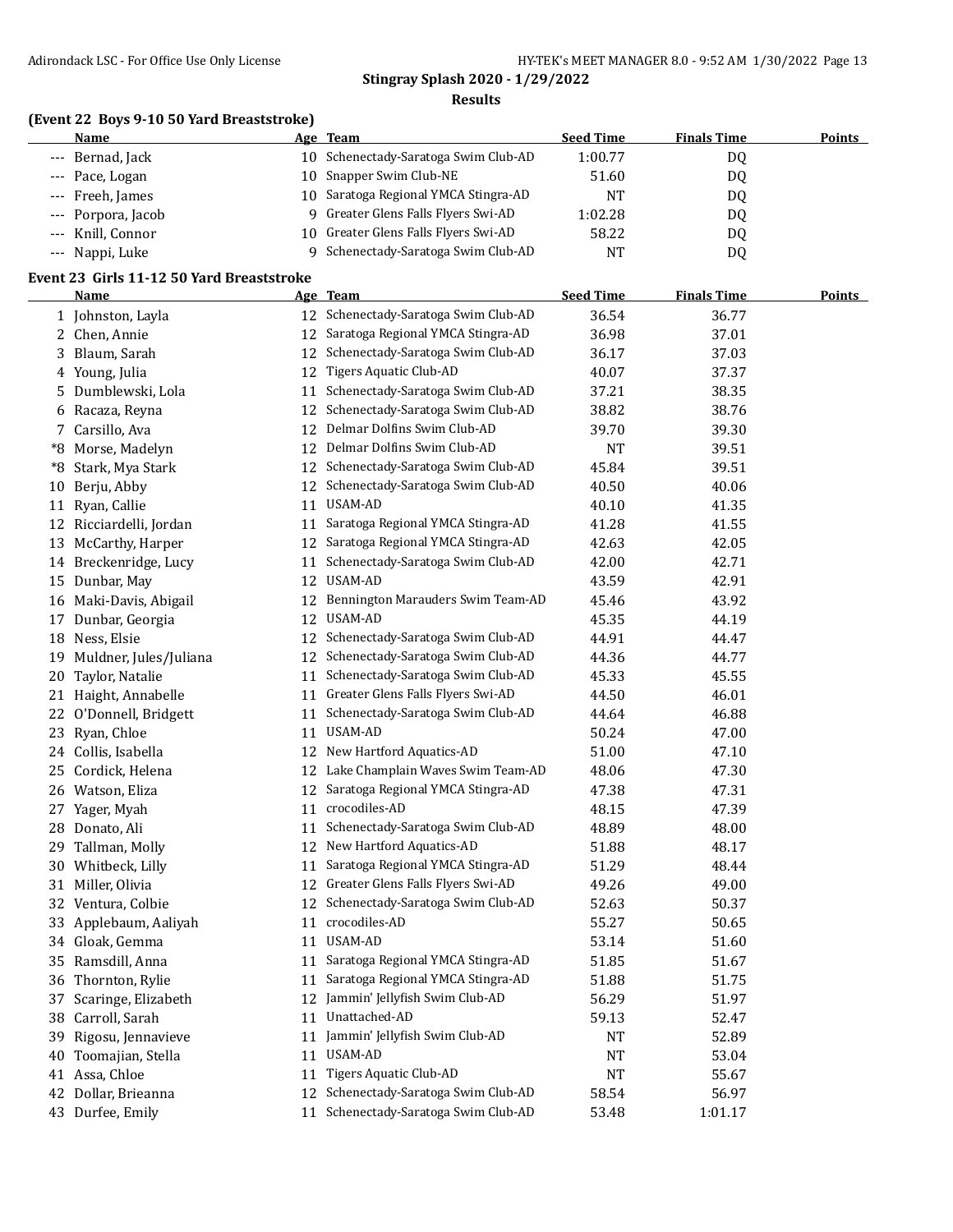#### **(Event 23 Girls 11-12 50 Yard Breaststroke)**

|    | Name                          |    | Age Team                             | <b>Seed Time</b> | <b>Finals Time</b> | <b>Points</b> |
|----|-------------------------------|----|--------------------------------------|------------------|--------------------|---------------|
|    | 44 Heiner, Elizabeth          | 11 | New Hartford Aquatics-AD             | NT               | 1:01.46            |               |
|    | 45 Cole, Nora                 | 11 | New Hartford Aquatics-AD             | NT               | 1:04.20            |               |
|    | 46 Hart, Izzy                 |    | 11 Greater Glens Falls Flyers Swi-AD | 1:16.36          | 1:09.01            |               |
| 47 | Elmarasy, Noor                | 11 | New Hartford Aquatics-AD             | NT               | 1:17.22            |               |
|    | --- Stever, Taryn             | 11 | crocodiles-AD                        | NT               | DQ                 |               |
|    | --- Hoskins-Pfeiffer, Jyllian |    | 11 Greater Glens Falls Flyers Swi-AD | 1:03.02          | DQ                 |               |
|    | --- Vigue, Mackenzie          | 11 | Snapper Swim Club-NE                 | 54.85            | DQ                 |               |
|    | --- Freer, Cate               |    | 11 Saratoga Regional YMCA Stingra-AD | 52.24            | DQ                 |               |
|    | --- Rositano, Sofia           | 12 | New Hartford Aquatics-AD             | <b>NT</b>        | D <sub>0</sub>     |               |

#### **Event 24 Boys 11-12 50 Yard Breaststroke**

|     | <b>Name</b>       |    | Age Team                          | <b>Seed Time</b> | <b>Finals Time</b> | <b>Points</b> |
|-----|-------------------|----|-----------------------------------|------------------|--------------------|---------------|
|     | O'Keeffe, Grant   | 12 | Schenectady-Saratoga Swim Club-AD | 41.14            | 33.82              |               |
|     | 2 Jabour, Rocco   | 12 | USAM-AD                           | 36.90            | 34.43              |               |
| 3   | Young, Liam       | 12 | Tigers Aquatic Club-AD            | 38.67            | 36.54              |               |
| 4   | Tong, Lucas       | 12 | Schenectady-Saratoga Swim Club-AD | 36.90            | 36.83              |               |
| 5   | Wang, Sam         | 12 | Schenectady-Saratoga Swim Club-AD | 38.11            | 38.01              |               |
| 6   | Mowry, Kayden     | 11 | USAM-AD                           | 42.47            | 39.87              |               |
| 7   | Mowry, Kyle       | 11 | USAM-AD                           | 43.34            | 41.74              |               |
| 8   | Jerome, Jude      | 11 | USAM-AD                           | 40.59            | 41.92              |               |
| 9   | Daly, Ryan        | 11 | Schenectady-Saratoga Swim Club-AD | 45.40            | 42.63              |               |
| 10  | Skuza, Alex       | 12 | Delmar Dolfins Swim Club-AD       | 49.98            | 44.19              |               |
| 11  | Hansen, ShawnPaul | 11 | Lake Champlain Waves Swim Team-AD | 47.03            | 45.07              |               |
| 12  | Wolk, Caison      | 11 | USAM-AD                           | 48.77            | 48.26              |               |
| 13  | Barlow, Jake      | 11 | crocodiles-AD                     | 48.54            | 48.73              |               |
| 14  | Heckler, Hayden   | 11 | Delmar Dolfins Swim Club-AD       | 56.77            | 49.29              |               |
| 15  | Dashiell, Michael | 11 | Schenectady-Saratoga Swim Club-AD | NT               | 50.37              |               |
| 16  | Tresnjo, Alen     | 11 | New Hartford Aquatics-AD          | 52.28            | 50.62              |               |
| 17  | Zorn, Nathaniel   | 11 | Saratoga Regional YMCA Stingra-AD | 56.94            | 54.15              |               |
| 18  | Coffey, Michael   | 11 | Schenectady-Saratoga Swim Club-AD | 57.69            | 58.28              |               |
| --- | Bawla, Ali        | 11 | Jammin' Jellyfish Swim Club-AD    | 1:18.66          | DQ.                |               |
| --- | Hill, Owen        | 11 | Saratoga Regional YMCA Stingra-AD | 56.71            | DQ                 |               |
| --- | Brodt, Maddox     | 12 | Greater Glens Falls Flyers Swi-AD | 46.51            | DQ                 |               |
| --- | Pecunia, Clayton  | 11 | Saratoga Regional YMCA Stingra-AD | 1:08.24          | DQ                 |               |
|     | Rinaldo, Landon   | 11 | New Hartford Aquatics-AD          | 52.37            | DQ                 |               |

#### **Event 25 Girls Open 200 Yard Freestyle**

|    | <b>Name</b>         |    | Age Team                             | <b>Seed Time</b> | <b>Finals Time</b> | Points |
|----|---------------------|----|--------------------------------------|------------------|--------------------|--------|
|    | 1 O'Brien, Raegan   |    | 15 USAM-AD                           | 1:59.19          | 1:59.60            |        |
|    | 2 Sotek, Alex       |    | 16 Snapper Swim Club-NE              | 2:04.88          | 2:02.11            |        |
|    | 3 Tandlmayer, Ellie |    | 16 Schenectady-Saratoga Swim Club-AD | 2:04.80          | 2:07.19            |        |
|    | 4 Hurff, Natasha    | 15 | Saratoga Regional YMCA Stingra-AD    | 2:07.70          | 2:07.23            |        |
|    | 5 Lyons, Abby       |    | 16 Schenectady-Saratoga Swim Club-AD | 2:04.18          | 2:08.81            |        |
|    | 6 Catalano, Lucy    |    | 16 Jammin' Jellyfish Swim Club-AD    | 2:20.24          | 2:12.31            |        |
|    | 7 MacLeod, Angelina | 13 | USAM-AD                              | 2:12.98          | 2:12.50            |        |
|    | 8 Norton, Maddie    | 17 | USAM-AD                              | 2:10.37          | 2:13.48            |        |
|    | 9 Callanan, Shay    | 15 | Bennington Marauders Swim Team-AD    | 2:10.20          | 2:14.53            |        |
| 10 | Trautner, Maggie    | 15 | Saratoga Regional YMCA Stingra-AD    | 2:31.86          | 2:18.74            |        |
| 11 | Welch, Victoria     | 17 | Jammin' Jellyfish Swim Club-AD       | 2:28.99          | 2:23.80            |        |
| 12 | Mullineaux, Riley   | 13 | Saratoga Regional YMCA Stingra-AD    | 2:35.79          | 2:27.42            |        |
| 13 | Pecunia, Clara      | 13 | Saratoga Regional YMCA Stingra-AD    | 2:28.37          | 2:27.58            |        |
| 14 | McShane, Sarah      |    | Jammin' Jellyfish Swim Club-AD       | 2:18.76          | 2:27.87            |        |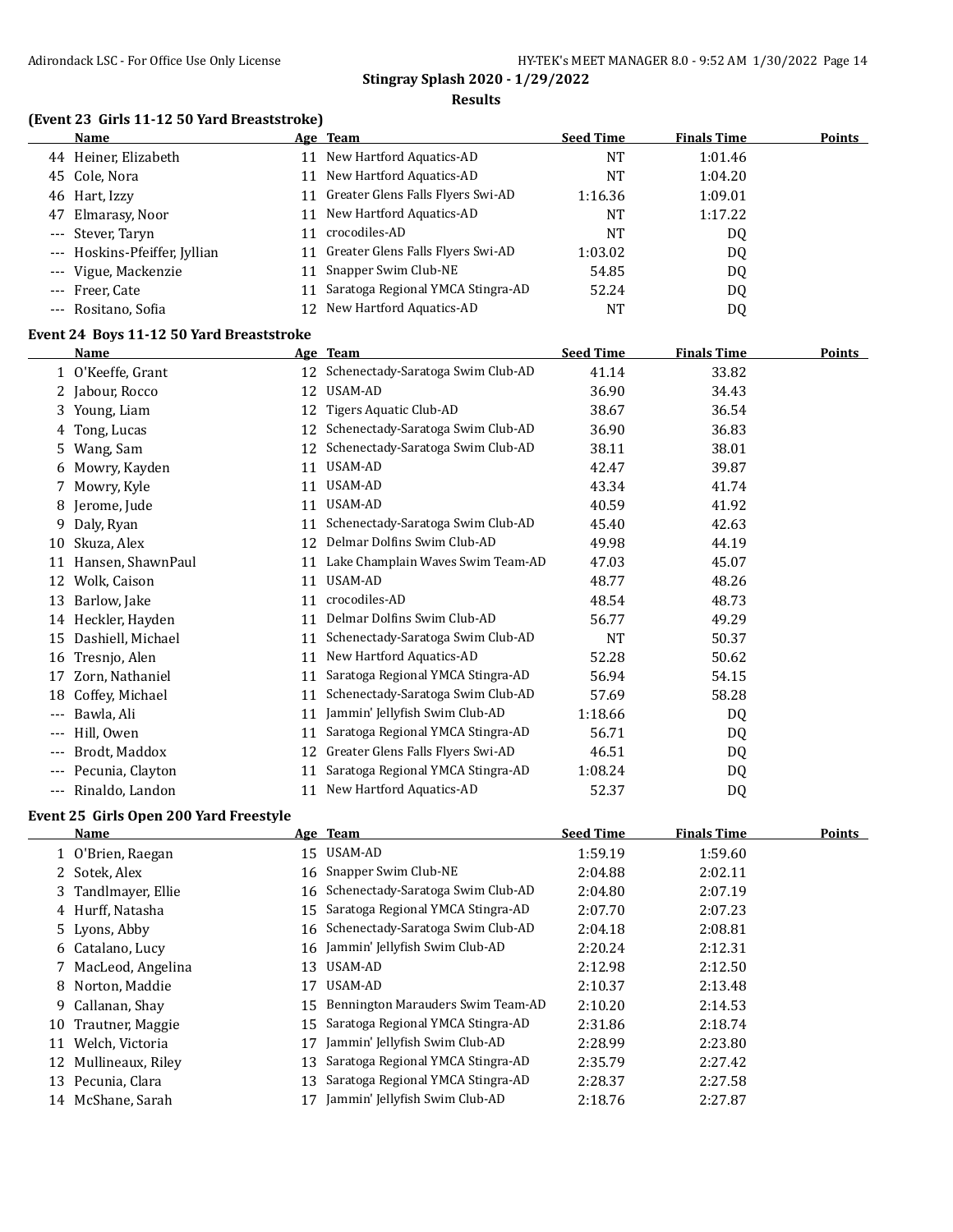#### **(Event 25 Girls Open 200 Yard Freestyle)**

**Event 30 Boys 8 & Under 25 Yard Butterfly**

|    | <b>Name</b>                                |                 | Age Team                             | <b>Seed Time</b> | <b>Finals Time</b> | <b>Points</b> |
|----|--------------------------------------------|-----------------|--------------------------------------|------------------|--------------------|---------------|
|    | 15 Coker, June                             |                 | 14 Saratoga Regional YMCA Stingra-AD | 2:40.10          | 2:29.33            |               |
|    | 16 Lettre, Christina                       | 16              | Tigers Aquatic Club-AD               | 2:19.27          | 2:30.65            |               |
|    | 17 Oathout, Eve                            |                 | 14 USAM-AD                           | 2:38.36          | 2:35.01            |               |
|    | Event 26 Boys Open 200 Yard Freestyle      |                 |                                      |                  |                    |               |
|    | Name                                       |                 | Age Team                             | <b>Seed Time</b> | <b>Finals Time</b> | <b>Points</b> |
|    | 1 Jerome, Christian                        |                 | 13 USAM-AD                           | 1:50.99          | 1:51.72            |               |
|    | 2 Cartier, Mason                           |                 | 16 Saratoga Regional YMCA Stingra-AD | 2:01.47          | 2:01.95            |               |
|    | 3 Lohse, Hannes                            | 15              | Saratoga Regional YMCA Stingra-AD    | 2:02.14          | 2:03.27            |               |
|    | 4 Jabour, Rocco                            | 12              | USAM-AD                              | 2:24.35          | 2:10.05            |               |
| 5. | VanGuilder, CJ                             | 16              | Greater Glens Falls Flyers Swi-AD    | 2:20.07          | 2:11.66            |               |
|    | 6 Tong, Lucas                              | 12              | Schenectady-Saratoga Swim Club-AD    | 2:19.30          | 2:14.74            |               |
|    | 7 Lohse, Magnus                            |                 | 11 Saratoga Regional YMCA Stingra-AD | 2:34.77          | 2:27.69            |               |
|    | Event 27 Girls Open 500 Yard Freestyle     |                 |                                      |                  |                    |               |
|    | Name                                       |                 | Age Team                             | <b>Seed Time</b> | <b>Finals Time</b> | Points        |
|    | 1 Slater, Allison                          |                 | 15 Snapper Swim Club-NE              | 5:49.08          | 5:36.15            |               |
|    | 2 Keaney, Kell                             |                 | 14 Delmar Dolfins Swim Club-AD       | 5:59.40          | 5:52.56            |               |
| 3  | Tennyson, Val                              | 15              | Schenectady-Saratoga Swim Club-AD    | 5:52.58          | 5:58.82            |               |
|    | 4 Horvath, Anika                           | 16              | Saratoga Regional YMCA Stingra-AD    | <b>NT</b>        | 6:05.59            |               |
|    | 5 MacDonald, Holly                         | 15 <sup>2</sup> | Schenectady-Saratoga Swim Club-AD    | <b>NT</b>        | 6:27.86            |               |
|    | Event 28 Boys Open 500 Yard Freestyle      |                 |                                      |                  |                    |               |
|    | Name                                       |                 | Age Team                             | <b>Seed Time</b> | <b>Finals Time</b> | Points        |
|    | 1 Cybulski, Samuel                         | 18              | Snapper Swim Club-NE                 | 5:34.99          | 5:20.44            |               |
|    | 2 Everett, Casey                           | 16              | Saratoga Regional YMCA Stingra-AD    | 5:48.92          | 5:41.58            |               |
|    | 3 Sunderland, Kurt                         | 17              | crocodiles-AD                        | 6:03.44          | 5:43.03            |               |
|    | 4 Konnor, Cameron                          | 9               | Schenectady-Saratoga Swim Club-AD    | <b>NT</b>        | 7:28.63            |               |
|    | Event 29 Girls 8 & Under 25 Yard Butterfly |                 |                                      |                  |                    |               |
|    | Name                                       |                 | Age Team                             | <b>Seed Time</b> | <b>Finals Time</b> | Points        |
|    | 1 Babcock, Anna                            | 8               | USAM-AD                              | <b>NT</b>        | 27.90              |               |
|    | 2 Taylor, Zoey                             | 8               | Schenectady-Saratoga Swim Club-AD    | <b>NT</b>        | 28.90              |               |
| 3  | Cronin, Julia                              | 8               | USAM-AD                              | 27.98            | 29.49              |               |
| 4  | Holcomb, Miyoko                            | 6               | Saratoga Regional YMCA Stingra-AD    | 34.14            | 30.75              |               |
| 5. | Nappi, Lexie                               | 7               | Schenectady-Saratoga Swim Club-AD    | 34.11            | 31.93              |               |
| 6  | Johnson, Anna                              | 8               | <b>Tigers Aquatic Club-AD</b>        | NT               | 33.50              |               |
|    | --- Ryan, Kathleen                         | 8               | USAM-AD                              | <b>NT</b>        | DQ                 |               |

-- Puels, Ruby **8 Schenectady-Saratoga Swim Club-AD** 24.15 DQ --- King, Roberta 7 USAM-AD NT DQ --- Casler, Sparroe 6 crocodiles-AD NT DQ --- Kiehle, Molly 7 USAM-AD NT DQ

1 Bobeldyk, Maxwell 8 Saratoga Regional YMCA Stingra-AD NT 24.20 2 Willcox, Kenny 33.81 8 Schenectady-Saratoga Swim Club-AD NT 33.81 --- Roglieri, Luca 8 USAM-AD NT DQ --- Bennett, Rocco 5 USAM-AD NT DQ -- Knill, Zachary **8 Greater Glens Falls Flyers Swi-AD** 29.15 DQ --- Krzywonos, Peter 8 Tigers Aquatic Club-AD NT NT DQ

**Name Age Team Seed Time Finals Time Points**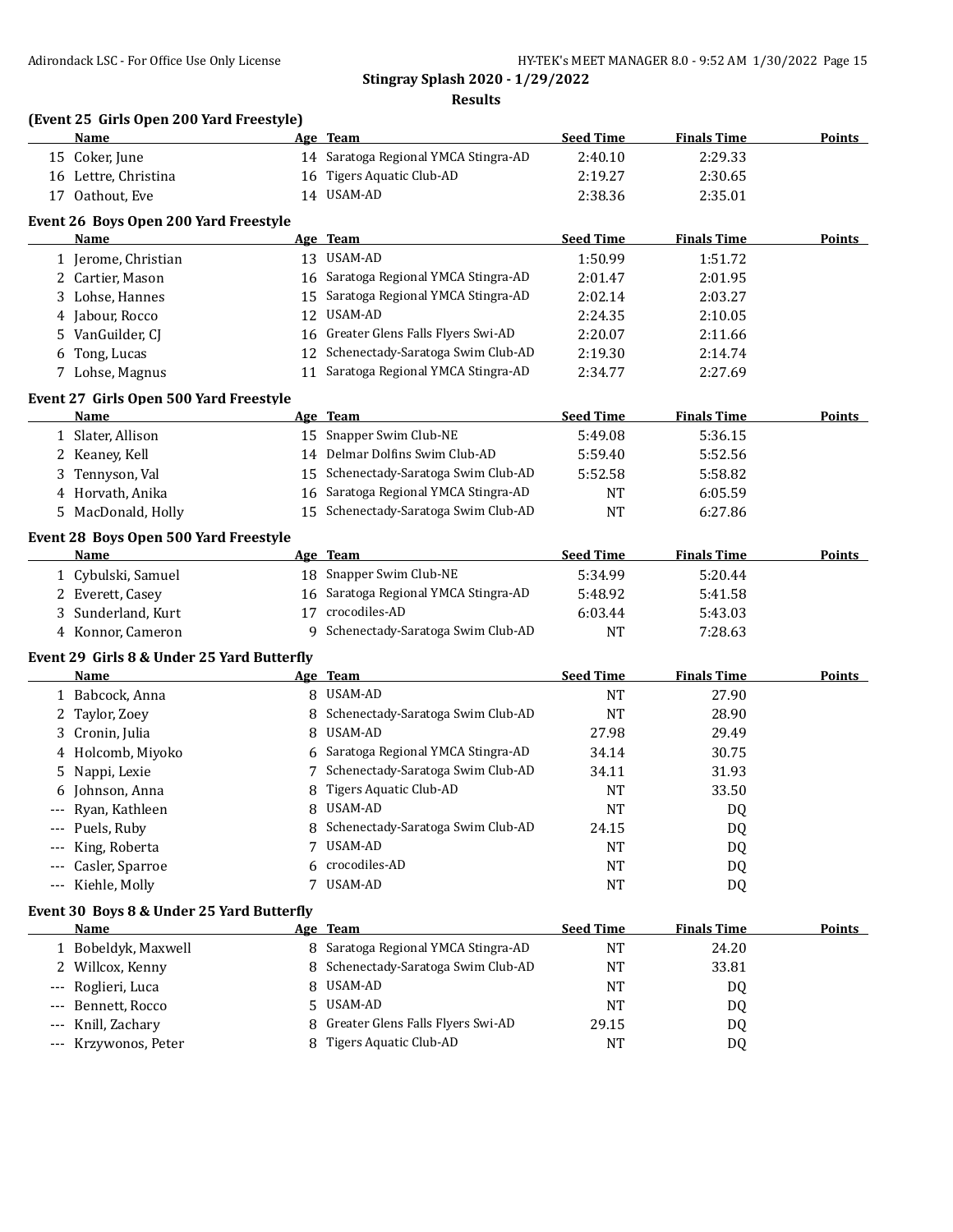#### **Event 31 Girls 13 & Over 100 Yard Butterfly**

|    | <b>Name</b>                                |    | Age Team                             | <b>Seed Time</b> | <b>Finals Time</b> | <b>Points</b> |  |  |
|----|--------------------------------------------|----|--------------------------------------|------------------|--------------------|---------------|--|--|
|    | 1 Sotek, Alex                              |    | 16 Snapper Swim Club-NE              | 59.41            | 59.75              |               |  |  |
|    | 2 Holmes, Zoe                              | 16 | Snapper Swim Club-NE                 | 1:00.69          | 1:01.47            |               |  |  |
| 3  | O'Brien, Raegan                            | 15 | <b>USAM-AD</b>                       | 1:07.59          | 1:03.41            |               |  |  |
| 4  | Slater, Allison                            | 15 | Snapper Swim Club-NE                 | 1:06.91          | 1:05.67            |               |  |  |
| 5. | Hathaway, Alexis                           | 16 | Lake Champlain Waves Swim Team-AD    | 1:07.12          | 1:06.93            |               |  |  |
|    | 6 Lupe, Emma                               | 15 | Schenectady-Saratoga Swim Club-AD    | 1:07.65          | 1:07.31            |               |  |  |
| 7  | Kline, Keaghan                             | 13 | Snapper Swim Club-NE                 | 1:09.99          | 1:07.47            |               |  |  |
| 8  | O'Donnell, Maura                           | 15 | Schenectady-Saratoga Swim Club-AD    | <b>NT</b>        | 1:07.88            |               |  |  |
| 9. | Tandlmayer, Ellie                          | 16 | Schenectady-Saratoga Swim Club-AD    | 1:12.54          | 1:08.56            |               |  |  |
|    | 10 Tennyson, Val                           | 15 | Schenectady-Saratoga Swim Club-AD    | 1:06.12          | 1:08.76            |               |  |  |
|    | 11 Smith, Lena                             | 13 | Snapper Swim Club-NE                 | 1:11.47          | 1:10.35            |               |  |  |
| 12 | Manion, Annie                              | 13 | Lake Champlain Waves Swim Team-AD    | 1:09.73          | 1:10.38            |               |  |  |
|    | 13 Watson, Avery                           | 14 | Schenectady-Saratoga Swim Club-AD    | 1:09.90          | 1:10.42            |               |  |  |
|    | 14 Silver, Marissa                         | 15 | Lake Champlain Waves Swim Team-AD    | 1:09.41          | 1:10.68            |               |  |  |
| 15 | Morse, Sophia                              | 16 | Delmar Dolfins Swim Club-AD          | <b>NT</b>        | 1:10.75            |               |  |  |
| 16 | Chen, Elaine                               | 16 | Saratoga Regional YMCA Stingra-AD    | 1:15.35          | 1:11.12            |               |  |  |
| 17 | Lyons, Abby                                | 16 | Schenectady-Saratoga Swim Club-AD    | 1:09.23          | 1:11.27            |               |  |  |
|    | 18 Waite, Kelly                            | 13 | Delmar Dolfins Swim Club-AD          | 1:12.57          | 1:11.30            |               |  |  |
| 19 | Elsbree, Addison                           | 13 | Schenectady-Saratoga Swim Club-AD    | 1:12.04          | 1:11.58            |               |  |  |
| 20 | Goodspeed, Fayth                           | 14 | Schenectady-Saratoga Swim Club-AD    | 1:17.56          | 1:13.77            |               |  |  |
| 21 | Muldner, Marina                            | 13 | Schenectady-Saratoga Swim Club-AD    | 1:07.96          | 1:13.97            |               |  |  |
| 22 | McDonald, Lily                             | 15 | Snapper Swim Club-NE                 | 1:20.42          | 1:14.85            |               |  |  |
| 23 | MacLeod, Angelina                          | 13 | USAM-AD                              | 1:14.52          | 1:15.30            |               |  |  |
|    | 24 Coleman, Lucy                           | 15 | Snapper Swim Club-NE                 | 1:15.41          | 1:15.80            |               |  |  |
|    | 25 Lutz, Olivia                            | 14 | Jammin' Jellyfish Swim Club-AD       | 1:33.86          | 1:17.50            |               |  |  |
|    | 26 Wilson, Abigail                         | 13 | Saratoga Regional YMCA Stingra-AD    | <b>NT</b>        | 1:17.84            |               |  |  |
| 27 | Nacheman, Ella                             | 13 | Saratoga Regional YMCA Stingra-AD    | <b>NT</b>        | 1:18.04            |               |  |  |
|    | 28 Bodien, Julia                           | 15 | Saratoga Regional YMCA Stingra-AD    | 1:22.32          | 1:19.05            |               |  |  |
|    | 29 Krein, Alanna                           | 15 | Schenectady-Saratoga Swim Club-AD    | 1:20.04          | 1:20.95            |               |  |  |
| 30 | Carney, Tori                               | 14 | Jammin' Jellyfish Swim Club-AD       | 1:21.28          | 1:22.44            |               |  |  |
| 31 | Roos, Avada                                | 13 | crocodiles-AD                        | 1:30.73          | 1:22.56            |               |  |  |
|    | 32 Vroman, Ava                             | 13 | crocodiles-AD                        | 1:24.11          | 1:26.00            |               |  |  |
|    | 33 Linehan, Kathryn                        |    | 15 Greater Glens Falls Flyers Swi-AD | 1:34.37          | 1:28.74            |               |  |  |
|    | Event 32 Boys 13 & Over 100 Yard Butterfly |    |                                      |                  |                    |               |  |  |

|    | Name               |    | Age Team                             | <b>Seed Time</b> | <b>Finals Time</b> | Points |
|----|--------------------|----|--------------------------------------|------------------|--------------------|--------|
|    | 1 Insley, Ben      | 17 | Lake Champlain Waves Swim Team-AD    | 56.90            | 58.77              |        |
|    | 2 Otten, RJ        | 15 | Schenectady-Saratoga Swim Club-AD    | 58.09            | 1:00.53            |        |
|    | 3 Sammons, Drew    |    | 16 Tigers Aquatic Club-AD            | 1:08.45          | 1:00.96            |        |
|    | 4 Bubel, Harry     | 18 | Tigers Aquatic Club-AD               | 59.73            | 1:01.10            |        |
|    | 5 Thorp, Colin     | 18 | Snapper Swim Club-NE                 | 1:01.52          | 1:01.27            |        |
|    | 6 Cybulski, Samuel | 18 | Snapper Swim Club-NE                 | 1:01.22          | 1:01.44            |        |
|    | 7 Gregory, John    | 14 | Schenectady-Saratoga Swim Club-AD    | 1:02.29          | 1:01.51            |        |
|    | 8 Dillon, Quinn    | 14 | Snapper Swim Club-NE                 | 1:02.64          | 1:01.65            |        |
| 9. | Cartier, Mason     |    | 16 Saratoga Regional YMCA Stingra-AD | 1:11.37          | 1:05.98            |        |
| 10 | Orcutt, Andrew     | 14 | USAM-AD                              | 1:07.25          | 1:06.40            |        |
| 11 | Wang, Alex         | 14 | Delmar Dolfins Swim Club-AD          | NT               | 1:06.56            |        |
|    | 12 Travis, Jasper  |    | 14 USAM-AD                           | 1:08.90          | 1:07.01            |        |
| 13 | Annand, Zach       | 17 | Snapper Swim Club-NE                 | 1:10.44          | 1:09.82            |        |
|    | 14 Gray, Jacob     | 18 | Snapper Swim Club-NE                 | 1:00.63          | 1:11.24            |        |
| 15 | Forrest, Parker    | 14 | crocodiles-AD                        | NT               | 1:15.07            |        |
|    |                    |    |                                      |                  |                    |        |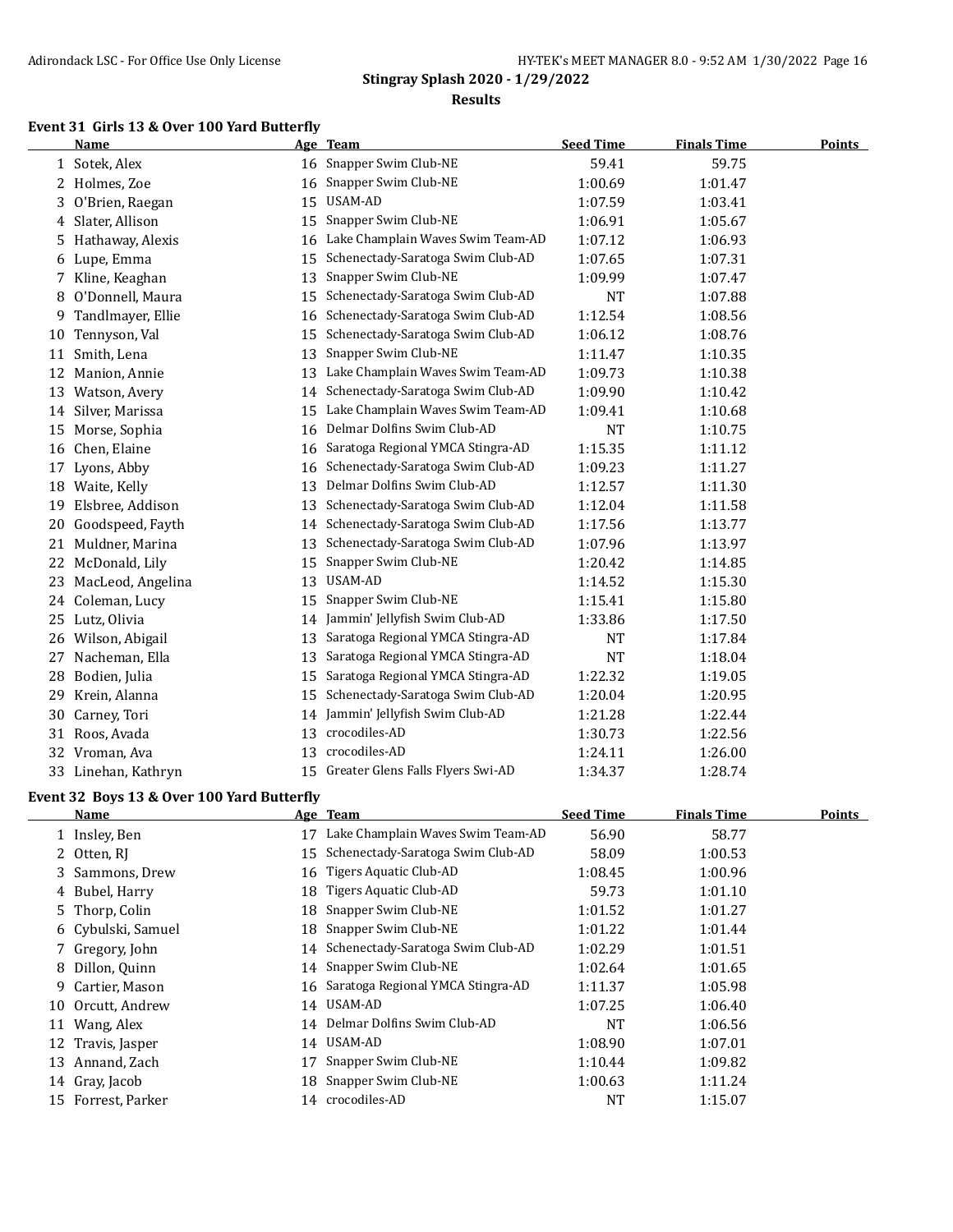#### **(Event 32 Boys 13 & Over 100 Yard Butterfly)**

| <b>Name</b>      | Age Team                             | <b>Seed Time</b> | <b>Finals Time</b> | <b>Points</b> |
|------------------|--------------------------------------|------------------|--------------------|---------------|
| 16 Kim, Rowan    | 13 Saratoga Regional YMCA Stingra-AD | NT               | 1:17.47            |               |
| 17 Roy, Evan     | 17 Addison Otters Swim Team-AD       | 1:13.48          | 1:19.77            |               |
| 18 Shaw, Aidan   | 15 Greater Glens Falls Flyers Swi-AD | 1:27.56          | 1:21.39            |               |
| 19 Murray, Logan | 13 Lake Champlain Waves Swim Team-AD | 1:51.63          | 1:48.68            |               |

#### **Event 33 Girls 8 & Under 25 Yard Backstroke**

|       | <b>Name</b>          |   | Age Team                          | <b>Seed Time</b> | <b>Finals Time</b> | Points |
|-------|----------------------|---|-----------------------------------|------------------|--------------------|--------|
|       | 1 Eichfeld, Anna     | 7 | Clifton Park-Halfmoon Piranhas-AD | 24.86            | 22.54              |        |
|       | 2 Loiacano, Michaela | 8 | New Hartford Aquatics-AD          | 24.10            | 22.60              |        |
| 3.    | Taylor, Zoey         | 8 | Schenectady-Saratoga Swim Club-AD | 22.29            | 23.01              |        |
| 4     | Stolz, Tiffany       | 8 | Saratoga Regional YMCA Stingra-AD | 25.19            | 23.67              |        |
| 5.    | Cronin, Julia        | 8 | USAM-AD                           | 25.34            | 23.86              |        |
| 6     | Matt, Keira          | 8 | New Hartford Aquatics-AD          | <b>NT</b>        | 24.34              |        |
| 7.    | Smith, Macie         | 8 | Saratoga Regional YMCA Stingra-AD | 26.60            | 24.72              |        |
| 8     | Edwards, Lauren      |   | Saratoga Regional YMCA Stingra-AD | 24.50            | 25.01              |        |
| 9     | Holcomb, Miyoko      | 6 | Saratoga Regional YMCA Stingra-AD | 26.64            | 25.50              |        |
| 10    | Andrews, Eva         | 8 | crocodiles-AD                     | 37.09            | 26.95              |        |
| 11    | Kincaid, Julianna    | 8 | Clifton Park-Halfmoon Piranhas-AD | 31.18            | 27.42              |        |
| 12    | Letterman, Alice     | 8 | Schenectady-Saratoga Swim Club-AD | 26.57            | 27.45              |        |
| 13    | Worner, Amelia       | 7 | Saratoga Regional YMCA Stingra-AD | 28.94            | 27.52              |        |
|       | 14 Puels, Ruby       |   | Schenectady-Saratoga Swim Club-AD | 25.51            | 27.67              |        |
| 15    | WANG, PHIRA          | 8 | Clifton Park-Halfmoon Piranhas-AD | 30.81            | 27.93              |        |
| 16    | McGee, Olivia        | 7 | Saratoga Regional YMCA Stingra-AD | 28.65            | 28.04              |        |
| 17    | Babcock, Anna        | 8 | <b>USAM-AD</b>                    | <b>NT</b>        | 28.06              |        |
| 18    | Pollak, Charlotte    |   | Saratoga Regional YMCA Stingra-AD | 28.40            | 28.63              |        |
| 19    | Galiard, Mina        | 8 | Clifton Park-Halfmoon Piranhas-AD | 29.41            | 29.13              |        |
| 20    | Johnson, Anna        |   | Tigers Aquatic Club-AD            | <b>NT</b>        | 31.68              |        |
| 21    | Bennett, Eloise      | 7 | USAM-AD                           | <b>NT</b>        | 31.92              |        |
| 22    | Hurlbut, Madeline    | 8 | Greater Glens Falls Flyers Swi-AD | 33.84            | 32.32              |        |
| 23    | Douglass, Laila      | 8 | crocodiles-AD                     | 30.81            | 34.05              |        |
| 24    | Bobeldyk, Elsie      | 6 | Saratoga Regional YMCA Stingra-AD | <b>NT</b>        | 35.20              |        |
| 25    | Ryan, Kathleen       | 8 | USAM-AD                           | <b>NT</b>        | 35.95              |        |
| 26    | Kiehle, Molly        |   | USAM-AD                           | <b>NT</b>        | 38.04              |        |
| 27    | Casler, Sparroe      | 6 | crocodiles-AD                     | <b>NT</b>        | 41.17              |        |
| $---$ | Carpenter, Olivia    |   | Clifton Park-Halfmoon Piranhas-AD | 29.20            | DQ                 |        |
| ---   | Collins, Sydney      |   | Greater Glens Falls Flyers Swi-AD | 32.81            | DQ                 |        |

#### **Event 34 Boys 8 & Under 25 Yard Backstroke**

|    | <b>Name</b>         | Age Team                            | <b>Seed Time</b> | <b>Finals Time</b> | <b>Points</b> |
|----|---------------------|-------------------------------------|------------------|--------------------|---------------|
|    | 1 Knill, Zachary    | 8 Greater Glens Falls Flyers Swi-AD | 26.58            | 23.25              |               |
|    | 2 Willcox, Kenny    | 8 Schenectady-Saratoga Swim Club-AD | 25.10            | 24.67              |               |
|    | 3 Roglieri, Luca    | 8 USAM-AD                           | 28.44            | 25.62              |               |
|    | 4 Carstens, Evan    | 7 Saratoga Regional YMCA Stingra-AD | 26.32            | 25.90              |               |
|    | 5 Washburn, Griffin | 6 Clifton Park-Halfmoon Piranhas-AD | 30.97            | 28.63              |               |
|    | 6 Ahrens, Finn      | 8 Greater Glens Falls Flyers Swi-AD | 29.13            | 29.79              |               |
|    | 7 McCoy, Charles    | 8 Clifton Park-Halfmoon Piranhas-AD | NT               | 30.85              |               |
|    | 8 Striker, Kamden   | 4 Clifton Park-Halfmoon Piranhas-AD | 30.76            | 30.86              |               |
|    | 9 Lagowski, Brian   | 8 Clifton Park-Halfmoon Piranhas-AD | 28.36            | 31.99              |               |
| 10 | Schlegel, Henry     | 7 Clifton Park-Halfmoon Piranhas-AD | 35.36            | 35.05              |               |
| 11 | Lee, Haven          | Clifton Park-Halfmoon Piranhas-AD   | NT               | 39.03              |               |
| 12 | Bennett. Rocco      | 5 USAM-AD                           | NT               | 43.20              |               |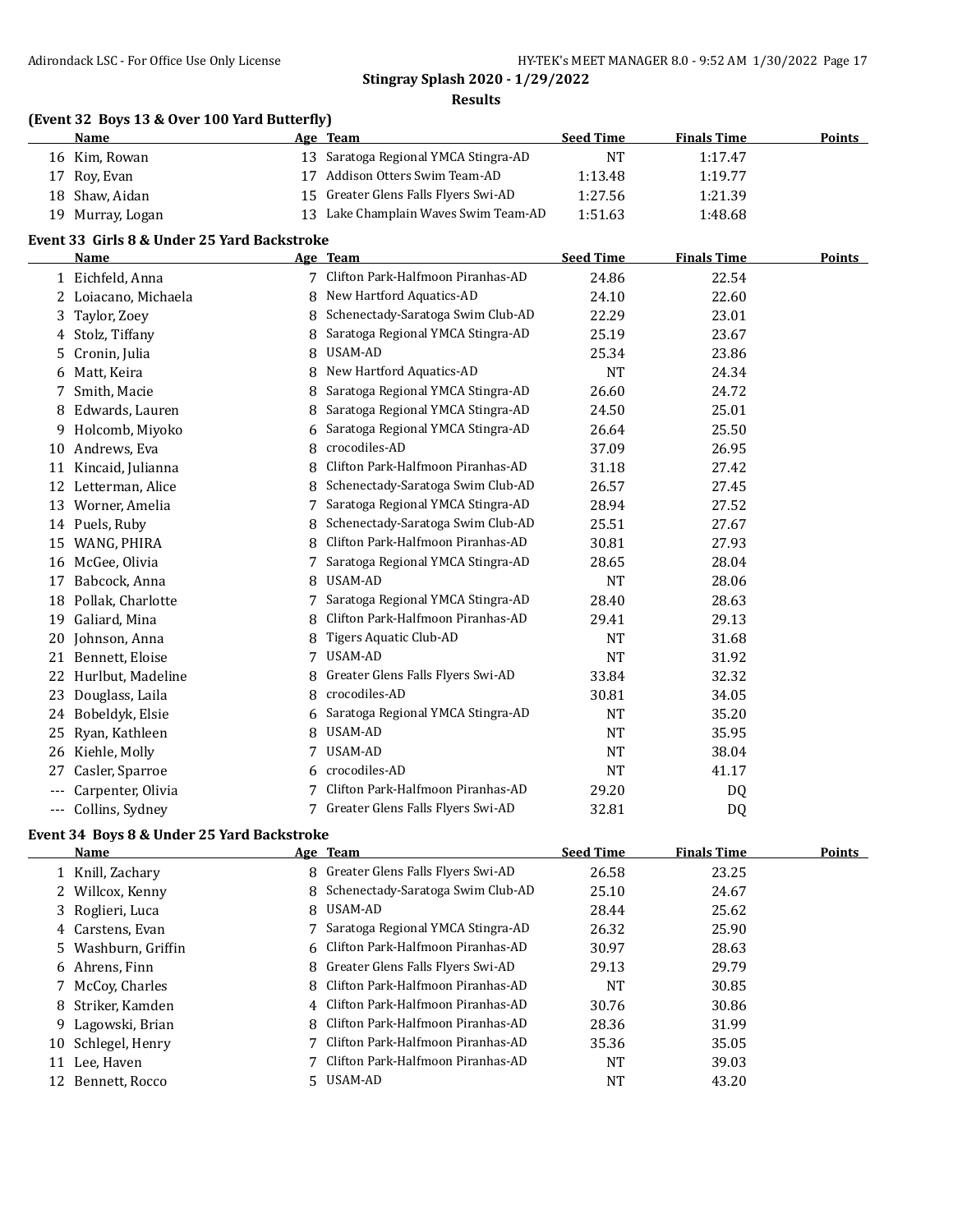#### **Results**

# **Event 35 Girls 13 & Over 100 Yard Backstroke**

|       | <b>Name</b>          |    | Age Team                             | <b>Seed Time</b> | <b>Finals Time</b> | <b>Points</b> |
|-------|----------------------|----|--------------------------------------|------------------|--------------------|---------------|
|       | 1 Holmes, Zoe        | 16 | Snapper Swim Club-NE                 | 1:05.40          | 1:05.25            |               |
|       | 2 Norton, Maddie     | 17 | USAM-AD                              | 1:01.68          | 1:05.63            |               |
| *3    | Tibbetts, Emily      | 14 | Bennington Marauders Swim Team-AD    | 1:07.19          | 1:06.52            |               |
|       | *3 Lupe, Emma        | 15 | Schenectady-Saratoga Swim Club-AD    | 1:05.83          | 1:06.52            |               |
| 5     | Kenney, Addie        | 15 | Saratoga Regional YMCA Stingra-AD    | <b>NT</b>        | 1:06.67            |               |
| 6     | Hathaway, Alexis     | 16 | Lake Champlain Waves Swim Team-AD    | 1:04.71          | 1:07.00            |               |
| 7     | Keaney, Kell         | 14 | Delmar Dolfins Swim Club-AD          | <b>NT</b>        | 1:07.20            |               |
| 8     | Gvozdeva, Victoria   | 13 | Schenectady-Saratoga Swim Club-AD    | 1:07.72          | 1:07.90            |               |
| 9     | Garrow, Ella         | 16 | Lake Champlain Waves Swim Team-AD    | 1:05.61          | 1:09.34            |               |
| 10    | Horvath, Anika       | 16 | Saratoga Regional YMCA Stingra-AD    | <b>NT</b>        | 1:09.41            |               |
| 11    | Young, Grace         | 14 | Tigers Aquatic Club-AD               | 1:11.62          | 1:09.68            |               |
| 12    | Zazzaro, Zoey        | 15 | Bennington Marauders Swim Team-AD    | 1:11.41          | 1:10.12            |               |
| 13    | Rappazzo, Qian       | 17 | USAM-AD                              | 1:12.03          | 1:10.48            |               |
| 14    | Trautner, Maggie     | 15 | Saratoga Regional YMCA Stingra-AD    | 1:15.05          | 1:10.96            |               |
| 15    | Watson, Avery        | 14 | Schenectady-Saratoga Swim Club-AD    | 1:08.21          | 1:11.10            |               |
| 16    | Thorp, Helen         | 15 | Snapper Swim Club-NE                 | 1:12.91          | 1:11.48            |               |
| 17    | Grabitzky, Isabella  | 14 | Schenectady-Saratoga Swim Club-AD    | 1:09.81          | 1:11.93            |               |
| 18    | Delguercio, Madelyn  | 13 | Unattached-AD                        | <b>NT</b>        | 1:12.40            |               |
| 19    | coupal, Allie        | 15 | Lake Champlain Waves Swim Team-AD    | 1:14.60          | 1:12.93            |               |
| 20    | Knill, Alexis        | 13 | Schenectady-Saratoga Swim Club-AD    | 1:15.89          | 1:13.18            |               |
| 21    | Bodien, Julia        | 15 | Saratoga Regional YMCA Stingra-AD    | 1:11.80          | 1:13.28            |               |
|       | *22 Fuller, Kasey    | 15 | Lake Champlain Waves Swim Team-AD    | 1:14.48          | 1:14.79            |               |
| $*22$ | Shufelt, Adalyn      | 13 | Snapper Swim Club-NE                 | 1:17.63          | 1:14.79            |               |
|       | 24 Sokolewicz, Kate  | 13 | Schenectady-Saratoga Swim Club-AD    | 1:19.32          | 1:14.91            |               |
| 25    | Gorton, Addie        | 14 | Greater Glens Falls Flyers Swi-AD    | 1:13.59          | 1:14.92            |               |
| 26    | Krein, Ava           | 15 | Schenectady-Saratoga Swim Club-AD    | 1:12.79          | 1:15.34            |               |
| 27    | Waite, Kelly         | 13 | Delmar Dolfins Swim Club-AD          | 1:13.34          | 1:15.59            |               |
| 28    | coupal, Gracie       | 15 | Lake Champlain Waves Swim Team-AD    | 1:12.99          | 1:15.72            |               |
| 29    | Zinnershine, Lily    | 15 | Jammin' Jellyfish Swim Club-AD       | NT               | 1:15.74            |               |
| 30    | Canale, Emma         | 14 | Greater Glens Falls Flyers Swi-AD    | 1:16.31          | 1:15.78            |               |
|       | 31 Hall, Emilia      | 13 | Schenectady-Saratoga Swim Club-AD    | 1:18.28          | 1:16.07            |               |
| 32    | Krein, Alanna        | 15 | Schenectady-Saratoga Swim Club-AD    | 1:13.24          | 1:16.21            |               |
| 33    | Coker, June          | 14 | Saratoga Regional YMCA Stingra-AD    | 1:21.20          | 1:16.93            |               |
| 34    | Brodt, Reilley       | 18 | Greater Glens Falls Flyers Swi-AD    | 1:19.53          | 1:17.11            |               |
| 35    | Klaus, Nola          | 14 | Schenectady-Saratoga Swim Club-AD    | 1:23.46          | 1:17.13            |               |
| 36    | McShane, Sarah       | 17 | Jammin' Jellyfish Swim Club-AD       | 1:15.27          | 1:17.51            |               |
| 37    | Nacheman, Ella       |    | 13 Saratoga Regional YMCA Stingra-AD | 1:17.38          | 1:18.22            |               |
| 38    | Salisbury, Emily     | 16 | Delmar Dolfins Swim Club-AD          | NT               | 1:18.34            |               |
| 39    | Sotek, Jordan        | 14 | Snapper Swim Club-NE                 | 1:21.78          | 1:18.54            |               |
| 40    | Welch, Victoria      | 17 | Jammin' Jellyfish Swim Club-AD       | 43.18            | 1:18.77            |               |
| 41    | Manion, Ella         | 16 | Lake Champlain Waves Swim Team-AD    | 1:21.20          | 1:19.09            |               |
| 42    | Salvesvold, Ava      | 13 | Bennington Marauders Swim Team-AD    | 1:23.08          | 1:19.42            |               |
| 43    | Coleman, Lucy        | 15 | Snapper Swim Club-NE                 | 1:18.48          | 1:19.63            |               |
| 44    | Szymanski, Hannah    | 15 | Greater Glens Falls Flyers Swi-AD    | 1:19.21          | 1:20.89            |               |
| 45    | McDonald, Lily       | 15 | Snapper Swim Club-NE                 | 1:26.69          | 1:21.10            |               |
| 46    | Linehan, Kathryn     | 15 | Greater Glens Falls Flyers Swi-AD    | 1:22.24          | 1:21.31            |               |
| 47    | Oathout, Eve         | 14 | USAM-AD                              | 1:26.62          | 1:21.35            |               |
| 48    | Gossett, Willow      | 14 | Greater Glens Falls Flyers Swi-AD    | 1:21.07          | 1:21.78            |               |
| 49    | Unger-O'Shea, Nevaeh | 13 | USAM-AD                              | 1:24.25          | 1:21.88            |               |
|       | 50 Pecunia, Clara    |    | 13 Saratoga Regional YMCA Stingra-AD | 1:23.88          | 1:22.86            |               |
|       | 51 MacDonald, Holly  |    | 15 Schenectady-Saratoga Swim Club-AD | <b>NT</b>        | 1:22.94            |               |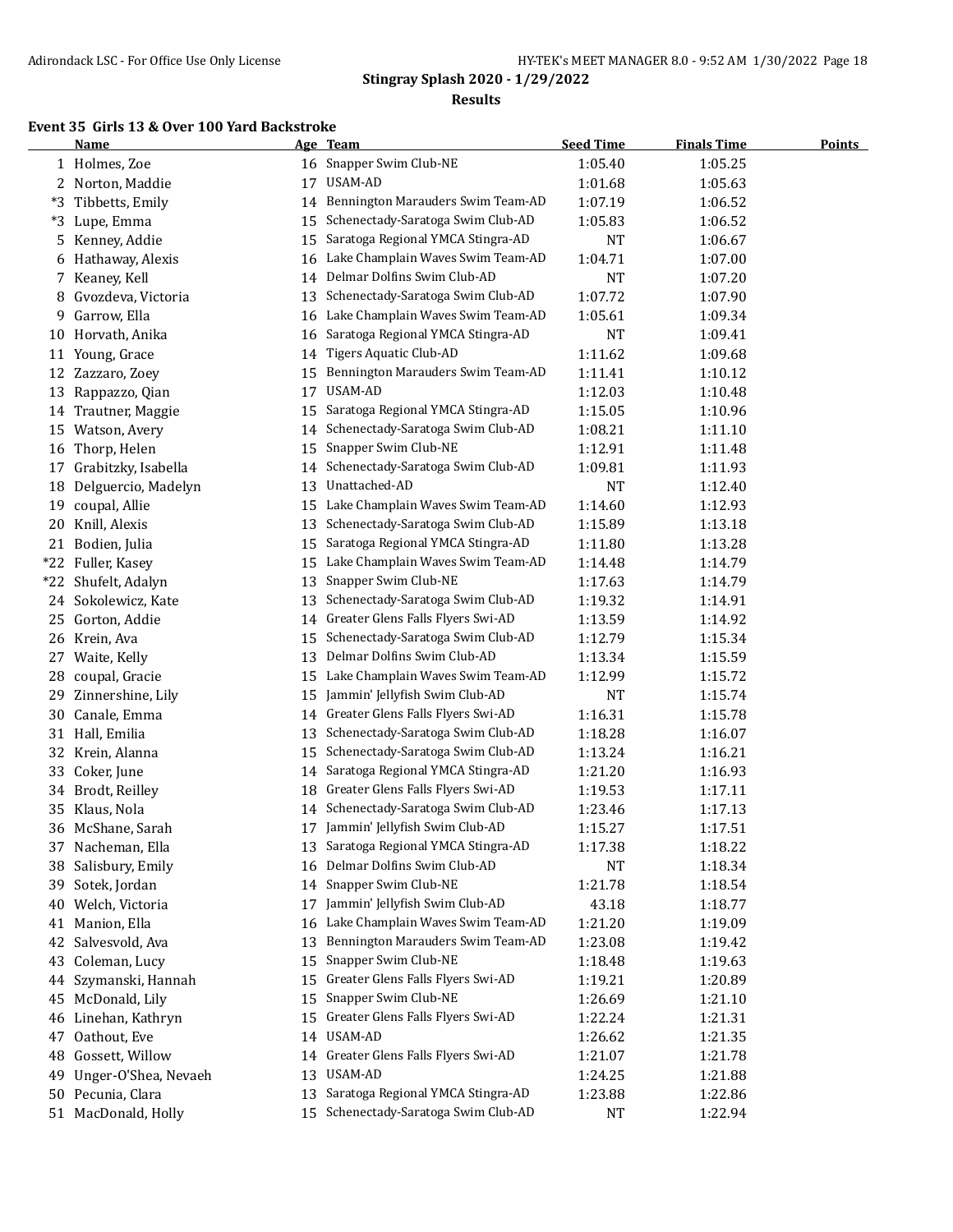#### **Results**

## **(Event 35 Girls 13 & Over 100 Yard Backstroke)**

|     | Name                  |    | Age Team                             | <b>Seed Time</b> | <b>Finals Time</b> | <b>Points</b> |
|-----|-----------------------|----|--------------------------------------|------------------|--------------------|---------------|
|     | 52 Kennelly, Nora     |    | 15 Greater Glens Falls Flyers Swi-AD | 1:21.45          | 1:26.42            |               |
| 53. | Brandl, Kristin       |    | 13 Schenectady-Saratoga Swim Club-AD | 1:26.55          | 1:26.59            |               |
|     | 54 Turan, Izzy        |    | 15 USAM-AD                           | NT               | 1:26.89            |               |
|     | 55 Bibbo, Marisa      |    | 13 Schenectady-Saratoga Swim Club-AD | 1:29.63          | 1:27.24            |               |
|     | 56 Roy, Abigail       |    | 18 Addison Otters Swim Team-AD       | 1:30.78          | 1:28.67            |               |
|     | 57 Scaringe, Veronica |    | 13 Jammin' Jellyfish Swim Club-AD    | 1:48.29          | 1:34.83            |               |
|     | 58 Lynch, Julia       | 15 | Lake Champlain Waves Swim Team-AD    | 1:43.21          | 1:36.77            |               |
|     | 59 Rosko, Maya        |    | 14 Saratoga Regional YMCA Stingra-AD | 1:57.85          | 1:42.87            |               |
| 60  | Lefner, Sasha         | 13 | Saratoga Regional YMCA Stingra-AD    | NT               | 1:44.38            |               |
| 61  | Bartlett, Emeri       |    | 14 Greater Glens Falls Flyers Swi-AD | 1:35.36          | 1:44.95            |               |
| 62  | Durrin, Noelle        |    | 14 Greater Glens Falls Flyers Swi-AD | 2:09.37          | 2:00.12            |               |
|     | --- Frew. Emery       | 13 | crocodiles-AD                        | 1:49.04          | DQ                 |               |

# **Event 36 Boys 13 & Over 100 Yard Backstroke**

|       | Name               |    | Age Team                             | <b>Seed Time</b> | <b>Finals Time</b> | Points |
|-------|--------------------|----|--------------------------------------|------------------|--------------------|--------|
|       | 1 Perras, Alix     |    | 14 Lake Champlain Waves Swim Team-AD | 58.89            | 57.82              |        |
| 2.    | Jerome, Christian  | 13 | USAM-AD                              | 1:00.56          | 59.17              |        |
| 3.    | Cybulski, Samuel   | 18 | Snapper Swim Club-NE                 | 59.93            | 1:01.05            |        |
| 4     | Cassella, Louie    | 16 | Unattached-AD                        | <b>NT</b>        | 1:02.56            |        |
| 5.    | Cartier, Mason     | 16 | Saratoga Regional YMCA Stingra-AD    | 1:00.63          | 1:02.83            |        |
| 6     | Roopnarine, Josha  | 15 | Bennington Marauders Swim Team-AD    | 1:05.28          | 1:04.72            |        |
| 7.    | Lohse, Hannes      | 15 | Saratoga Regional YMCA Stingra-AD    | 1:04.20          | 1:05.68            |        |
| 8     | Travis, Jasper     | 14 | USAM-AD                              | 1:11.60          | 1:05.75            |        |
| 9     | Davis, Luke        | 14 | Addison Otters Swim Team-AD          | 1:18.10          | 1:05.77            |        |
| 10    | Sasson, Ya'ir      |    | 14 Unattached-AD                     | 1:18.14          | 1:06.36            |        |
| 11    | Orcutt, Andrew     | 14 | USAM-AD                              | 1:07.32          | 1:09.20            |        |
| 12    | Sunderland, Kurt   | 17 | crocodiles-AD                        | 1:06.04          | 1:09.55            |        |
| 13    | Stelling, Payton   | 17 | USAM-AD                              | 1:10.84          | 1:10.39            |        |
| 14    | Gray, Jacob        | 18 | Snapper Swim Club-NE                 | 1:10.37          | 1:10.74            |        |
| 15    | VanGuilder, CI     | 16 | Greater Glens Falls Flyers Swi-AD    | 1:12.23          | 1:10.78            |        |
| 16    | McManus, Braeden   | 13 | Bennington Marauders Swim Team-AD    | <b>NT</b>        | 1:10.87            |        |
| 17    | Annand, Zach       | 17 | Snapper Swim Club-NE                 | 1:18.54          | 1:14.11            |        |
| 18    | Knapick, Anthony   | 17 | Schenectady-Saratoga Swim Club-AD    | 1:16.47          | 1:15.43            |        |
| 19    | Kim, Rowan         | 13 | Saratoga Regional YMCA Stingra-AD    | 1:23.22          | 1:17.46            |        |
| 20    | Avienu, Keegan     | 14 | Bennington Marauders Swim Team-AD    | <b>NT</b>        | 1:24.68            |        |
| 21    | Coyne, Crosby      | 13 | Snapper Swim Club-NE                 | 1:39.28          | 1:39.24            |        |
| 22    | Goodfellow, Max    | 13 | Addison Otters Swim Team-AD          | 1:46.05          | 1:40.27            |        |
| 23    | Murray, Logan      | 13 | Lake Champlain Waves Swim Team-AD    | 1:43.57          | 1:40.82            |        |
| 24    | Lin, Jierui        | 13 | New Hartford Aquatics-AD             | 1:53.93          | 1:42.74            |        |
| $---$ | Tonic, Ty          | 16 | Jammin' Jellyfish Swim Club-AD       | 2:02.18          | DQ                 |        |
| $---$ | Higa, Jacob        | 13 | Snapper Swim Club-NE                 | 1:51.37          | DQ                 |        |
|       | Carignan, Nicholas | 13 | Saratoga Regional YMCA Stingra-AD    | <b>NT</b>        | DQ                 |        |
| $---$ | Wellspeak, Daniel  | 13 | Bennington Marauders Swim Team-AD    | NT               | DQ                 |        |

# **Event 37 Girls 8 & Under 25 Yard Freestyle**

| <b>Name</b>          | Age Team                            | <b>Seed Time</b> | <b>Finals Time</b> | Points |
|----------------------|-------------------------------------|------------------|--------------------|--------|
| l Loiacano, Michaela | 8 New Hartford Aquatics-AD          | 20.50            | 20.50              |        |
| *2 Eichfeld, Anna    | 7 Clifton Park-Halfmoon Piranhas-AD | 23.13            | 20.60              |        |
| *2 Stolz, Tiffany    | 8 Saratoga Regional YMCA Stingra-AD | 20.96            | 20.60              |        |
| 4 Galiard, Mina      | 8 Clifton Park-Halfmoon Piranhas-AD | 25.24            | 21.88              |        |
| 5 Carpenter, Olivia  | 7 Clifton Park-Halfmoon Piranhas-AD | 24.60            | 22.24              |        |
| 6 Letterman, Alice   | Schenectady-Saratoga Swim Club-AD   | 23.27            | 22.50              |        |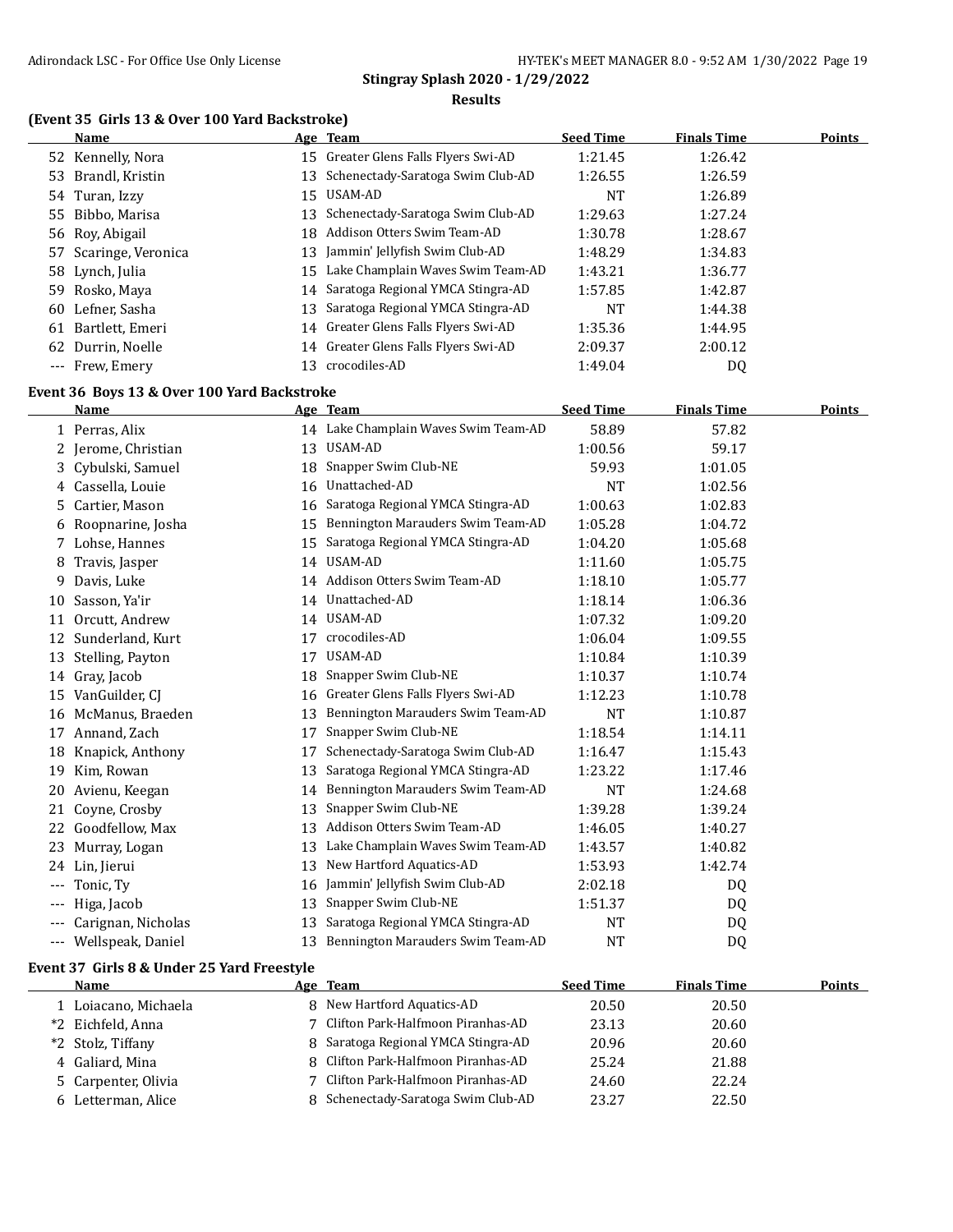# **(Event 37 Girls 8 & Under 25 Yard Freestyle)**

|    | <b>Name</b>                                       |    | Age Team                                                               | <b>Seed Time</b>          | <b>Finals Time</b>          | <b>Points</b> |
|----|---------------------------------------------------|----|------------------------------------------------------------------------|---------------------------|-----------------------------|---------------|
|    | 7 Edwards, Lauren                                 | 8  | Saratoga Regional YMCA Stingra-AD                                      | 24.95                     | 22.80                       |               |
|    | 8 Puels, Ruby                                     | 8  | Schenectady-Saratoga Swim Club-AD                                      | 22.92                     | 23.75                       |               |
| 9  | Smith, Macie                                      | 8  | Saratoga Regional YMCA Stingra-AD                                      | 24.00                     | 23.84                       |               |
| 10 | Babcock, Anna                                     | 8  | <b>USAM-AD</b>                                                         | <b>NT</b>                 | 23.85                       |               |
|    | 11 Johnson, Anna                                  | 8  | <b>Tigers Aquatic Club-AD</b>                                          | <b>NT</b>                 | 24.09                       |               |
|    | 12 Matt, Keira                                    | 8  | New Hartford Aquatics-AD                                               | <b>NT</b>                 | 24.33                       |               |
|    | 13 Nappi, Lexie                                   |    | Schenectady-Saratoga Swim Club-AD                                      | 27.01                     | 25.45                       |               |
|    | 14 Ryan, Kathleen                                 | 8  | USAM-AD                                                                | <b>NT</b>                 | 26.78                       |               |
|    | 15 Pollak, Charlotte                              | 7  | Saratoga Regional YMCA Stingra-AD                                      | 24.76                     | 27.68                       |               |
|    | 16 WANG, PHIRA                                    | 8  | Clifton Park-Halfmoon Piranhas-AD                                      | 39.75                     | 27.91                       |               |
|    | *17 Hurlbut, Madeline                             | 8  | Greater Glens Falls Flyers Swi-AD                                      | 23.76                     | 28.20                       |               |
|    | *17 Kincaid, Julianna                             | 8  | Clifton Park-Halfmoon Piranhas-AD                                      | 38.94                     | 28.20                       |               |
| 19 | Collins, Sydney                                   |    | Greater Glens Falls Flyers Swi-AD                                      | 29.36                     | 28.88                       |               |
|    | 20 McGee, Olivia                                  | 7  | Saratoga Regional YMCA Stingra-AD                                      | 25.50                     | 29.25                       |               |
|    | 21 Bennett, Eloise                                | 7  | USAM-AD                                                                | <b>NT</b>                 | 30.88                       |               |
|    | 22 Bobeldyk, Elsie                                | 6  | Saratoga Regional YMCA Stingra-AD                                      | 33.50                     | 33.83                       |               |
|    | 23 Kiehle, Molly                                  | 7  | <b>USAM-AD</b>                                                         | 44.79                     | 40.66                       |               |
|    |                                                   |    |                                                                        |                           |                             |               |
|    | 24 Casler, Sparroe                                | 6  | crocodiles-AD                                                          | <b>NT</b>                 | 41.90                       |               |
|    |                                                   |    |                                                                        |                           |                             |               |
|    | Event 38 Boys 8 & Under 25 Yard Freestyle<br>Name |    |                                                                        |                           |                             | <b>Points</b> |
|    |                                                   | 8  | Age Team                                                               | <b>Seed Time</b><br>18.96 | <b>Finals Time</b><br>19.24 |               |
|    | 1 Bobeldyk, Maxwell                               | 8  | Saratoga Regional YMCA Stingra-AD<br>Greater Glens Falls Flyers Swi-AD |                           | 19.66                       |               |
|    | 2 Knill, Zachary                                  | 8  | Schenectady-Saratoga Swim Club-AD                                      | 22.85<br>21.12            | 19.80                       |               |
|    | 3 Willcox, Kenny<br>4 Carstens, Evan              | 7. | Saratoga Regional YMCA Stingra-AD                                      | 23.16                     | 22.66                       |               |
|    | 5 Heames, Brayden                                 | 8  | Greater Glens Falls Flyers Swi-AD                                      | 23.06                     | 23.46                       |               |
|    | 6 Zorn, Daniel                                    | 8  | Saratoga Regional YMCA Stingra-AD                                      | 25.85                     | 24.36                       |               |
| 7  | Washburn, Griffin                                 | 6  | Clifton Park-Halfmoon Piranhas-AD                                      | 26.71                     | 24.38                       |               |
| 8  | Roglieri, Luca                                    | 8  | <b>USAM-AD</b>                                                         | 29.30                     | 25.51                       |               |
| 9  | Striker, Kamden                                   | 4  | Clifton Park-Halfmoon Piranhas-AD                                      | 27.57                     | 25.95                       |               |
| 10 |                                                   | 8  | Clifton Park-Halfmoon Piranhas-AD                                      | 28.81                     | 25.98                       |               |
|    | McCoy, Charles<br>11 Ahrens, Finn                 | 8  | Greater Glens Falls Flyers Swi-AD                                      | 28.22                     | 29.36                       |               |
|    | 12 Bennett, Rocco                                 | 5. | USAM-AD                                                                | <b>NT</b>                 | 32.75                       |               |
|    | 13 Lebert, Boston                                 | 6  | Bennington Marauders Swim Team-AD                                      | 38.19                     | 33.41                       |               |
|    | 14 Lee, Haven                                     |    | Clifton Park-Halfmoon Piranhas-AD                                      | 42.65                     | 35.45                       |               |
|    | 15 Schlegel, Henry                                |    | Clifton Park-Halfmoon Piranhas-AD                                      | 39.38                     | 46.19                       |               |

# **Event 39 Girls 13 & Over 100 Yard Freestyle**

|    | <b>Name</b>        |    | Age Team                             | <b>Seed Time</b> | <b>Finals Time</b> | <b>Points</b> |
|----|--------------------|----|--------------------------------------|------------------|--------------------|---------------|
|    | 1 Sotek, Alex      |    | 16 Snapper Swim Club-NE              | 54.68            | 56.13              |               |
|    | 2 Lupe, Emma       | 15 | Schenectady-Saratoga Swim Club-AD    | 57.45            | 58.11              |               |
|    | 3 Wood, Madeleine  |    | 16 Saratoga Regional YMCA Stingra-AD | 54.46            | 58.23              |               |
|    | 4 Zazzaro, Zoey    | 15 | Bennington Marauders Swim Team-AD    | 58.73            | 58.74              |               |
|    | 5 Kline, Keaghan   | 13 | Snapper Swim Club-NE                 | 1:00.60          | 58.82              |               |
|    | 6 O'Donnell, Maura | 15 | Schenectady-Saratoga Swim Club-AD    | 56.07            | 59.30              |               |
|    | 7 Tibbetts, Emily  | 14 | Bennington Marauders Swim Team-AD    | 58.96            | 59.35              |               |
|    | 8 Tennyson, Val    |    | 15 Schenectady-Saratoga Swim Club-AD | 58.07            | 59.59              |               |
|    | 9 Catalano, Lucy   |    | 16 Jammin' Jellyfish Swim Club-AD    | 58.29            | 59.61              |               |
| 10 | Keanev, Kell       | 14 | Delmar Dolfins Swim Club-AD          | <b>NT</b>        | 59.86              |               |
| 11 | Chen, Elaine       |    | 16 Saratoga Regional YMCA Stingra-AD | 1:00.41          | 1:00.18            |               |
|    | 12 Callanan, Shay  | 15 | Bennington Marauders Swim Team-AD    | 1:00.35          | 1:00.24            |               |
| 13 | Hurff, Natasha     | 15 | Saratoga Regional YMCA Stingra-AD    | 1:01.33          | 1:00.69            |               |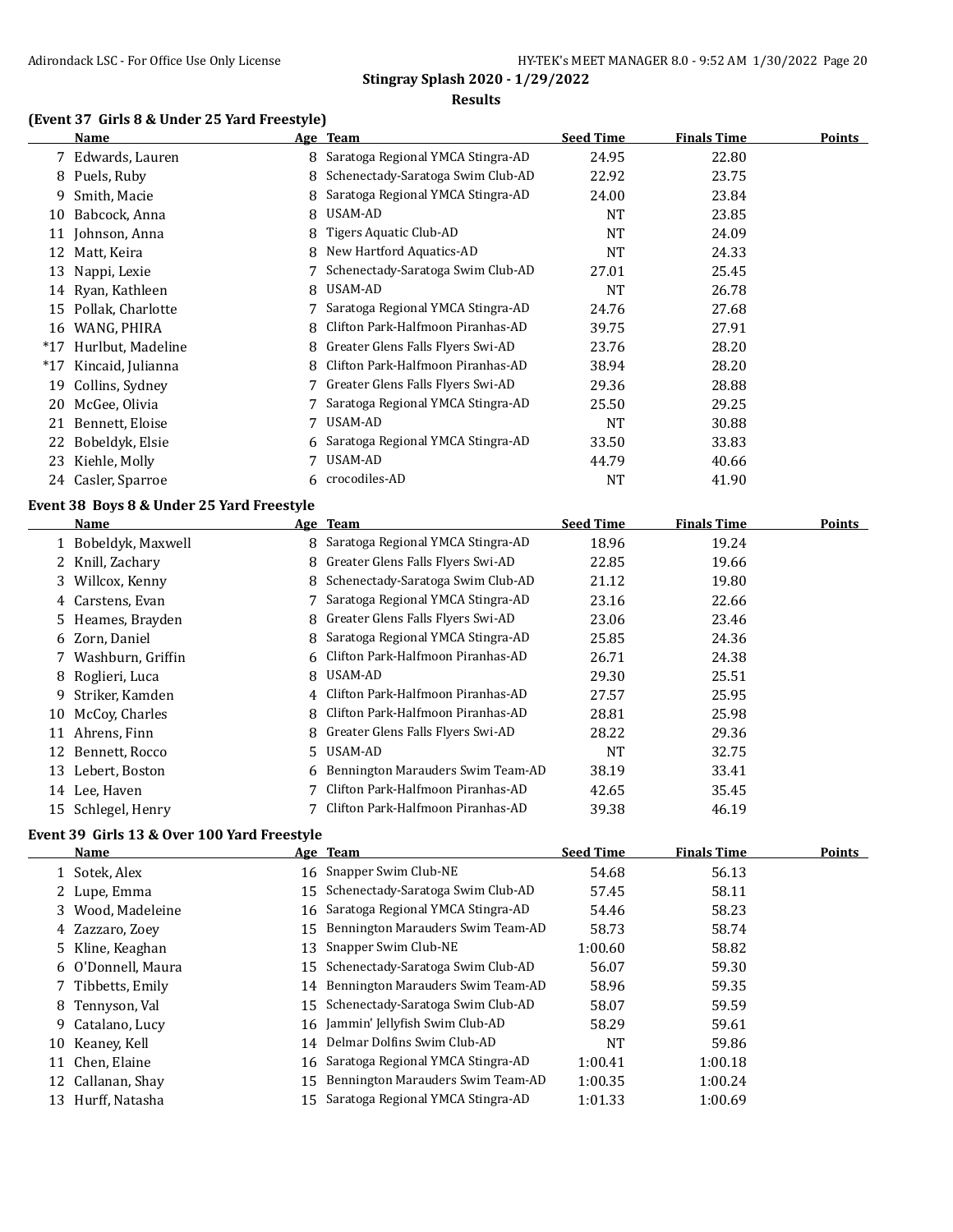#### **Results**

# **(Event 39 Girls 13 & Over 100 Yard Freestyle)**

|       | <b>Name</b>         |    | Age Team                             | <b>Seed Time</b> | <b>Finals Time</b> | <b>Points</b> |
|-------|---------------------|----|--------------------------------------|------------------|--------------------|---------------|
|       | 14 Carsillo, Gianna |    | 15 Delmar Dolfins Swim Club-AD       | 1:00.50          | 1:00.71            |               |
| 15    | Rappazzo, Qian      | 17 | USAM-AD                              | 1:00.87          | 1:00.90            |               |
|       | 16 Young, Grace     | 14 | Tigers Aquatic Club-AD               | 57.08            | 1:01.02            |               |
| 17    | Garrow, Ella        | 16 | Lake Champlain Waves Swim Team-AD    | 58.12            | 1:01.31            |               |
| 18    | Hathaway, Alexis    | 16 | Lake Champlain Waves Swim Team-AD    | 1:00.39          | 1:01.38            |               |
| 19    | MacLeod, Angelina   | 13 | <b>USAM-AD</b>                       | 1:02.44          | 1:01.84            |               |
| 20    | McDonald, Lily      | 15 | Snapper Swim Club-NE                 | 1:02.24          | 1:02.39            |               |
| 21    | Norton, Maddie      | 17 | USAM-AD                              | 59.59            | 1:02.76            |               |
| 22    | Silver, Marissa     | 15 | Lake Champlain Waves Swim Team-AD    | 1:02.31          | 1:03.23            |               |
| 23    | Goodspeed, Fayth    | 14 | Schenectady-Saratoga Swim Club-AD    | 1:04.65          | 1:03.43            |               |
| 24    | Smith, Lena         | 13 | Snapper Swim Club-NE                 | 1:03.77          | 1:03.50            |               |
| 25    | Wey, Natalie        | 16 | Delmar Dolfins Swim Club-AD          | <b>NT</b>        | 1:03.65            |               |
| $*26$ | Manion, Annie       | 13 | Lake Champlain Waves Swim Team-AD    | 1:03.55          | 1:03.72            |               |
| $*26$ | Elsbree, Addison    | 13 | Schenectady-Saratoga Swim Club-AD    | 1:02.97          | 1:03.72            |               |
| 28    | Trautner, Maggie    | 15 | Saratoga Regional YMCA Stingra-AD    | 1:13.10          | 1:04.54            |               |
| 29    | Grabitzky, Isabella | 14 | Schenectady-Saratoga Swim Club-AD    | 1:10.07          | 1:04.76            |               |
| 30    | Knill, Alexis       | 13 | Schenectady-Saratoga Swim Club-AD    | 1:06.02          | 1:05.28            |               |
|       | 31 Welch, Victoria  | 17 | Jammin' Jellyfish Swim Club-AD       | 1:05.68          | 1:05.38            |               |
|       | 32 Lutz, Olivia     | 14 | Jammin' Jellyfish Swim Club-AD       | 1:12.25          | 1:05.53            |               |
| 33    | Krein, Ava          | 15 | Schenectady-Saratoga Swim Club-AD    | 1:05.64          | 1:05.59            |               |
|       | 34 Pecunia, Clara   | 13 | Saratoga Regional YMCA Stingra-AD    | 1:07.31          | 1:05.62            |               |
| 35    | Cartier, Aila       | 14 | Saratoga Regional YMCA Stingra-AD    | 1:08.61          | 1:05.81            |               |
|       | 36 McShane, Sarah   | 17 | Jammin' Jellyfish Swim Club-AD       | 1:05.03          | 1:06.23            |               |
| $*37$ | Muldner, Marina     | 13 | Schenectady-Saratoga Swim Club-AD    | 1:05.36          | 1:06.27            |               |
| $*37$ | Brodt, Reilley      | 18 | Greater Glens Falls Flyers Swi-AD    | 1:05.72          | 1:06.27            |               |
| 39    | Waite, Kelly        | 13 | Delmar Dolfins Swim Club-AD          | 1:03.64          | 1:06.43            |               |
| 40    | Fuller, Kasey       | 15 | Lake Champlain Waves Swim Team-AD    | 1:09.02          | 1:06.60            |               |
| 41    | Thorp, Helen        | 15 | Snapper Swim Club-NE                 | 1:04.93          | 1:06.61            |               |
| 42    | coupal, Allie       | 15 | Lake Champlain Waves Swim Team-AD    | 1:04.48          | 1:06.70            |               |
| 43    | Canale, Emma        | 14 | Greater Glens Falls Flyers Swi-AD    | 1:04.35          | 1:06.73            |               |
| 44    | MacDonald, Holly    | 15 | Schenectady-Saratoga Swim Club-AD    | NT               | 1:06.77            |               |
| 45    | Zinnershine, Lily   | 15 | Jammin' Jellyfish Swim Club-AD       | <b>NT</b>        | 1:07.12            |               |
| 46    | Shufelt, Adalyn     | 13 | Snapper Swim Club-NE                 | 1:12.18          | 1:07.42            |               |
| 47    | Wilson, Abigail     | 13 | Saratoga Regional YMCA Stingra-AD    | 1:11.86          | 1:07.64            |               |
| 48    | Gorton, Addie       | 14 | Greater Glens Falls Flyers Swi-AD    | 1:04.34          | 1:07.76            |               |
| 49    | Sokolewicz, Kate    | 13 | Schenectady-Saratoga Swim Club-AD    | 1:11.02          | 1:07.78            |               |
|       | 50 Hall, Emilia     |    | 13 Schenectady-Saratoga Swim Club-AD | 1:11.10          | 1:08.31            |               |
| 51    | Carney, Tori        |    | 14 Jammin' Jellyfish Swim Club-AD    | 1:10.34          | 1:08.62            |               |
| 52    | Tuomela, Ryan       | 17 | Greater Glens Falls Flyers Swi-AD    | 1:09.15          | 1:08.90            |               |
| 53    | Sotek, Jordan       | 14 | Snapper Swim Club-NE                 | 1:11.07          | 1:09.11            |               |
| 54    | Roos, Avada         | 13 | crocodiles-AD                        | 1:16.05          | 1:09.28            |               |
| 55    | Mullineaux, Riley   | 13 | Saratoga Regional YMCA Stingra-AD    | 1:14.74          | 1:09.90            |               |
|       | 56 Oathout, Eve     | 14 | USAM-AD                              | 1:11.16          | 1:10.01            |               |
| 57    | Linehan, Kathryn    | 15 | Greater Glens Falls Flyers Swi-AD    | 1:07.52          | 1:10.22            |               |
| 58    | Delguercio, Madelyn | 13 | Unattached-AD                        | NT               | 1:10.90            |               |
| 59    | Krein, Alanna       | 15 | Schenectady-Saratoga Swim Club-AD    | 1:08.98          | 1:11.17            |               |
|       | 60 Wishart, Mia     | 14 | Saratoga Regional YMCA Stingra-AD    | 1:17.11          | 1:11.30            |               |
| 61    | Lettre, Christina   | 16 | Tigers Aquatic Club-AD               | 1:05.79          | 1:11.49            |               |
| 62    | Szymanski, Hannah   | 15 | Greater Glens Falls Flyers Swi-AD    | 1:09.25          | 1:11.54            |               |
| 63    | Manion, Ella        | 16 | Lake Champlain Waves Swim Team-AD    | 1:08.44          | 1:11.57            |               |
|       | 64 Kennelly, Nora   | 15 | Greater Glens Falls Flyers Swi-AD    | 1:09.79          | 1:12.45            |               |
|       | 65 coupal, Gracie   |    | 15 Lake Champlain Waves Swim Team-AD | 1:09.52          | 1:12.94            |               |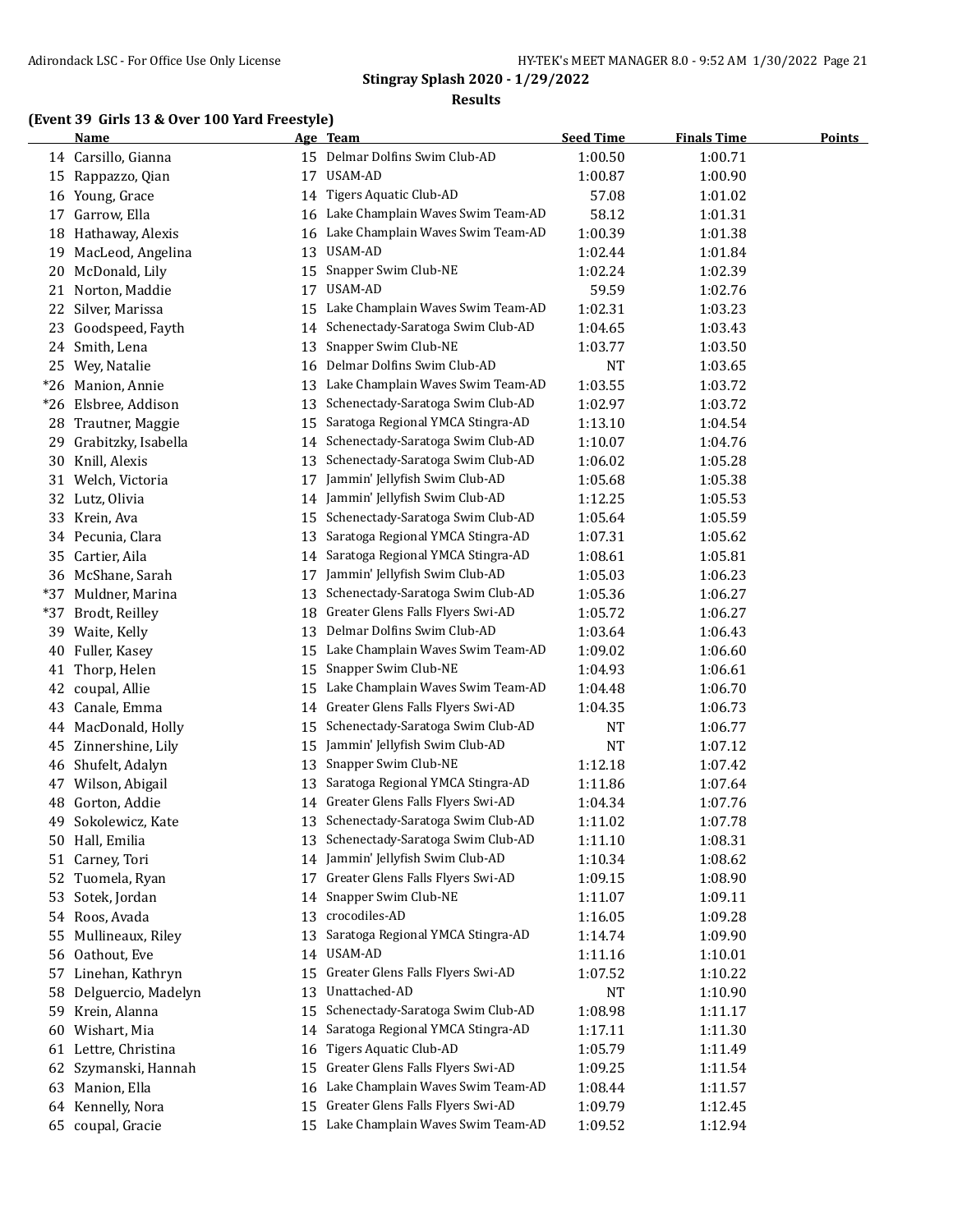#### **(Event 39 Girls 13 & Over 100 Yard Freestyle)**

|                     | Name                 |    | Age Team                          | <b>Seed Time</b> | <b>Finals Time</b> | <b>Points</b> |
|---------------------|----------------------|----|-----------------------------------|------------------|--------------------|---------------|
|                     | 66 Cogan, Saturn     | 13 | Saratoga Regional YMCA Stingra-AD | 1:16.71          | 1:13.89            |               |
| 67                  | Brandl, Kristin      | 13 | Schenectady-Saratoga Swim Club-AD | 1:14.64          | 1:14.25            |               |
| 68                  | Bibbo, Marisa        | 13 | Schenectady-Saratoga Swim Club-AD | 1:16.46          | 1:15.38            |               |
| 69                  | Lynch, Julia         | 15 | Lake Champlain Waves Swim Team-AD | 1:15.27          | 1:15.85            |               |
| 70                  | Scaringe, Veronica   | 13 | Jammin' Jellyfish Swim Club-AD    | 1:23.66          | 1:17.90            |               |
| 71                  | Rowan, Cat           | 16 | Jammin' Jellyfish Swim Club-AD    | NT               | 1:18.53            |               |
|                     | *72 Gossett, Willow  | 14 | Greater Glens Falls Flyers Swi-AD | 1:15.63          | 1:18.79            |               |
|                     | *72 Frew, Emery      | 13 | crocodiles-AD                     | 1:27.92          | 1:18.79            |               |
| 74                  | Unger-O'Shea, Nevaeh | 13 | USAM-AD                           | 1:16.15          | 1:19.66            |               |
| 75                  | Lefner, Sasha        | 13 | Saratoga Regional YMCA Stingra-AD | 1:27.57          | 1:28.55            |               |
| 76                  | Bartlett, Emeri      | 14 | Greater Glens Falls Flyers Swi-AD | 1:24.19          | 1:33.41            |               |
| 77                  | Rosko, Maya          | 14 | Saratoga Regional YMCA Stingra-AD | 1:43.65          | 1:35.07            |               |
| 78                  | Chance, Eleanor      | 14 | Greater Glens Falls Flyers Swi-AD | 1:32.57          | 1:35.90            |               |
| 79                  | Durrin, Noelle       | 14 | Greater Glens Falls Flyers Swi-AD | 1:56.12          | 2:10.67            |               |
| $\qquad \qquad - -$ | Turan, Izzy          | 15 | USAM-AD                           | NT               | DQ                 |               |
| $\cdots$            | Watson, Avery        | 14 | Schenectady-Saratoga Swim Club-AD | 1:00.59          | DQ                 |               |
| ---                 | Clarke, Charlotte    | 16 | Delmar Dolfins Swim Club-AD       | 1:00.50          | DQ                 |               |

#### **Event 40 Boys 13 & Over 100 Yard Freestyle**

|    | <b>Name</b>        |    | Age Team                          | <b>Seed Time</b> | <b>Finals Time</b> | <b>Points</b> |
|----|--------------------|----|-----------------------------------|------------------|--------------------|---------------|
|    | 1 Cassella, Louie  |    | 16 Unattached-AD                  | 58.40            | 50.89              |               |
| 2. | Pokines, Addison   | 17 | Saratoga Regional YMCA Stingra-AD | NT               | 51.06              |               |
| 3  | Cybulski, Samuel   | 18 | Snapper Swim Club-NE              | 52.60            | 52.89              |               |
| 4  | Insley, Ben        | 17 | Lake Champlain Waves Swim Team-AD | 54.26            | 53.45              |               |
| 5  | Roopnarine, Josha  | 15 | Bennington Marauders Swim Team-AD | 55.43            | 54.15              |               |
| 6  | Thorp, Colin       | 18 | Snapper Swim Club-NE              | 55.10            | 54.76              |               |
| 7  | Sammons, Drew      | 16 | <b>Tigers Aquatic Club-AD</b>     | 58.40            | 55.50              |               |
| 8  | Sasson, Ya'ir      | 14 | Unattached-AD                     | 1:07.05          | 56.12              |               |
| 9  | Otten, RJ          | 15 | Schenectady-Saratoga Swim Club-AD | 56.33            | 56.18              |               |
| 10 | Stelling, Payton   | 17 | USAM-AD                           | 54.53            | 56.30              |               |
|    | 11 Lohse, Hannes   | 15 | Saratoga Regional YMCA Stingra-AD | 55.71            | 56.80              |               |
| 12 | Gregory, John      | 14 | Schenectady-Saratoga Swim Club-AD | 57.56            | 57.01              |               |
| 13 | Davis, Luke        | 14 | Addison Otters Swim Team-AD       | 56.20            | 57.12              |               |
| 14 | Wang, Alex         | 14 | Delmar Dolfins Swim Club-AD       | 59.64            | 57.74              |               |
| 15 | Chen, Andrew       | 14 | Saratoga Regional YMCA Stingra-AD | 57.85            | 57.91              |               |
| 16 | VanGuilder, CJ     | 16 | Greater Glens Falls Flyers Swi-AD | 1:01.15          | 58.06              |               |
| 17 | Bubel, Harry       | 18 | <b>Tigers Aquatic Club-AD</b>     | 57.53            | 58.25              |               |
| 18 | Sunderland, Kurt   | 17 | crocodiles-AD                     | 58.99            | 58.39              |               |
| 19 | Annand, Zach       | 17 | Snapper Swim Club-NE              | 59.90            | 59.44              |               |
| 20 | Knapick, Anthony   | 17 | Schenectady-Saratoga Swim Club-AD | 1:00.95          | 59.78              |               |
| 21 | Carroll, Luke      | 15 | Unattached-AD                     | 1:05.52          | 59.87              |               |
| 22 | Gray, Jacob        | 18 | Snapper Swim Club-NE              | 57.55            | 59.90              |               |
| 23 | McManus, Braeden   | 13 | Bennington Marauders Swim Team-AD | 1:08.25          | 1:00.79            |               |
|    | 24 Forrest, Parker | 14 | crocodiles-AD                     | 1:15.86          | 1:00.94            |               |
| 25 | Roy, Evan          | 17 | Addison Otters Swim Team-AD       | 1:01.92          | 1:02.81            |               |
| 26 | Shaw, Aidan        | 15 | Greater Glens Falls Flyers Swi-AD | 1:07.72          | 1:05.55            |               |
| 27 | Avienu, Keegan     | 14 | Bennington Marauders Swim Team-AD | 1:13.56          | 1:05.96            |               |
| 28 | Uhl, Drew          | 13 | Tigers Aquatic Club-AD            | <b>NT</b>        | 1:09.15            |               |
| 29 | Carignan, Nicholas | 13 | Saratoga Regional YMCA Stingra-AD | 1:12.71          | 1:13.62            |               |
| 30 | Murray, Logan      | 13 | Lake Champlain Waves Swim Team-AD | 1:27.86          | 1:19.71            |               |
| 31 | Higa, Jacob        | 13 | Snapper Swim Club-NE              | 1:33.96          | 1:20.06            |               |
|    | 32 Tonic, Ty       | 16 | Jammin' Jellyfish Swim Club-AD    | 1:34.80          | 1:21.16            |               |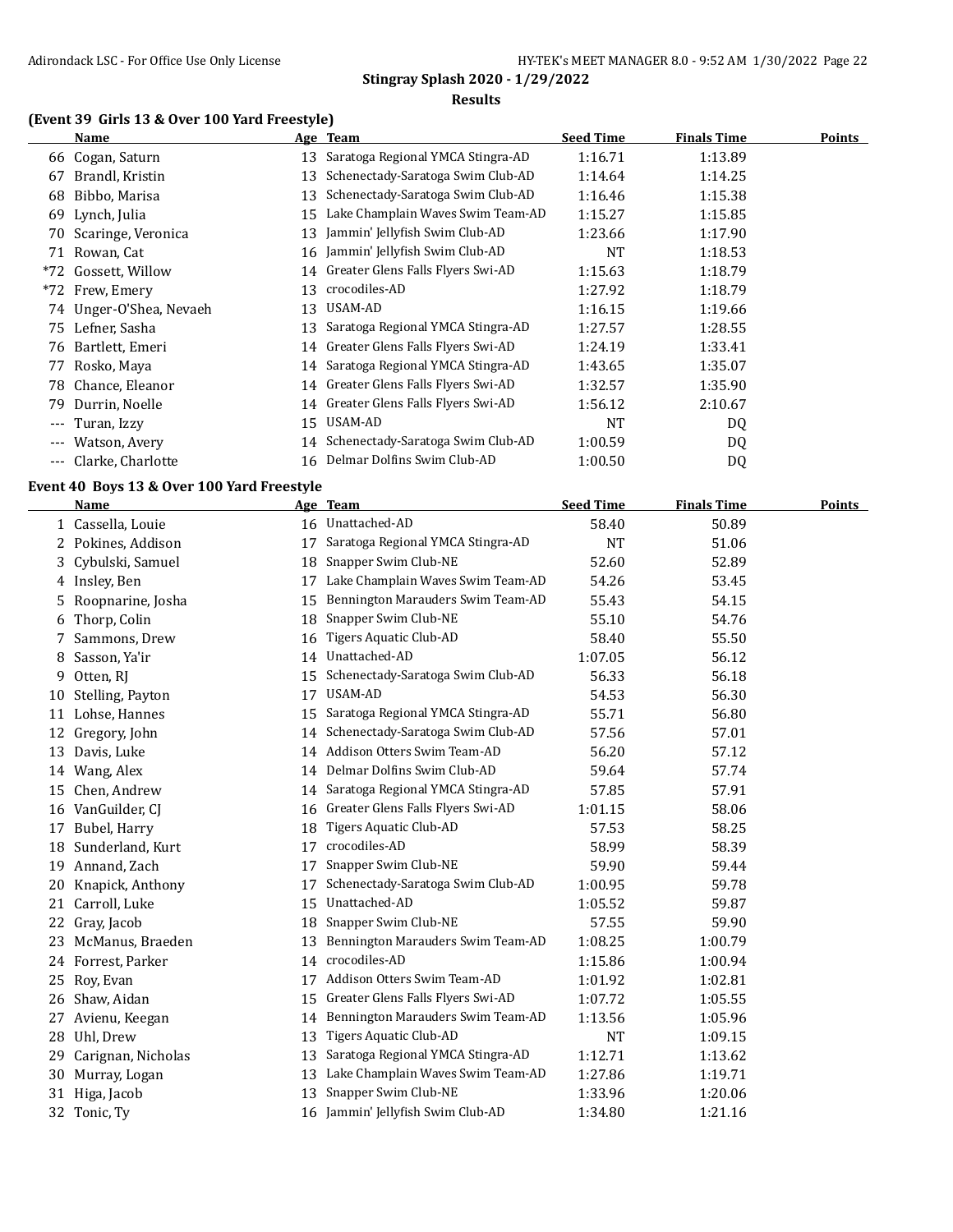**Results**

| (Event 40 Boys 13 & Over 100 Yard Freestyle) |          |
|----------------------------------------------|----------|
| Name                                         | Age Team |

| EVEIL 40 DOYS 15 & OVEL 100 TALU FLEESLYIET |                                                                                  |  |                                                                                                                                              |                    |               |
|---------------------------------------------|----------------------------------------------------------------------------------|--|----------------------------------------------------------------------------------------------------------------------------------------------|--------------------|---------------|
| Name                                        |                                                                                  |  | <b>Seed Time</b>                                                                                                                             | <b>Finals Time</b> | <b>Points</b> |
|                                             |                                                                                  |  | NT                                                                                                                                           | 1:23.09            |               |
|                                             |                                                                                  |  | 1:22.00                                                                                                                                      | 1:24.11            |               |
|                                             |                                                                                  |  | 1:33.60                                                                                                                                      | 1:30.38            |               |
|                                             |                                                                                  |  | 1:40.98                                                                                                                                      | 1:34.08            |               |
|                                             | 33 Wellspeak, Daniel<br>34 Coyne, Crosby<br>35 Goodfellow, Max<br>36 Lin, Jierui |  | Age Team<br>13 Bennington Marauders Swim Team-AD<br>13 Snapper Swim Club-NE<br>13 Addison Otters Swim Team-AD<br>13 New Hartford Aquatics-AD |                    |               |

# **Event 41 Girls 8 & Under 25 Yard Breaststroke**

|                   | <b>Name</b>                                  |   | Age Team                          | <b>Seed Time</b> | <b>Finals Time</b> | Points |  |
|-------------------|----------------------------------------------|---|-----------------------------------|------------------|--------------------|--------|--|
|                   | 1 Smith, Macie                               | 8 | Saratoga Regional YMCA Stingra-AD | 28.69            | 27.40              |        |  |
|                   | 2 Cronin, Julia                              | 8 | USAM-AD                           | 30.31            | 28.22              |        |  |
|                   | 3 Edwards, Lauren                            |   | Saratoga Regional YMCA Stingra-AD | NT               | 33.59              |        |  |
|                   | 4 Kincaid, Julianna                          |   | Clifton Park-Halfmoon Piranhas-AD | <b>NT</b>        | 37.22              |        |  |
| 5.                | McGee, Olivia                                |   | Saratoga Regional YMCA Stingra-AD | NT               | 42.79              |        |  |
| 6                 | Johnson, Anna                                | 8 | Tigers Aquatic Club-AD            | NT               | 45.52              |        |  |
| $---$             | Matt, Keira                                  |   | New Hartford Aquatics-AD          | <b>NT</b>        | DQ                 |        |  |
| ---               | Bennett, Eloise                              |   | USAM-AD                           | <b>NT</b>        | DQ                 |        |  |
| ---               | Holcomb, Miyoko                              | 6 | Saratoga Regional YMCA Stingra-AD | 36.11            | DQ                 |        |  |
| ---               | Galiard, Mina                                |   | Clifton Park-Halfmoon Piranhas-AD | NT               | DQ                 |        |  |
| ---               | Carpenter, Olivia                            |   | Clifton Park-Halfmoon Piranhas-AD | <b>NT</b>        | DQ                 |        |  |
| ---               | Andrews, Eva                                 | 8 | crocodiles-AD                     | NT               | DQ                 |        |  |
| ---               | Douglass, Laila                              | 8 | crocodiles-AD                     | <b>NT</b>        | DQ                 |        |  |
| $---$             | Nappi, Lexie                                 |   | Schenectady-Saratoga Swim Club-AD | <b>NT</b>        | DQ                 |        |  |
| ---               | Loiacano, Michaela                           | 8 | New Hartford Aquatics-AD          | <b>NT</b>        | DQ                 |        |  |
| $---$             | Eichfeld, Anna                               |   | Clifton Park-Halfmoon Piranhas-AD | <b>NT</b>        | DQ                 |        |  |
| $\qquad \qquad -$ | WANG, PHIRA                                  | 8 | Clifton Park-Halfmoon Piranhas-AD | NT               | DQ                 |        |  |
|                   | Event 42 Boys 8 & Under 25 Yard Breaststroke |   |                                   |                  |                    |        |  |

| Name                  | Age Team                            | <b>Seed Time</b> | <b>Finals Time</b> | <b>Points</b> |
|-----------------------|-------------------------------------|------------------|--------------------|---------------|
| 1 Zorn, Daniel        | 8 Saratoga Regional YMCA Stingra-AD | 28.18            | 27.72              |               |
| 2 Lagowski, Brian     | 8 Clifton Park-Halfmoon Piranhas-AD | NT               | 30.88              |               |
| 3 Krzywonos, Peter    | Tigers Aquatic Club-AD<br>8         | NT               | 34.91              |               |
| 4 Striker, Kamden     | 4 Clifton Park-Halfmoon Piranhas-AD | NT               | 41.92              |               |
| --- McCoy, Charles    | 8 Clifton Park-Halfmoon Piranhas-AD | NT               | D <sub>0</sub>     |               |
| --- Lee, Haven        | 7 Clifton Park-Halfmoon Piranhas-AD | NT               | DQ                 |               |
| --- Washburn, Griffin | 6 Clifton Park-Halfmoon Piranhas-AD | NT               | DQ                 |               |
| --- Schlegel, Henry   | Clifton Park-Halfmoon Piranhas-AD   | NT               | DQ                 |               |
|                       |                                     |                  |                    |               |

# **Event 43 Girls 13 & Over 100 Yard Breaststroke**

|    | Name               |    | Age Team                             | <b>Seed Time</b> | <b>Finals Time</b> | Points |
|----|--------------------|----|--------------------------------------|------------------|--------------------|--------|
|    | 1 Goodspeed, Fayth |    | 14 Schenectady-Saratoga Swim Club-AD | 1:09.00          | 1:12.32            |        |
|    | 2 Slater, Allison  | 15 | Snapper Swim Club-NE                 | 1:14.60          | 1:13.88            |        |
|    | 3 Chen, Elaine     |    | 16 Saratoga Regional YMCA Stingra-AD | 1:10.58          | 1:13.96            |        |
|    | 4 Holmes, Zoe      |    | 16 Snapper Swim Club-NE              | 1:16.60          | 1:15.15            |        |
|    | 5 Kenney, Addie    |    | 15 Saratoga Regional YMCA Stingra-AD | 1:12.62          | 1:16.79            |        |
|    | 6 Lyons, Abby      |    | 16 Schenectady-Saratoga Swim Club-AD | 1:13.25          | 1:17.72            |        |
|    | 7 O'Brien, Raegan  |    | 15 USAM-AD                           | 1:19.74          | 1:17.83            |        |
|    | 8 Tennyson, Val    | 15 | Schenectady-Saratoga Swim Club-AD    | 1:15.81          | 1:17.92            |        |
|    | 9 O'Donnell, Maura |    | 15 Schenectady-Saratoga Swim Club-AD | 1:13.11          | 1:18.39            |        |
| 10 | Carney, Tori       |    | 14 Jammin' Jellyfish Swim Club-AD    | 1:22.11          | 1:18.92            |        |
| 11 | Wey, Natalie       |    | 16 Delmar Dolfins Swim Club-AD       | NT               | 1:19.18            |        |
| 12 | Smith, Lena        | 13 | Snapper Swim Club-NE                 | 1:20.83          | 1:20.06            |        |
| 13 | Rappazzo, Qian     |    | USAM-AD                              | 1:22.65          | 1:20.21            |        |
|    | 14 Morse, Sophia   |    | 16 Delmar Dolfins Swim Club-AD       | NT               | 1:21.11            |        |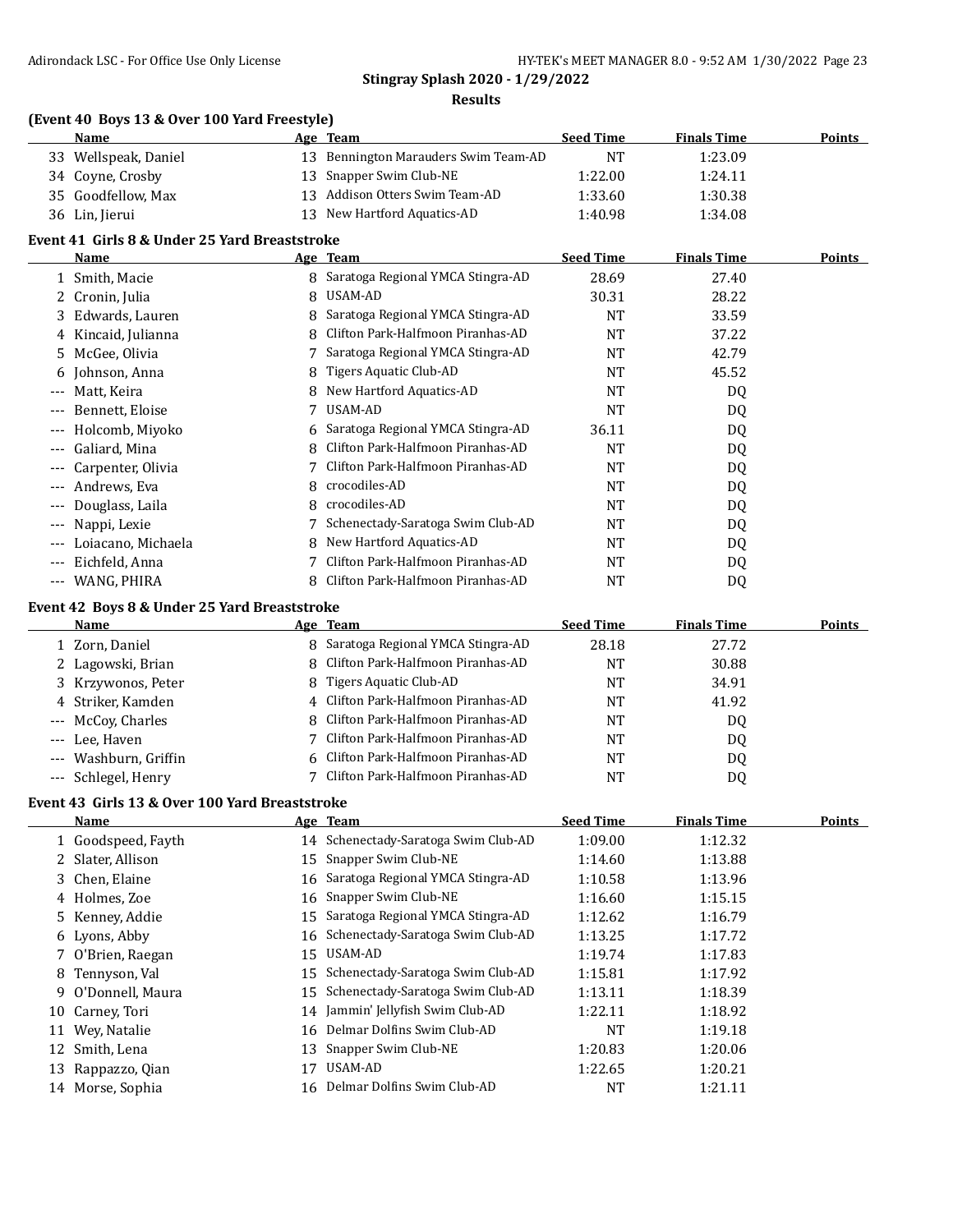#### **Results**

#### **(Event 43 Girls 13 & Over 100 Yard Breaststroke)**

|    | <b>Name</b>          |    | Age Team                             | <b>Seed Time</b> | <b>Finals Time</b> | <b>Points</b> |
|----|----------------------|----|--------------------------------------|------------------|--------------------|---------------|
|    | 15 Tandlmayer, Ellie |    | 16 Schenectady-Saratoga Swim Club-AD | 1:17.93          | 1:21.66            |               |
|    | 16 Erb, Elisabeth    | 17 | Saratoga Regional YMCA Stingra-AD    | 1:18.30          | 1:22.15            |               |
| 17 | Carsillo, Gianna     | 15 | Delmar Dolfins Swim Club-AD          | 1:18.66          | 1:22.40            |               |
|    | 18 Manion, Annie     | 13 | Lake Champlain Waves Swim Team-AD    | 1:22.86          | 1:23.21            |               |
| 19 | Catalano, Lucy       | 16 | Jammin' Jellyfish Swim Club-AD       | 1:18.92          | 1:23.78            |               |
| 20 | Cogan, Saturn        | 13 | Saratoga Regional YMCA Stingra-AD    | 1:29.97          | 1:24.71            |               |
|    | 21 coupal, Allie     | 15 | Lake Champlain Waves Swim Team-AD    | 1:19.79          | 1:25.15            |               |
| 22 | Zinnershine, Lily    | 15 | Jammin' Jellyfish Swim Club-AD       | <b>NT</b>        | 1:25.64            |               |
| 23 | Gvozdeva, Victoria   | 13 | Schenectady-Saratoga Swim Club-AD    | 1:31.97          | 1:26.03            |               |
|    | 24 Waite, Kelly      | 13 | Delmar Dolfins Swim Club-AD          | 1:25.75          | 1:26.49            |               |
|    | 25 Young, Grace      | 14 | Tigers Aquatic Club-AD               | 1:27.23          | 1:26.58            |               |
|    | 26 Kline, Keaghan    | 13 | Snapper Swim Club-NE                 | 1:24.21          | 1:26.70            |               |
| 27 | Elsbree, Addison     | 13 | Schenectady-Saratoga Swim Club-AD    | 1:25.09          | 1:26.76            |               |
| 28 | Bodien, Julia        | 15 | Saratoga Regional YMCA Stingra-AD    | 1:32.27          | 1:26.78            |               |
| 29 | Cartier, Aila        | 14 | Saratoga Regional YMCA Stingra-AD    | 1:21.95          | 1:26.90            |               |
|    | 30 Wood, Madeleine   | 16 | Saratoga Regional YMCA Stingra-AD    | 1:21.77          | 1:26.99            |               |
|    | 31 Sokolewicz, Kate  | 13 | Schenectady-Saratoga Swim Club-AD    | 1:29.47          | 1:27.30            |               |
|    | 32 Klaus, Nola       | 14 | Schenectady-Saratoga Swim Club-AD    | 1:36.10          | 1:28.20            |               |
| 33 | Coleman, Lucy        | 15 | Snapper Swim Club-NE                 | 1:28.46          | 1:28.25            |               |
|    | 34 Fuller, Kasey     | 15 | Lake Champlain Waves Swim Team-AD    | 1:23.67          | 1:28.27            |               |
| 35 | Manion, Ella         | 16 | Lake Champlain Waves Swim Team-AD    | 1:27.78          | 1:28.57            |               |
|    | 36 Coker, June       | 14 | Saratoga Regional YMCA Stingra-AD    | 1:38.35          | 1:29.10            |               |
|    | 37 Wilson, Abigail   | 13 | Saratoga Regional YMCA Stingra-AD    | 1:32.20          | 1:31.45            |               |
| 38 | Canale, Emma         | 14 | Greater Glens Falls Flyers Swi-AD    | 1:29.56          | 1:31.95            |               |
| 39 | Salvesvold, Ava      | 13 | Bennington Marauders Swim Team-AD    | 1:31.80          | 1:32.02            |               |
| 40 | Sotek, Jordan        | 14 | Snapper Swim Club-NE                 | 1:33.38          | 1:32.30            |               |
| 41 | Muldner, Marina      | 13 | Schenectady-Saratoga Swim Club-AD    | 1:28.26          | 1:32.32            |               |
| 42 | Shufelt, Adalyn      | 13 | Snapper Swim Club-NE                 | 1:30.72          | 1:33.92            |               |
|    | 43 Roy, Abigail      | 18 | Addison Otters Swim Team-AD          | 1:34.33          | 1:34.18            |               |
| 44 | Tuomela, Ryan        | 17 | Greater Glens Falls Flyers Swi-AD    | 1:35.33          | 1:35.77            |               |
| 45 | Roos, Avada          | 13 | crocodiles-AD                        | <b>NT</b>        | 1:36.16            |               |
|    | 46 Wishart, Mia      | 14 | Saratoga Regional YMCA Stingra-AD    | 1:33.28          | 1:37.18            |               |
| 47 | coupal, Gracie       | 15 | Lake Champlain Waves Swim Team-AD    | 1:35.87          | 1:37.56            |               |
| 48 | Frew, Emery          | 13 | crocodiles-AD                        | 1:46.71          | 1:38.09            |               |
|    | 49 Lynch, Julia      | 15 | Lake Champlain Waves Swim Team-AD    | 1:49.16          | 1:40.61            |               |
|    | 50 Rowan, Cat        | 16 | Jammin' Jellyfish Swim Club-AD       | <b>NT</b>        | 1:43.87            |               |
| 51 | Scaringe, Veronica   | 13 | Jammin' Jellyfish Swim Club-AD       | 1:58.69          | 1:46.08            |               |
|    | 52 Turan, Izzy       |    | 15 USAM-AD                           | <b>NT</b>        | 2:03.34            |               |
| 53 | Bartlett, Emeri      | 14 | Greater Glens Falls Flyers Swi-AD    | 1:58.26          | 2:06.29            |               |
| 54 | Chance, Eleanor      | 14 | Greater Glens Falls Flyers Swi-AD    | 2:01.12          | 2:12.52            |               |

#### **Event 44 Boys 13 & Over 100 Yard Breaststroke**

| <b>Name</b>         |     | Age Team                             | <b>Seed Time</b> | <b>Finals Time</b> | Points |
|---------------------|-----|--------------------------------------|------------------|--------------------|--------|
| 1 Pokines, Addison  | 17  | Saratoga Regional YMCA Stingra-AD    | NT               | 1:04.20            |        |
| 2 Cassella, Louie   | 16  | Unattached-AD                        | 1:12.54          | 1:04.25            |        |
| 3 Perras, Alix      |     | 14 Lake Champlain Waves Swim Team-AD | 1:10.70          | 1:07.77            |        |
| 4 Insley, Ben       | 17  | Lake Champlain Waves Swim Team-AD    | 1:09.55          | 1:09.30            |        |
| 5 Stelling, Payton  | 17  | USAM-AD                              | 1:12.83          | 1:09.95            |        |
| 6 Dillon, Quinn     |     | 14 Snapper Swim Club-NE              | 1:10.43          | 1:11.47            |        |
| 7 Otten, RI         |     | 15 Schenectady-Saratoga Swim Club-AD | 1:10.10          | 1:11.85            |        |
| 8 Annand, Zach      | 17  | Snapper Swim Club-NE                 | 1:14.20          | 1:12.79            |        |
| 9 Jerome, Christian | 13. | USAM-AD                              | 1:11.70          | 1:12.86            |        |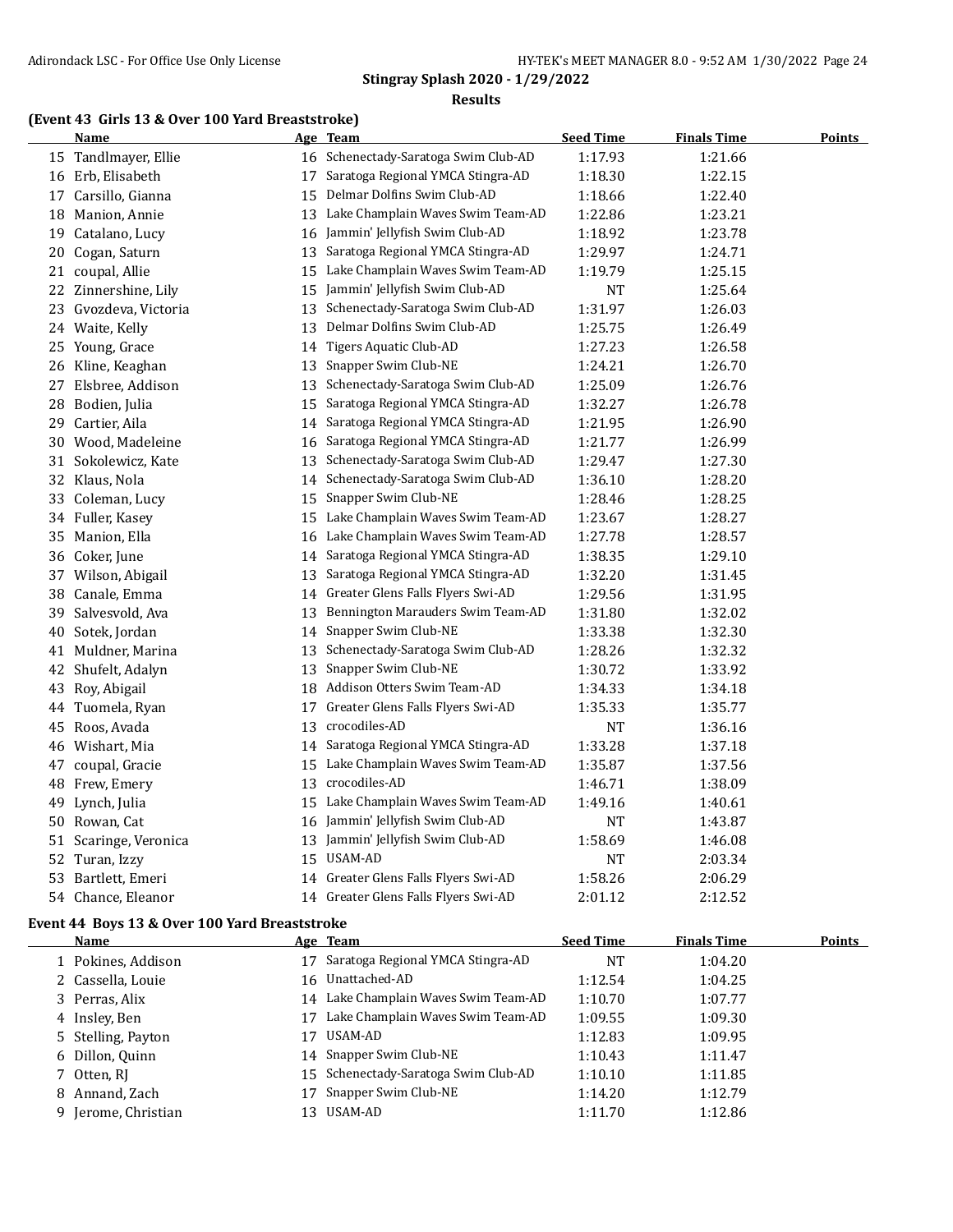#### **Results**

## **(Event 44 Boys 13 & Over 100 Yard Breaststroke)**

|    | <b>Name</b>                                         |    | Age Team                             | <b>Seed Time</b> | <b>Finals Time</b> | <b>Points</b> |
|----|-----------------------------------------------------|----|--------------------------------------|------------------|--------------------|---------------|
|    | 10 Thorp, Colin                                     |    | 18 Snapper Swim Club-NE              | 1:11.45          | 1:13.42            |               |
|    | 11 Wang, Alex                                       |    | 14 Delmar Dolfins Swim Club-AD       | 1:16.62          | 1:13.58            |               |
|    | 12 Chen, Andrew                                     |    | 14 Saratoga Regional YMCA Stingra-AD | 1:14.89          | 1:13.74            |               |
|    | 13 Travis, Jasper                                   |    | 14 USAM-AD                           | 1:15.07          | 1:14.17            |               |
|    | 14 Roopnarine, Josha                                | 15 | Bennington Marauders Swim Team-AD    | 1:14.14          | 1:14.52            |               |
|    | 15 Gregory, John                                    |    | 14 Schenectady-Saratoga Swim Club-AD | 1:20.81          | 1:14.58            |               |
|    | 16 Bubel, Harry                                     | 18 | Tigers Aquatic Club-AD               | 1:12.75          | 1:14.93            |               |
|    | 17 Everett, Casey                                   | 16 | Saratoga Regional YMCA Stingra-AD    | 1:21.20          | 1:16.28            |               |
| 18 | Forrest, Parker                                     | 14 | crocodiles-AD                        | <b>NT</b>        | 1:20.89            |               |
| 19 | Roy, Evan                                           | 17 | Addison Otters Swim Team-AD          | 1:19.94          | 1:21.42            |               |
| 20 | Sasson, Ya'ir                                       | 14 | Unattached-AD                        | 1:40.15          | 1:21.90            |               |
| 21 | Carroll, Luke                                       | 15 | Unattached-AD                        | 1:20.79          | 1:21.95            |               |
| 22 | Orcutt, Andrew                                      | 14 | USAM-AD                              | 1:24.52          | 1:25.31            |               |
| 23 | Shaw, Aidan                                         | 15 | Greater Glens Falls Flyers Swi-AD    | 1:26.51          | 1:25.44            |               |
|    | 24 Kim, Rowan                                       | 13 | Saratoga Regional YMCA Stingra-AD    | <b>NT</b>        | 1:25.83            |               |
|    | 25 Avienu, Keegan                                   | 14 | Bennington Marauders Swim Team-AD    | <b>NT</b>        | 1:28.29            |               |
|    | 26 McManus, Braeden                                 | 13 | Bennington Marauders Swim Team-AD    | <b>NT</b>        | 1:29.46            |               |
|    |                                                     | 13 | Tigers Aquatic Club-AD               | <b>NT</b>        |                    |               |
|    | 27 Uhl, Drew                                        |    | Lake Champlain Waves Swim Team-AD    |                  | 1:39.93            |               |
|    | 28 Murray, Logan                                    | 13 | New Hartford Aquatics-AD             | 1:40.61          | 1:42.97            |               |
|    | 29 Lin, Jierui                                      | 13 | Snapper Swim Club-NE                 | 1:49.95          | 1:44.40            |               |
|    | 30 Higa, Jacob                                      | 13 |                                      | NT               | 1:46.18            |               |
|    | 31 Coyne, Crosby                                    | 13 | Snapper Swim Club-NE                 | 2:02.49          | 2:00.02            |               |
|    | Event 45 Girls 8 & Under 100 Yard IM                |    |                                      |                  |                    |               |
|    | <u>Name</u>                                         |    | Age Team                             | <b>Seed Time</b> | <b>Finals Time</b> | <b>Points</b> |
|    | 1 Cronin, Julia                                     |    | 8 USAM-AD                            | <b>NT</b>        | 2:01.90            |               |
|    | 2 Taylor, Zoey                                      |    | Schenectady-Saratoga Swim Club-AD    | <b>NT</b>        | 2:15.42            |               |
|    | Event 46 Boys 8 & Under 100 Yard IM                 |    |                                      |                  |                    |               |
|    | <u>Name</u>                                         |    | Age Team                             | <b>Seed Time</b> | <b>Finals Time</b> | <b>Points</b> |
|    | --- Krzywonos, Peter                                |    | 8 Tigers Aquatic Club-AD             | <b>NT</b>        | DQ                 |               |
|    | --- Bobeldyk, Maxwell                               |    | 8 Saratoga Regional YMCA Stingra-AD  | <b>NT</b>        | DQ                 |               |
|    |                                                     |    |                                      |                  |                    |               |
|    | Event 47 Girls 13 & Over 200 Yard IM<br><b>Name</b> |    | Age Team                             | <b>Seed Time</b> | <b>Finals Time</b> | <b>Points</b> |
|    |                                                     |    | 16 Snapper Swim Club-NE              | 2:14.77          |                    |               |
|    | 1 Holmes, Zoe                                       |    |                                      |                  | 2:19.10            |               |
|    | 2 Slater, Allison                                   |    | 15 Snapper Swim Club-NE              | 2:21.22          | 2:22.23            |               |
|    | 3 Chen, Elaine                                      |    | 16 Saratoga Regional YMCA Stingra-AD | 2:20.57          | 2:28.54            |               |
|    | 4 Clarke, Charlotte                                 |    | 16 Delmar Dolfins Swim Club-AD       | 2:29.75          | 2:28.93            |               |
|    | 5 Hurff, Natasha                                    | 15 | Saratoga Regional YMCA Stingra-AD    | 2:35.01          | 2:30.75            |               |
|    | 6 Garrow, Ella                                      | 16 | Lake Champlain Waves Swim Team-AD    | 2:29.69          | 2:31.99            |               |
|    | 7 Tibbetts, Emily                                   | 14 | Bennington Marauders Swim Team-AD    | 2:38.93          | 2:32.45            |               |
| 8  | MacLeod, Angelina                                   | 13 | USAM-AD                              | 2:35.18          | 2:33.63            |               |
| 9  | Gvozdeva, Victoria                                  | 13 | Schenectady-Saratoga Swim Club-AD    | 2:31.38          | 2:33.84            |               |
| 10 | Horvath, Anika                                      | 16 | Saratoga Regional YMCA Stingra-AD    | NT               | 2:34.39            |               |
|    | 11 Carsillo, Gianna                                 | 15 | Delmar Dolfins Swim Club-AD          | 2:27.98          | 2:36.00            |               |
| 12 | McDonald, Lily                                      | 15 | Snapper Swim Club-NE                 | 2:41.39          | 2:41.16            |               |
|    | 13 Coleman, Lucy                                    | 15 | Snapper Swim Club-NE                 | 2:42.05          | 2:43.17            |               |
|    | 14 Krein, Ava                                       | 15 | Schenectady-Saratoga Swim Club-AD    | 2:44.91          | 2:44.36            |               |
|    | 15 Klaus, Nola                                      | 14 | Schenectady-Saratoga Swim Club-AD    | 2:47.59          | 2:44.76            |               |
|    | 16 Erb, Elisabeth                                   | 17 | Saratoga Regional YMCA Stingra-AD    | 2:28.30          | 2:45.24            |               |
|    | 17 Thorp, Helen                                     | 15 | Snapper Swim Club-NE                 | 2:45.85          | 2:45.72            |               |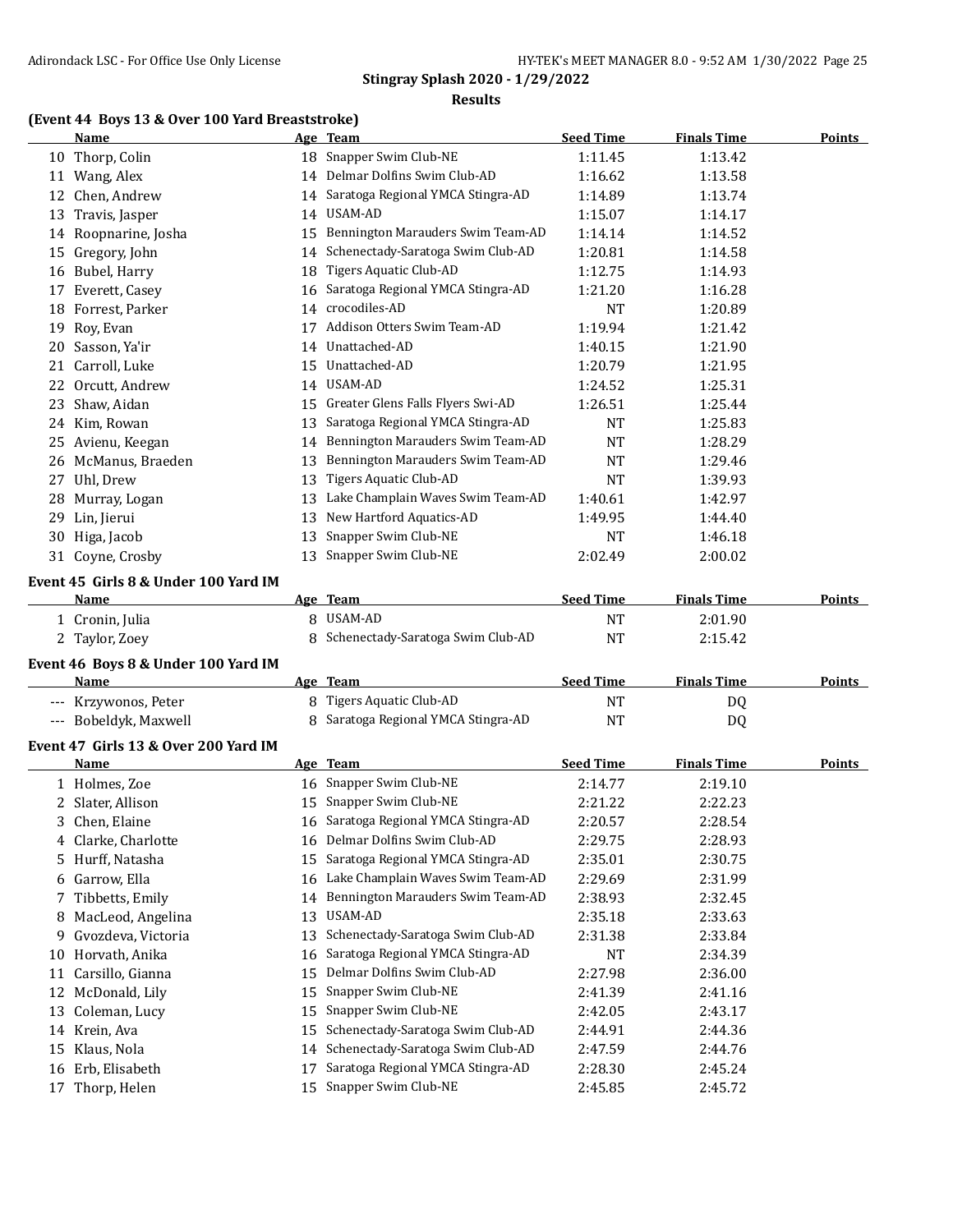#### **(Event 47 Girls 13 & Over 200 Yard IM)**

|       | Name                    |    | Age Team                          | <b>Seed Time</b> | <b>Finals Time</b> | <b>Points</b> |
|-------|-------------------------|----|-----------------------------------|------------------|--------------------|---------------|
|       | 18 Knill, Alexis        | 13 | Schenectady-Saratoga Swim Club-AD | 2:49.05          | 2:45.79            |               |
| 19    | Bodien, Julia           | 15 | Saratoga Regional YMCA Stingra-AD | 2:38.00          | 2:48.42            |               |
| 20    | Brodt, Reilley          | 18 | Greater Glens Falls Flyers Swi-AD | 2:50.29          | 2:50.36            |               |
|       | 21 Lutz, Olivia         | 14 | Jammin' Jellyfish Swim Club-AD    | 3:04.52          | 2:51.45            |               |
|       | 22 Delguercio, Madelyn  | 13 | Unattached-AD                     | NT               | 2:52.50            |               |
|       | 23 Gorton, Addie        | 14 | Greater Glens Falls Flyers Swi-AD | 2:51.74          | 2:55.67            |               |
| 24    | Hall, Emilia            | 13 | Schenectady-Saratoga Swim Club-AD | 3:01.39          | 2:57.26            |               |
|       | 25 Roos, Avada          | 13 | crocodiles-AD                     | NT               | 2:57.89            |               |
|       | 26 Oathout, Eve         | 14 | USAM-AD                           | 2:54.58          | 2:58.90            |               |
| 27    | Roy, Abigail            | 18 | Addison Otters Swim Team-AD       | 3:03.99          | 3:09.16            |               |
|       | 28 Salisbury, Kaitlyn   | 13 | Delmar Dolfins Swim Club-AD       | <b>NT</b>        | 3:09.78            |               |
|       | 29 Frew, Emery          | 13 | crocodiles-AD                     | <b>NT</b>        | 3:10.94            |               |
|       | 30 Unger-O'Shea, Nevaeh | 13 | USAM-AD                           | <b>NT</b>        | 3:12.38            |               |
| 31    | Brandl, Kristin         | 13 | Schenectady-Saratoga Swim Club-AD | NT               | 3:14.23            |               |
| $---$ | Bibbo, Marisa           | 13 | Schenectady-Saratoga Swim Club-AD | NT               | DQ                 |               |

# **Event 48 Boys 13 & Over 200 Yard IM**

|    | Name                |    | Age Team                             | <b>Seed Time</b> | <b>Finals Time</b> | <b>Points</b> |
|----|---------------------|----|--------------------------------------|------------------|--------------------|---------------|
|    | 1 Jerome, Christian | 13 | USAM-AD                              | 2:12.61          | 2:12.25            |               |
|    | 2 Cassella, Louie   |    | 16 Unattached-AD                     | <b>NT</b>        | 2:13.25            |               |
|    | 3 Wang, Alex        |    | 14 Delmar Dolfins Swim Club-AD       | 2:19.18          | 2:21.88            |               |
|    | 4 Dillon, Quinn     |    | 14 Snapper Swim Club-NE              | 2:19.40          | 2:22.01            |               |
|    | 5 Travis, Jasper    |    | 14 USAM-AD                           | NT               | 2:27.00            |               |
|    | 6 Chen, Andrew      |    | 14 Saratoga Regional YMCA Stingra-AD | 2:21.61          | 2:28.61            |               |
|    | 7 Carroll, Luke     |    | 15 Unattached-AD                     | 2:34.37          | 2:29.74            |               |
|    | 8 Orcutt, Andrew    |    | 14 USAM-AD                           | 2:32.16          | 2:33.37            |               |
|    | 9 Forrest, Parker   |    | 14 crocodiles-AD                     | <b>NT</b>        | 2:39.89            |               |
| 10 | Knapick, Anthony    |    | Schenectady-Saratoga Swim Club-AD    | <b>NT</b>        | 2:46.81            |               |
|    | 11 Shaw, Aidan      |    | 15 Greater Glens Falls Flyers Swi-AD | 2:51.00          | 2:50.86            |               |

#### **Event 49 Girls 8 & Under 50 Yard Freestyle**

|    | Name                 |    | Age Team                          | <b>Seed Time</b> | <b>Finals Time</b> | Points |
|----|----------------------|----|-----------------------------------|------------------|--------------------|--------|
|    | 1 Taylor, Zoey       | 8. | Schenectady-Saratoga Swim Club-AD | 42.17            | 42.34              |        |
|    | Stolz, Tiffany       | 8  | Saratoga Regional YMCA Stingra-AD | 47.36            | 45.77              |        |
| 3  | Letterman, Alice     | 8  | Schenectady-Saratoga Swim Club-AD | 48.90            | 49.86              |        |
|    | 4 Loiacano, Michaela | 8  | New Hartford Aquatics-AD          | NT               | 51.16              |        |
| 5  | Babcock, Anna        | 8  | USAM-AD                           | NT               | 51.35              |        |
| 6  | Edwards, Lauren      | 8. | Saratoga Regional YMCA Stingra-AD | 58.08            | 51.70              |        |
|    | Smith, Macie         | 8  | Saratoga Regional YMCA Stingra-AD | <b>NT</b>        | 52.63              |        |
| 8  | Puels, Ruby          | 8  | Schenectady-Saratoga Swim Club-AD | 51.15            | 53.18              |        |
| 9. | Matt, Keira          | 8  | New Hartford Aquatics-AD          | <b>NT</b>        | 56.50              |        |
| 10 | Ryan, Kathleen       | 8  | USAM-AD                           | <b>NT</b>        | 58.16              |        |
| 11 | McGee, Olivia        |    | Saratoga Regional YMCA Stingra-AD | 56.95            | 1:00.07            |        |
| 12 | Andrews, Eva         | 8  | crocodiles-AD                     | 59.68            | 1:02.22            |        |
| 13 | Douglass, Laila      | 8  | crocodiles-AD                     | 1:03.27          | 1:02.29            |        |
| 14 | Collins, Sydney      |    | Greater Glens Falls Flyers Swi-AD | 1:05.68          | 1:05.30            |        |
| 15 | Nappi, Lexie         |    | Schenectady-Saratoga Swim Club-AD | 1:02.47          | 1:06.14            |        |
| 16 | Bennett, Eloise      |    | USAM-AD                           | <b>NT</b>        | 1:08.28            |        |
| 17 | Bobeldyk, Elsie      | 6  | Saratoga Regional YMCA Stingra-AD | <b>NT</b>        | 1:16.57            |        |
| 18 | Holcomb, Miyoko      | 6  | Saratoga Regional YMCA Stingra-AD | 57.41            | 1:19.95            |        |
| 19 | Kiehle, Molly        |    | USAM-AD                           | 1:34.01          | 1:28.75            |        |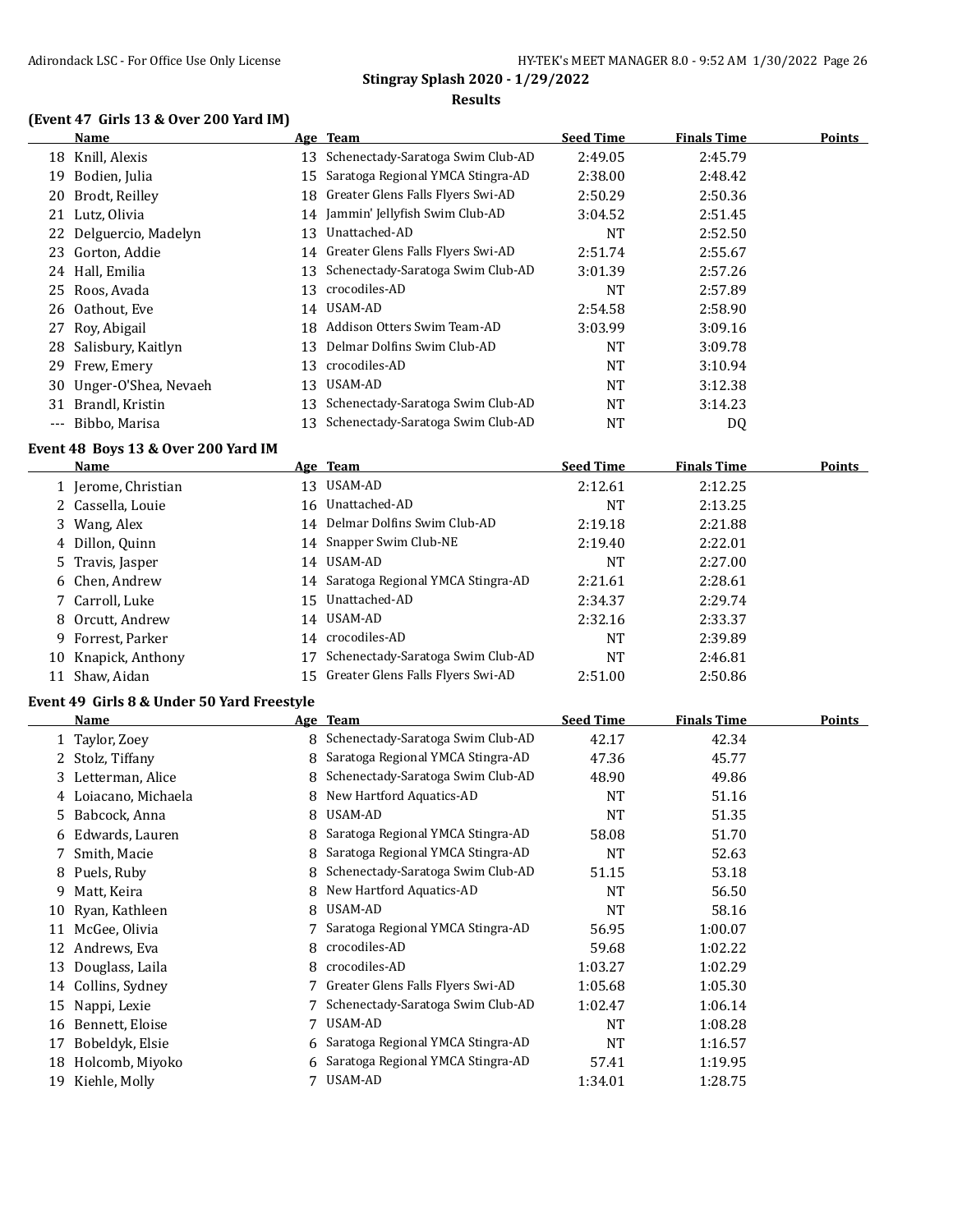#### **Event 50 Boys 8 & Under 50 Yard Freestyle**

|    | Name                | Age Team                            | <b>Seed Time</b> | <b>Finals Time</b> | <b>Points</b> |
|----|---------------------|-------------------------------------|------------------|--------------------|---------------|
|    | Willcox, Kenny      | 8 Schenectady-Saratoga Swim Club-AD | 44.25            | 43.59              |               |
|    | 2 Bobeldyk, Maxwell | 8 Saratoga Regional YMCA Stingra-AD | 45.50            | 43.97              |               |
|    | 3 Knill, Zachary    | 8 Greater Glens Falls Flyers Swi-AD | 47.58            | 46.78              |               |
|    | 4 Krzywonos, Peter  | 8 Tigers Aquatic Club-AD            | NT               | 50.74              |               |
|    | 5 Carstens, Evan    | 7 Saratoga Regional YMCA Stingra-AD | 53.04            | 52.52              |               |
|    | 6 Heames, Brayden   | 8 Greater Glens Falls Flyers Swi-AD | 55.74            | 53.03              |               |
|    | 7 Zorn, Daniel      | 8 Saratoga Regional YMCA Stingra-AD | 58.27            | 57.63              |               |
|    | 8 Roglieri, Luca    | 8 USAM-AD                           | 1:10.55          | 58.51              |               |
| 9  | Ahrens, Finn        | 8 Greater Glens Falls Flyers Swi-AD | 1:02.14          | 1:13.72            |               |
| 10 | Bennett, Rocco      | 5 USAM-AD                           | NT               | 1:24.39            |               |
|    |                     |                                     |                  |                    |               |

# **Event 51 Girls 13 & Over 50 Yard Freestyle**

|    | <u>Name</u>           |    | Age Team                             | <b>Seed Time</b> | <b>Finals Time</b> | Points |
|----|-----------------------|----|--------------------------------------|------------------|--------------------|--------|
|    | 1 Sotek, Alex         |    | 16 Snapper Swim Club-NE              | 24.87            | 25.40              |        |
|    | 2 O'Brien, Raegan     |    | 15 USAM-AD                           | 26.63            | 26.10              |        |
|    | 3 Zazzaro, Zoey       | 15 | Bennington Marauders Swim Team-AD    | 26.32            | 26.50              |        |
|    | 4 Lupe, Emma          | 15 | Schenectady-Saratoga Swim Club-AD    | 26.31            | 27.06              |        |
|    | 5 Kline, Keaghan      | 13 | Snapper Swim Club-NE                 | 27.24            | 27.09              |        |
| 6  | Wood, Madeleine       | 16 | Saratoga Regional YMCA Stingra-AD    | 24.67            | 27.19              |        |
|    | 7 Catalano, Lucy      | 16 | Jammin' Jellyfish Swim Club-AD       | 26.07            | 27.22              |        |
|    | 8 Young, Grace        | 14 | Tigers Aquatic Club-AD               | 25.77            | 27.27              |        |
|    | 9 Callanan, Shay      | 15 | Bennington Marauders Swim Team-AD    | 28.86            | 27.40              |        |
| 10 | O'Donnell, Maura      | 15 | Schenectady-Saratoga Swim Club-AD    | 25.62            | 27.49              |        |
| 11 | Clarke, Charlotte     | 16 | Delmar Dolfins Swim Club-AD          | 27.84            | 27.52              |        |
| 12 | Grabitzky, Isabella   |    | 14 Schenectady-Saratoga Swim Club-AD | 31.42            | 27.80              |        |
|    | 13 Kenney, Addie      |    | 15 Saratoga Regional YMCA Stingra-AD | 27.42            | 27.90              |        |
|    | 14 Rappazzo, Qian     | 17 | USAM-AD                              | 27.10            | 27.92              |        |
|    | 15 Gvozdeva, Victoria | 13 | Schenectady-Saratoga Swim Club-AD    | 26.84            | 27.96              |        |
|    | 16 Lyons, Abby        | 16 | Schenectady-Saratoga Swim Club-AD    | 26.77            | 28.12              |        |
|    | 17 Tibbetts, Emily    | 14 | Bennington Marauders Swim Team-AD    | 26.58            | 28.20              |        |
|    | 18 Hathaway, Alexis   | 16 | Lake Champlain Waves Swim Team-AD    | 26.76            | 28.37              |        |
| 19 | Silver, Marissa       | 15 | Lake Champlain Waves Swim Team-AD    | 27.86            | 28.60              |        |
|    | 20 Hurff, Natasha     | 15 | Saratoga Regional YMCA Stingra-AD    | 28.25            | 28.67              |        |
|    | 21 Manion, Annie      | 13 | Lake Champlain Waves Swim Team-AD    | 29.21            | 28.83              |        |
| 22 | Smith, Lena           | 13 | Snapper Swim Club-NE                 | 28.36            | 28.91              |        |
| 23 | Wey, Natalie          | 16 | Delmar Dolfins Swim Club-AD          | <b>NT</b>        | 28.99              |        |
|    | 24 Tandlmayer, Ellie  | 16 | Schenectady-Saratoga Swim Club-AD    | 27.96            | 29.01              |        |
|    | 25 Watson, Avery      |    | 14 Schenectady-Saratoga Swim Club-AD | 27.62            | 29.03              |        |
|    | 26 Knill, Alexis      | 13 | Schenectady-Saratoga Swim Club-AD    | 29.27            | 29.04              |        |
|    | 27 Norton, Maddie     |    | 17 USAM-AD                           | 27.11            | 29.07              |        |
|    | 28 Morse, Sophia      | 16 | Delmar Dolfins Swim Club-AD          | <b>NT</b>        | 29.20              |        |
|    | 29 Trautner, Maggie   | 15 | Saratoga Regional YMCA Stingra-AD    | 29.76            | 29.24              |        |
|    | 30 MacDonald, Holly   | 15 | Schenectady-Saratoga Swim Club-AD    | <b>NT</b>        | 29.38              |        |
|    | 31 Elsbree, Addison   | 13 | Schenectady-Saratoga Swim Club-AD    | 29.08            | 29.48              |        |
|    | 32 Lutz, Olivia       | 14 | Jammin' Jellyfish Swim Club-AD       | 31.16            | 29.56              |        |
|    | 33 Welch, Victoria    | 17 | Jammin' Jellyfish Swim Club-AD       | 30.10            | 29.58              |        |
|    | 34 Zinnershine, Lily  | 15 | Jammin' Jellyfish Swim Club-AD       | <b>NT</b>        | 29.66              |        |
|    | 35 Klaus, Nola        | 14 | Schenectady-Saratoga Swim Club-AD    | 30.42            | 29.79              |        |
|    | 36 coupal, Allie      | 15 | Lake Champlain Waves Swim Team-AD    | 29.00            | 29.89              |        |
|    | *37 Brodt, Reilley    | 18 | Greater Glens Falls Flyers Swi-AD    | 30.30            | 29.92              |        |
|    | *37 Goodspeed, Fayth  |    | 14 Schenectady-Saratoga Swim Club-AD | 28.61            | 29.92              |        |
|    |                       |    |                                      |                  |                    |        |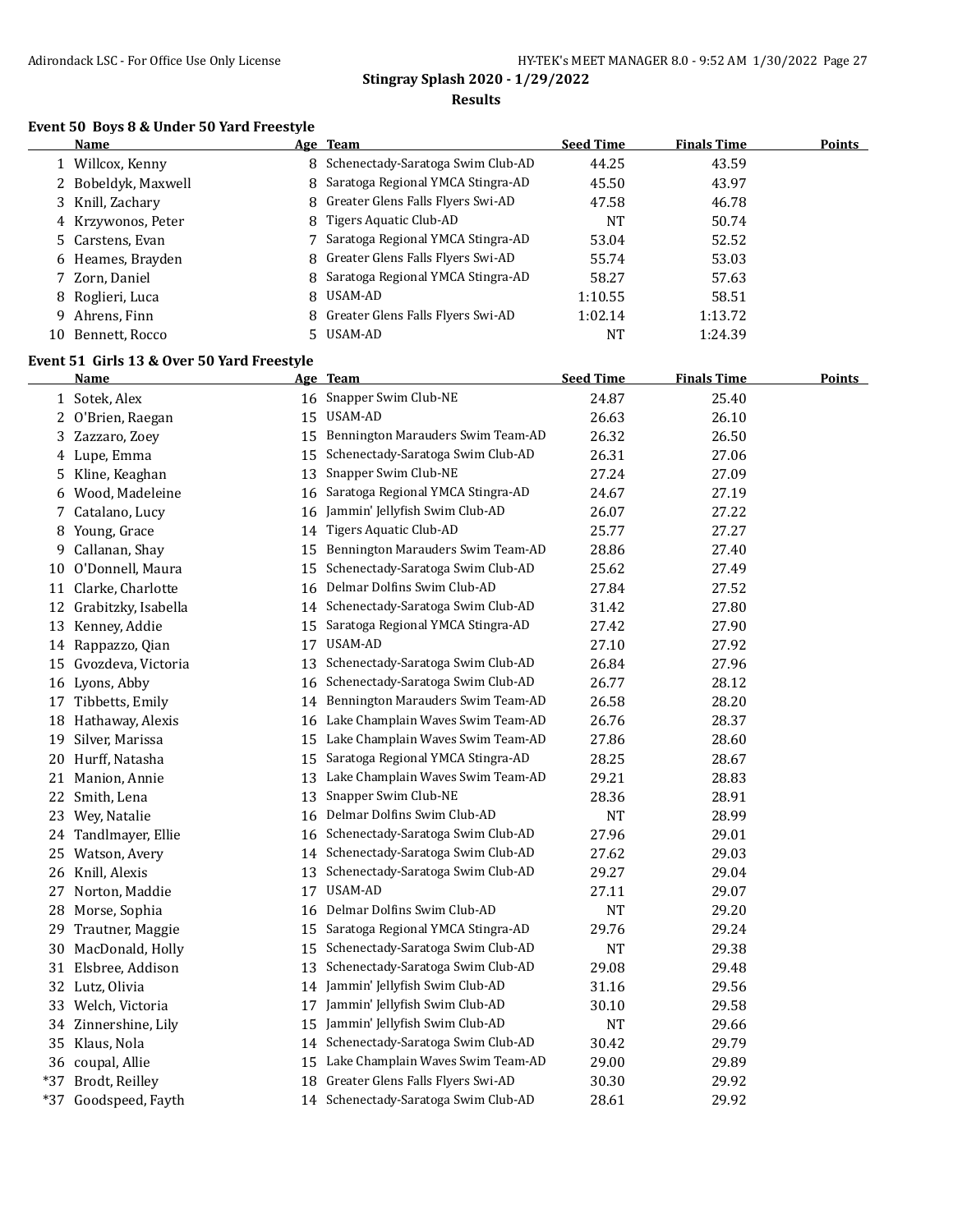# **(Event 51 Girls 13 & Over 50 Yard Freestyle)**

|       | <b>Name</b>             | <u>Age</u> | <b>Team</b>                          | <b>Seed Time</b> | <b>Finals Time</b> | <b>Points</b> |
|-------|-------------------------|------------|--------------------------------------|------------------|--------------------|---------------|
| 39    | Thorp, Helen            | 15         | Snapper Swim Club-NE                 | 29.91            | 29.93              |               |
| 40    | Pecunia, Clara          | 13         | Saratoga Regional YMCA Stingra-AD    | 30.80            | 30.00              |               |
| 41    | Erb, Elisabeth          | 17         | Saratoga Regional YMCA Stingra-AD    | 28.68            | 30.13              |               |
| 42    | Canale, Emma            | 14         | Greater Glens Falls Flyers Swi-AD    | 28.51            | 30.18              |               |
| 43    | McShane, Sarah          | 17         | Jammin' Jellyfish Swim Club-AD       | 28.58            | 30.23              |               |
| 44    | Wilson, Abigail         | 13         | Saratoga Regional YMCA Stingra-AD    | 32.92            | 30.29              |               |
| 45    | Muldner, Marina         | 13         | Schenectady-Saratoga Swim Club-AD    | 29.17            | 30.35              |               |
| 46    | Salvesvold, Ava         | 13         | Bennington Marauders Swim Team-AD    | 35.31            | 30.36              |               |
| 47    | Krein, Ava              | 15         | Schenectady-Saratoga Swim Club-AD    | 29.79            | 30.37              |               |
| 48    | Gorton, Addie           | 14         | Greater Glens Falls Flyers Swi-AD    | 28.81            | 30.45              |               |
| 49    | Fuller, Kasey           | 15         | Lake Champlain Waves Swim Team-AD    | 30.70            | 30.59              |               |
| 50    | Cartier, Aila           | 14         | Saratoga Regional YMCA Stingra-AD    | 30.42            | 30.66              |               |
| 51    | Linehan, Kathryn        | 15         | Greater Glens Falls Flyers Swi-AD    | 30.74            | 30.68              |               |
| 52    | Nacheman, Ella          | 13         | Saratoga Regional YMCA Stingra-AD    | 32.46            | 30.69              |               |
| 53    | Coker, June             | 14         | Saratoga Regional YMCA Stingra-AD    | 31.65            | 30.72              |               |
| 54    | Szymanski, Hannah       | 15         | Greater Glens Falls Flyers Swi-AD    | 30.86            | 30.78              |               |
| 55    | Sokolewicz, Kate        | 13         | Schenectady-Saratoga Swim Club-AD    | 31.79            | 30.85              |               |
| 56    | Shufelt, Adalyn         | 13         | Snapper Swim Club-NE                 | 30.48            | 30.86              |               |
| 57    | Hall, Emilia            | 13         | Schenectady-Saratoga Swim Club-AD    | 31.17            | 30.91              |               |
| 58    | coupal, Gracie          | 15         | Lake Champlain Waves Swim Team-AD    | 30.44            | 31.22              |               |
| 59    | Kennelly, Nora          | 15         | Greater Glens Falls Flyers Swi-AD    | 30.56            | 31.35              |               |
| $*60$ | Wishart, Mia            | 14         | Saratoga Regional YMCA Stingra-AD    | 31.12            | 31.42              |               |
| $*60$ | Tuomela, Ryan           | 17         | Greater Glens Falls Flyers Swi-AD    | 29.27            | 31.42              |               |
| 62    | Carney, Tori            | 14         | Jammin' Jellyfish Swim Club-AD       | 32.43            | 31.59              |               |
| 63    | Krein, Alanna           | 15         | Schenectady-Saratoga Swim Club-AD    | 30.15            | 31.69              |               |
| 64    | Roy, Abigail            | 18         | Addison Otters Swim Team-AD          | 29.74            | 31.86              |               |
| 65    | Salisbury, Emily        | 16         | Delmar Dolfins Swim Club-AD          | <b>NT</b>        | 31.91              |               |
| 66    | Sotek, Jordan           | 14         | Snapper Swim Club-NE                 | 31.75            | 32.05              |               |
| 67    | Mullineaux, Riley       | 13         | Saratoga Regional YMCA Stingra-AD    | 32.89            | 32.15              |               |
| 68    | Cogan, Saturn           | 13         | Saratoga Regional YMCA Stingra-AD    | 32.90            | 32.45              |               |
| 69    | Manion, Ella            | 16         | Lake Champlain Waves Swim Team-AD    | 30.04            | 32.70              |               |
| 70    | Lettre, Christina       | 16         | Tigers Aquatic Club-AD               | 31.23            | 32.89              |               |
| 71    | Bibbo, Marisa           | 13         | Schenectady-Saratoga Swim Club-AD    | 35.21            | 33.11              |               |
| 72    | Brandl, Kristin         | 13         | Schenectady-Saratoga Swim Club-AD    | 35.03            | 33.62              |               |
| 73    | Salisbury, Kaitlyn      | 13         | Delmar Dolfins Swim Club-AD          | 35.13            | 33.77              |               |
|       | 74 Lynch, Julia         |            | 15 Lake Champlain Waves Swim Team-AD | 34.05            | 34.27              |               |
|       | 75 Unger-O'Shea, Nevaeh |            | 13 USAM-AD                           | 32.25            | 34.54              |               |
|       | 76 Gossett, Willow      |            | 14 Greater Glens Falls Flyers Swi-AD | 32.80            | 34.60              |               |
| 77    | Scaringe, Veronica      | 13         | Jammin' Jellyfish Swim Club-AD       | 36.92            | 34.85              |               |
| 78    | Rowan, Cat              | 16         | Jammin' Jellyfish Swim Club-AD       | <b>NT</b>        | 35.07              |               |
| 79    | Lefner, Sasha           | 13         | Saratoga Regional YMCA Stingra-AD    | 37.77            | 36.66              |               |
| 80    | Turan, Izzy             | 15         | USAM-AD                              | <b>NT</b>        | 39.03              |               |
| 81    | Rosko, Maya             | 14         | Saratoga Regional YMCA Stingra-AD    | 44.63            | 40.61              |               |
| 82    | Bartlett, Emeri         | 14         | Greater Glens Falls Flyers Swi-AD    | 38.16            | 41.69              |               |
| 83    | Chance, Eleanor         | 14         | Greater Glens Falls Flyers Swi-AD    | 42.74            | 42.89              |               |
|       | --- Carsillo, Gianna    |            | 15 Delmar Dolfins Swim Club-AD       | 27.00            | DQ                 |               |

# **Event 52 Boys 13 & Over 50 Yard Freestyle**

| <b>Name</b>        | Age Team                             | <b>Seed Time</b> | <b>Finals Time</b> | Points |
|--------------------|--------------------------------------|------------------|--------------------|--------|
| l Pokines, Addison | 17 Saratoga Regional YMCA Stingra-AD | NT               | 22.80              |        |
| 2 Davis, Luke      | 14 Addison Otters Swim Team-AD       | 24.73            | 23.91              |        |
| Insley, Ben        | Lake Champlain Waves Swim Team-AD    | 23.81            | 23.98              |        |